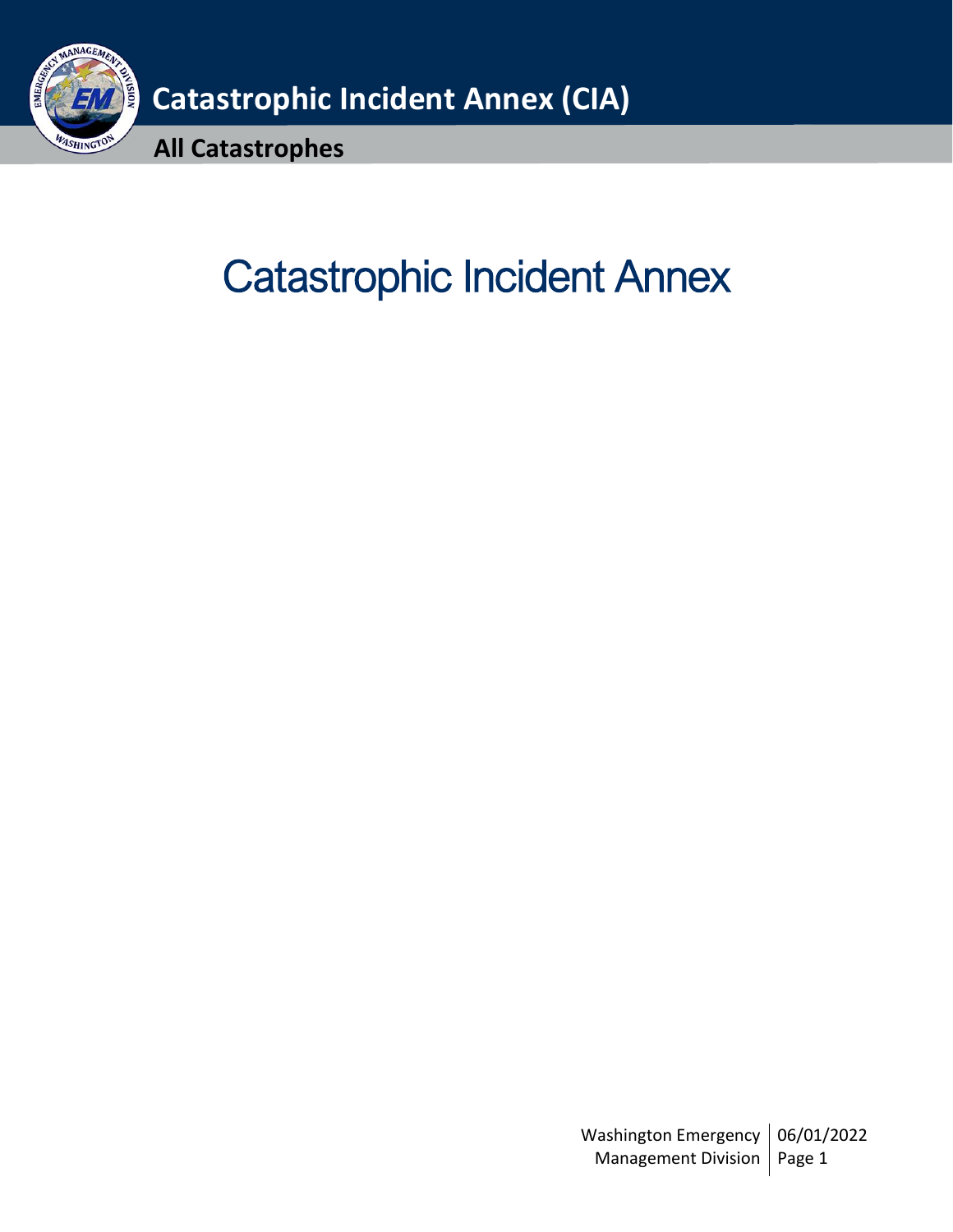

**All Catastrophes**

## <span id="page-1-0"></span>**Executive Summary**

In the first hours or days following a catastrophic disaster, individuals throughout the disaster area will act in decisive, possibly critical ways. Depending on the specific catastrophic incident, communications may be severely impaired or inoperable, and knowledge of how others are responding may be vague, incomplete, or unknown. Pre-incident planning involving specific capabilities, anticipated impacts, and resource management is required to overcome the lack of situational awareness that will follow. This Incident Annex to the Washington State Comprehensive Emergency Management Plan (CEMP) attempts to establish a general understanding of key state objectives and actions among executives, agency staff, elected officials, stakeholders, partners, and responders. This planning will establish the framework for our overall response and coordinate our actions specific to the unique nature of catastrophic incidents.

The extensive impacts that can be experienced during a catastrophic incident will involve elected leaders at all levels of government. The number of personnel and agencies involved in these incident types will require extensive cooperation and coordination to maintain a unity of effort and meet operational objectives in a time sensitive environment. This all-catastrophes incident annex, together with federal, state, Tribal, regional, and local plans, is part of a broad effort to share planning assumptions and considerations, response priorities, roles and responsibilities, essential elements of information, and resource management methodologies about response activities.

This plan is intended to act as a supplement to the use of the CEMP when a disaster occurs whose impacts have greatly impacted, impaired, or otherwise reduced the capabilities and capacities of the state to respond as they would during other incidents. This plan can be used as an overlay to other plans so that actions and responsibilities not normally implemented can be performed until the incident has stabilized to a point where other portions of the CEMP can take effect.

Following a catastrophic incident, it will be necessary to mobilize all or nearly all of state government to act in coordinating and supporting roles to either extend the breadth of their day-to-day responsibilities or to take on new unfamiliar roles to aid and assist the people of Washington in activities which will save and sustain life. This level of coordination will necessitate that Policy Groups standup and will likely require the establishment of Multi Agency Coordination Groups or Unified Command to mobilize an extraordinary amount of resource movement from both within and outside of the state.

The continuous planning efforts surrounding the creation and maintenance of this plan utilize a select number of the National Preparedness Goal's core capabilities which were chosen for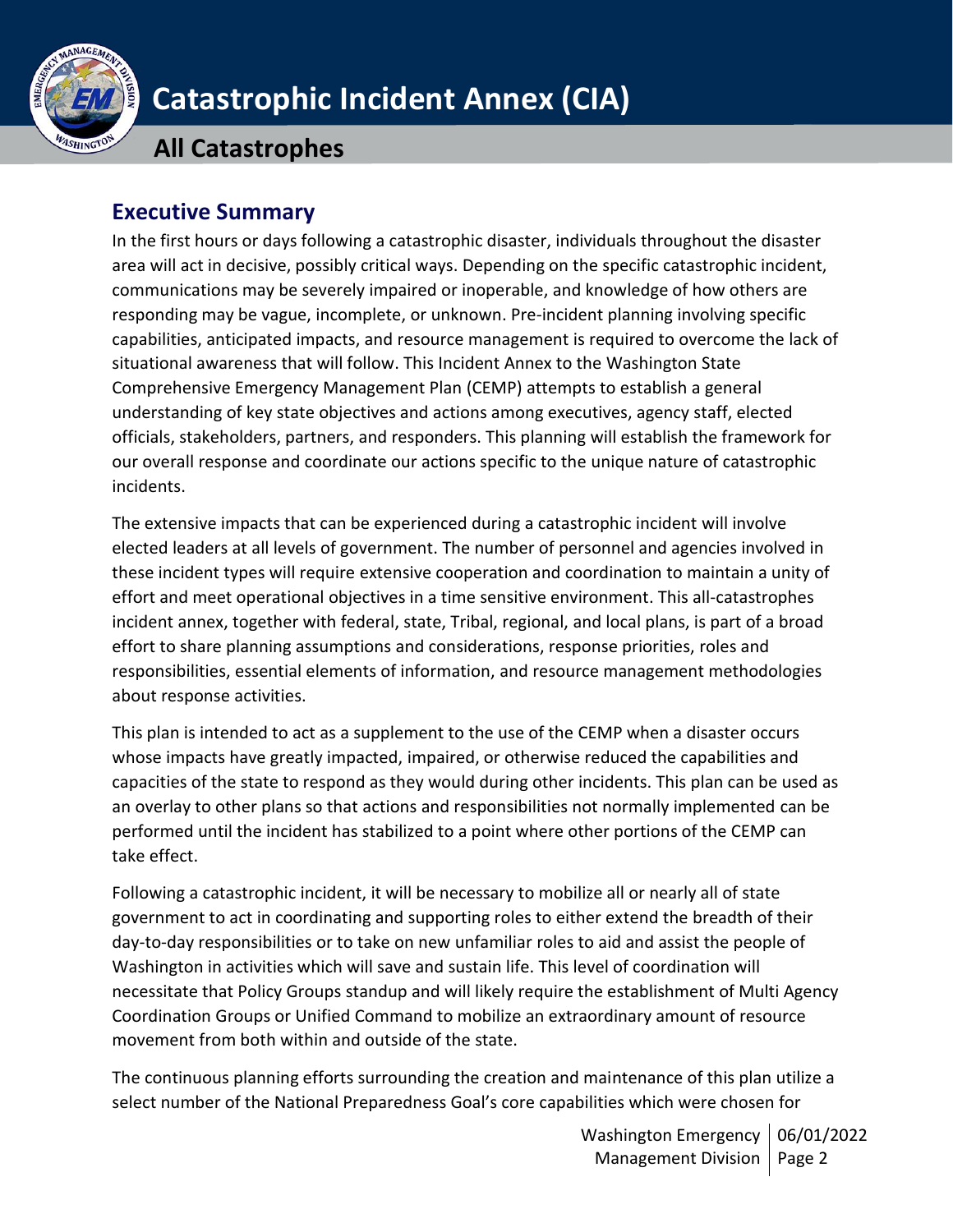

## **All Catastrophes**

their immediate impacts to life safety and sustainment. These core capabilities, alongside the adoption of FEMA response phases, allow this plan to vertically integrate into federal operations so that coordination can be established during pre-incident planning efforts. This annex, appendices, and attachments have been developed using previous and ongoing planning efforts conducted through the Statewide Catastrophic Incident Planning Team, the Regional Catastrophic Planning Teams, and FEMA Region 10 catastrophic plans.

As an incident becomes stabilized and begins to approach a sustained or long-term response, portions of this plan can scale down to allow for the implementation of the Washington State CEMP all-hazards plan, to also include efforts which transition to recovery and are beyond the scope of this plan.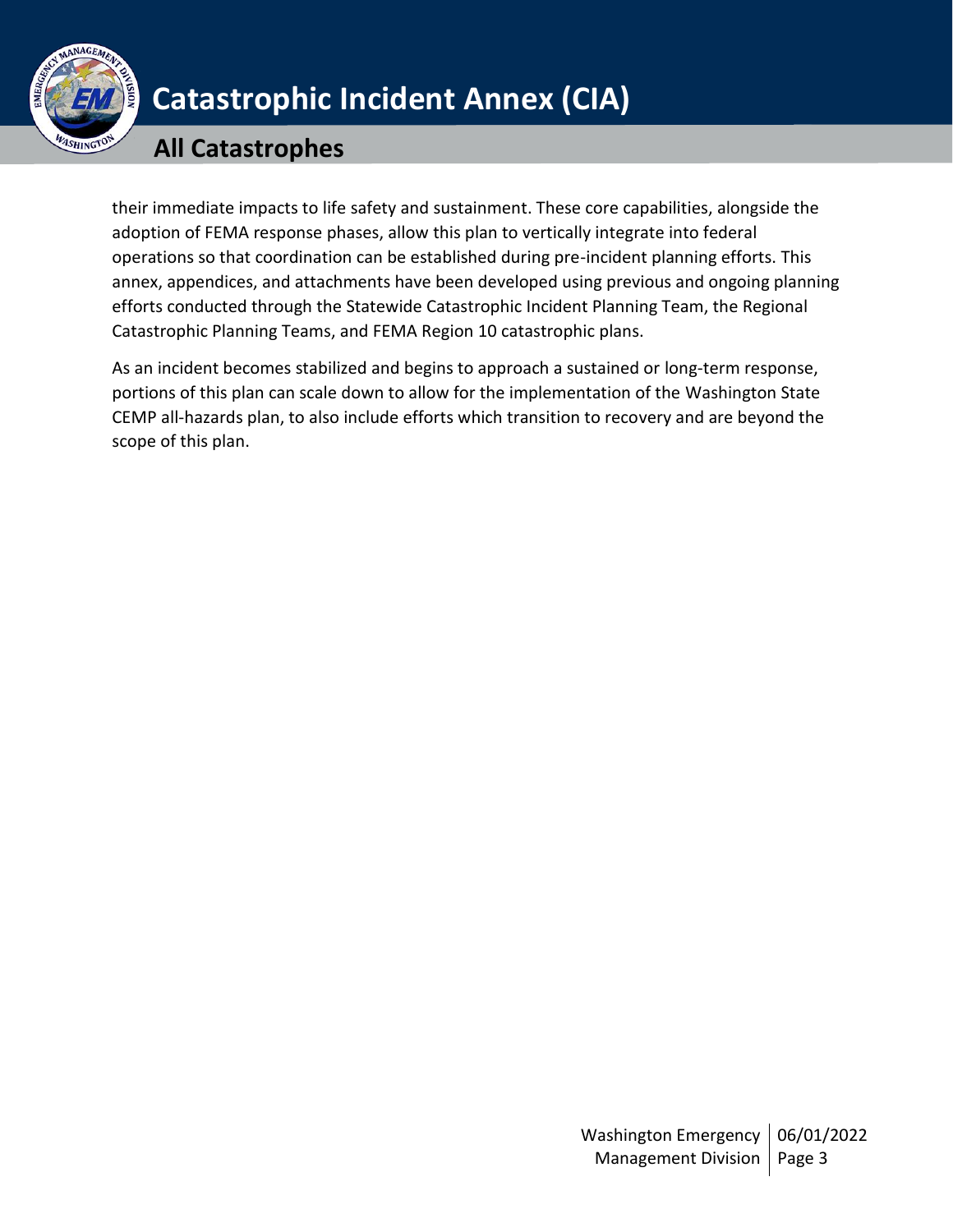

# **All Catastrophes**

# **Table of Contents**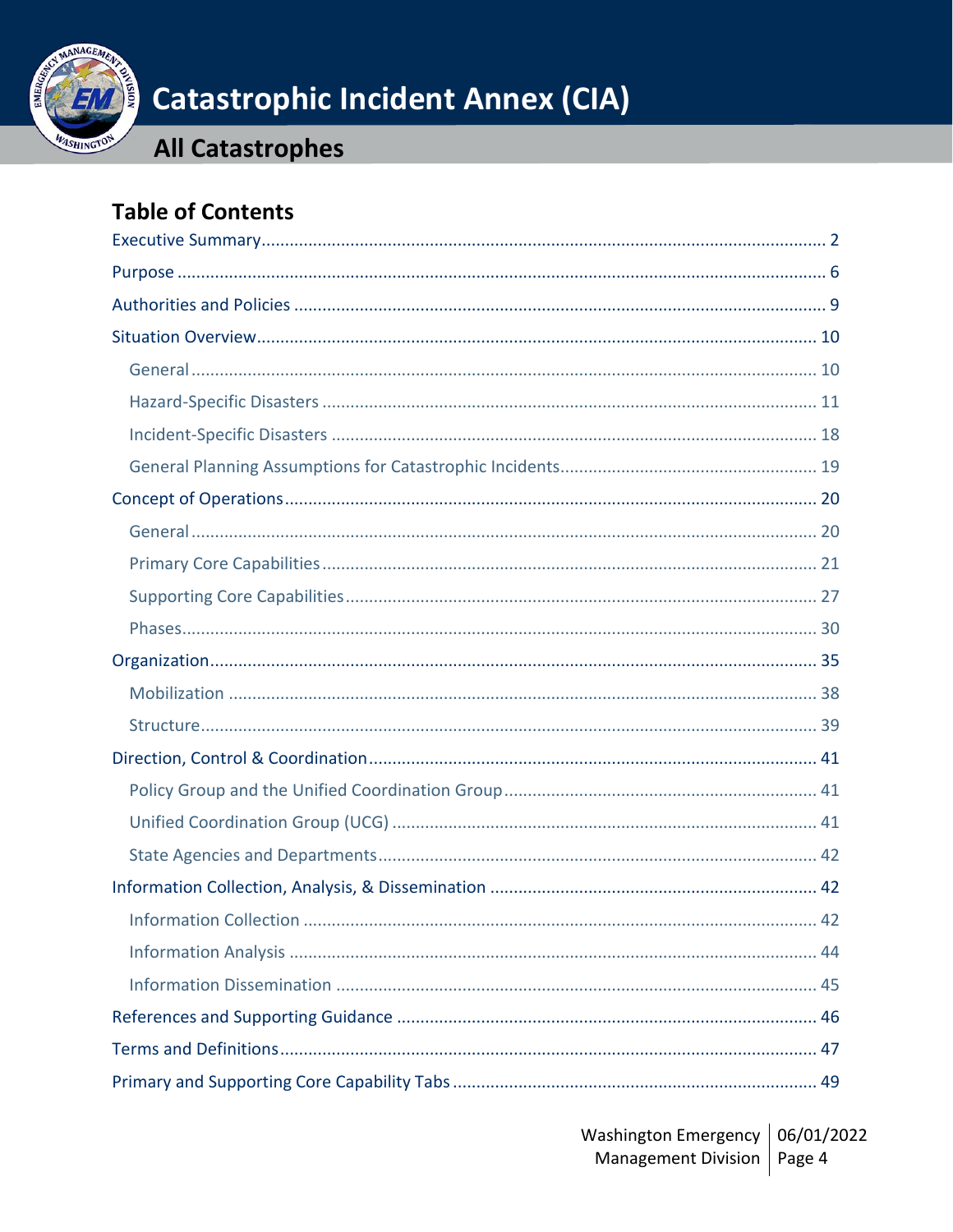

# **All Catastrophes**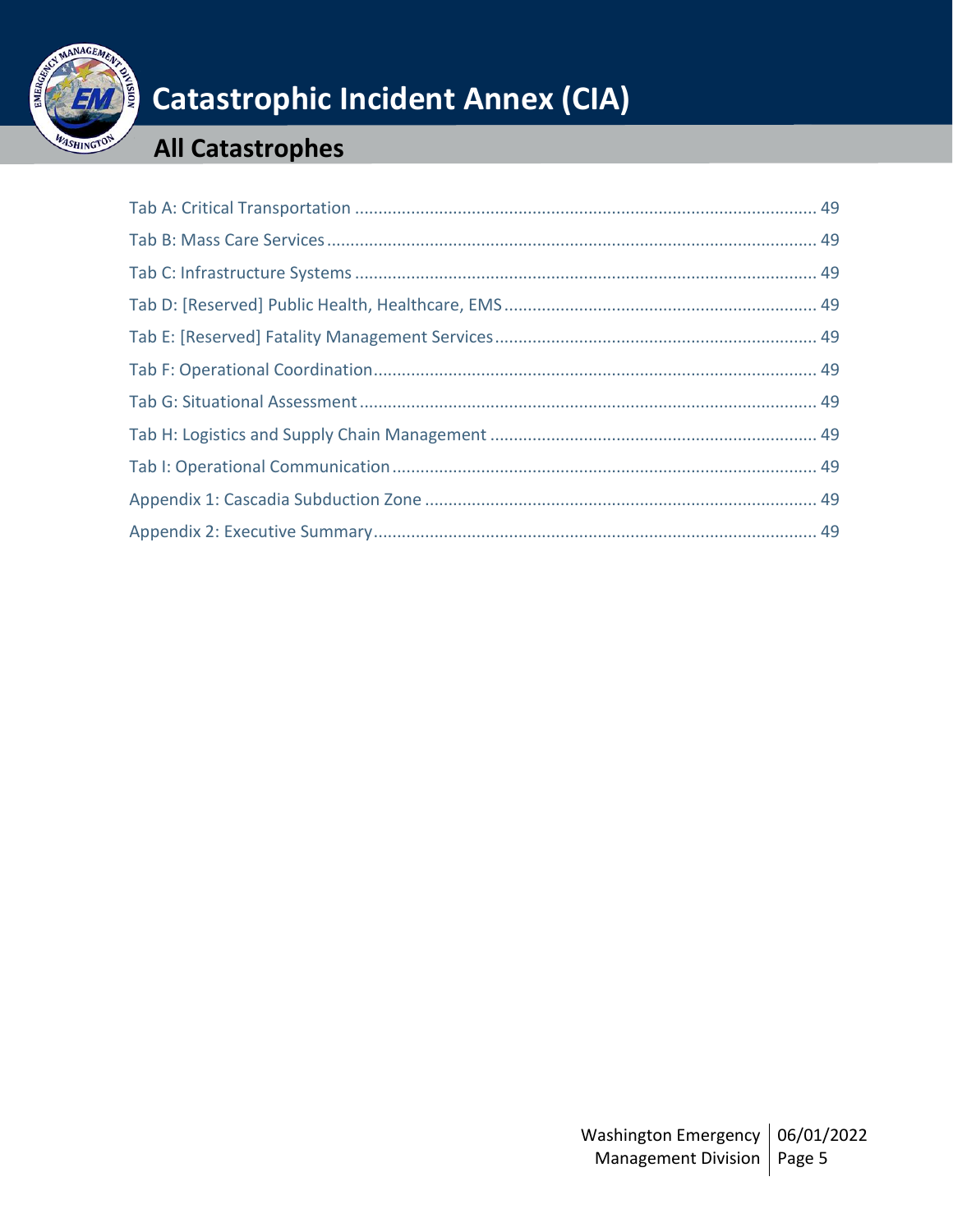

## **All Catastrophes**

## <span id="page-5-0"></span>**Purpose**

The purpose of the Catastrophic Incident Annex is to establish the framework for disaster command, control, direction, coordination, assignment of responsibilities, order of operations, information requirements, and resource management support to conduct lifesaving operations, stabilize critical infrastructure, and re-establish life sustaining functions. This annex is also intended to act as the bridge for the transition into long-term response and recovery plans.

Similar to the "All-Hazards" approach, this annex takes an "All-Catastrophes" approach to catastrophic planning by discovering what similarities exist in responses to incidents of such magnitudes, regardless of type. Additionally, catastrophic hazard- and incident-specific appendices have been developed to prioritize activities, tailored to meet the unique needs of incidents identified as possessing catastrophic potential. Incident-specific appendices concern hazards that are tied to known geographic locations and have a level of predictive results (e.g., Cascadia Subduction Zone or Columbia Generating Station). Hazard specific appendices concern incident types that have the potential to occur in various locations and will result in diverse levels of coordination and resource management (e.g., a tsunami only affecting a portion of the coast, a pandemic, or a wildfire).

| Hazard-Specific     | Incident-Specific          |
|---------------------|----------------------------|
| • Tsunami           | • Cascadia Subduction Zone |
| • Earthquake        | Earthquake and Tsunami     |
| • Wildfire          | • Columbia Generating      |
| • Volcanic Eruption | Station                    |
| • Pandemic          | • Grand Coulee Dam Failure |

*Figure 1 – Comparison of Hazard- and Incident-specific disaster types*

*Note: While a hazard or incident type may be listed above, plans may not be currently included in this annex. Future development of this annex will address additional disasters that can require the implementation of this plan.*

For catastrophic incidents, the emphasis is on a functional approach using a select grouping of the National Preparedness Goals' core capabilities that focus specifically on life safety and sustainment and incident stabilization. In addition to the core capability structure, a phased approach has been identified that aligns to FEMA Region 10's catastrophic response plan to facilitate better coordination throughout the levels of government involved.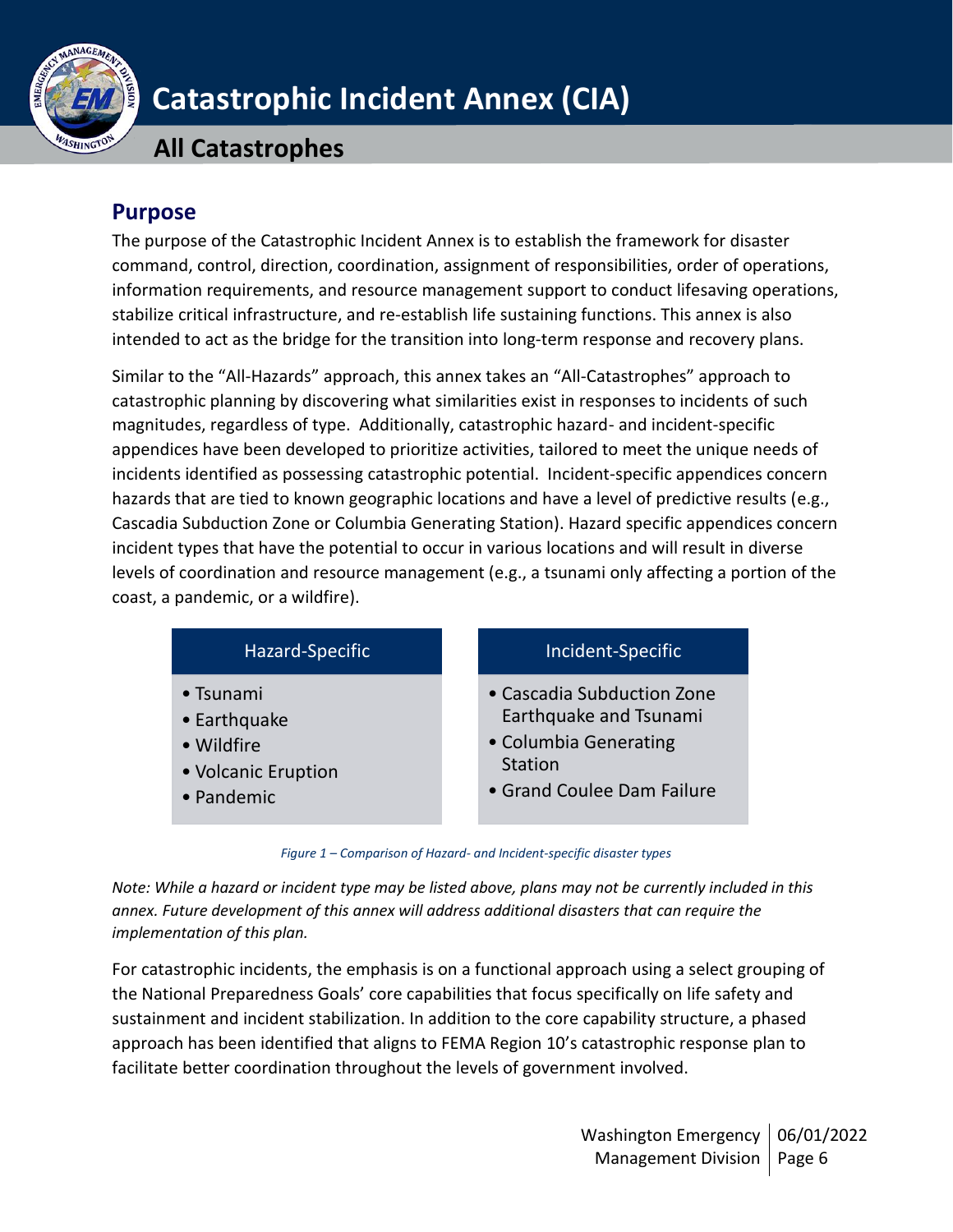

## **All Catastrophes**

#### **Strategic Goals**

The method this annex utilizes to establish and monitor incidents are the Community Lifelines. During a catastrophic incident, stabilizing Community Lifelines is vital and can represent an extraordinarily difficult challenge due to the dependencies that exist across impacted lifelines. Communities cannot meet these challenges solely by scaling up existing plans as capabilities and response capacities have become impacted. Impacts to these lifelines should be used in determining the focus areas that strategic goals will address.



A lifeline enables the continuous operation of critical government and business functions and is essential to human health and safety or economic security

#### *Figure 2 - FEMA Community Lifelines*

Core capabilities are the means to ensuring a successful response and a clear path is established to implement a transition to recovery. Making core capabilities and Community Lifelines a focus of incident management and catastrophic incident response provides response organizations and decision makers with a situation overview of the impacted segments of society and provides for targeted approaches to stabilize and re-establish services.



*Figure 3 - Implementation of operational planning into incident management*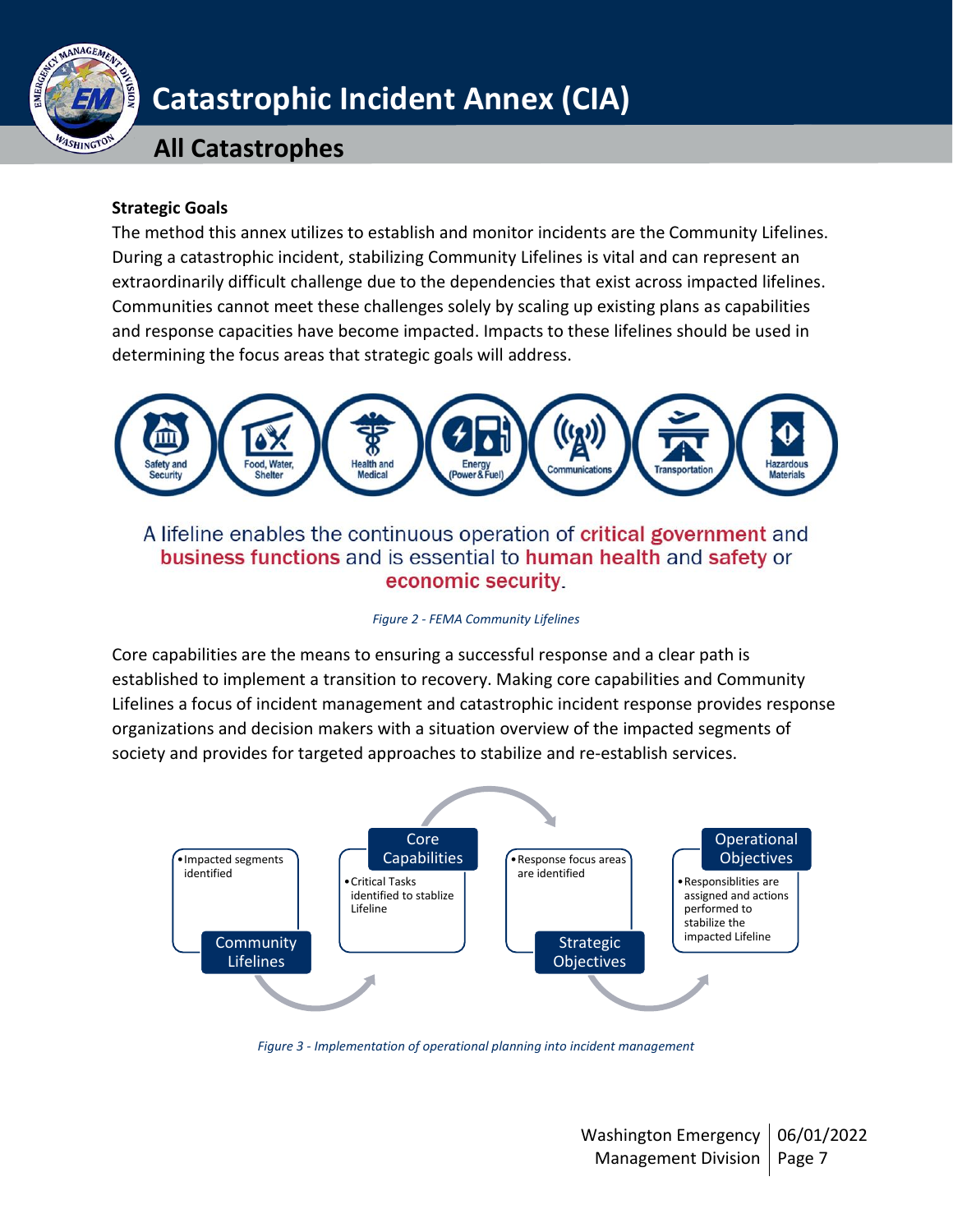

**All Catastrophes**

## *Life Safety*

Life safety depends upon the nature, magnitude, and location of the threat or hazard. For catastrophes, life safety-focused priorities can be any circumstance that threatens the life of incident survivors, as well as the safety and security of all response personnel, up to the initiation of recovery strategies. Lifesaving activities and responder safety are always the highest priorities.

## *Incident Stabilization*

Incident stabilization represents the actions taken to prevent an incident from growing and to minimize the potential impacts on life and operations. Stabilization activities occur when immediate threats to life and property are anticipated, resourced, and managed. A key metric of stabilization is characterized by basic Community Lifeline services being provided to survivors, by rapid re-establishment of lifeline services. Community lifeline stabilization is not the end state for incident response and recovery, but a construct to achieve efficacy and efficiency throughout the disaster response phase. $1$ 

<sup>1</sup> Community Lifelines represent an effective "means to an end" and represent a singular construct to unite response operations and objectives across multiple partners and stakeholders. This structure is most effective during the initial incident response and into incident stabilization. As the Community Lifelines become stabilized, the response to the catastrophic incident will continue and only require more typical situational assessment mechanisms to track the incident and create appropriate strategies and objectives.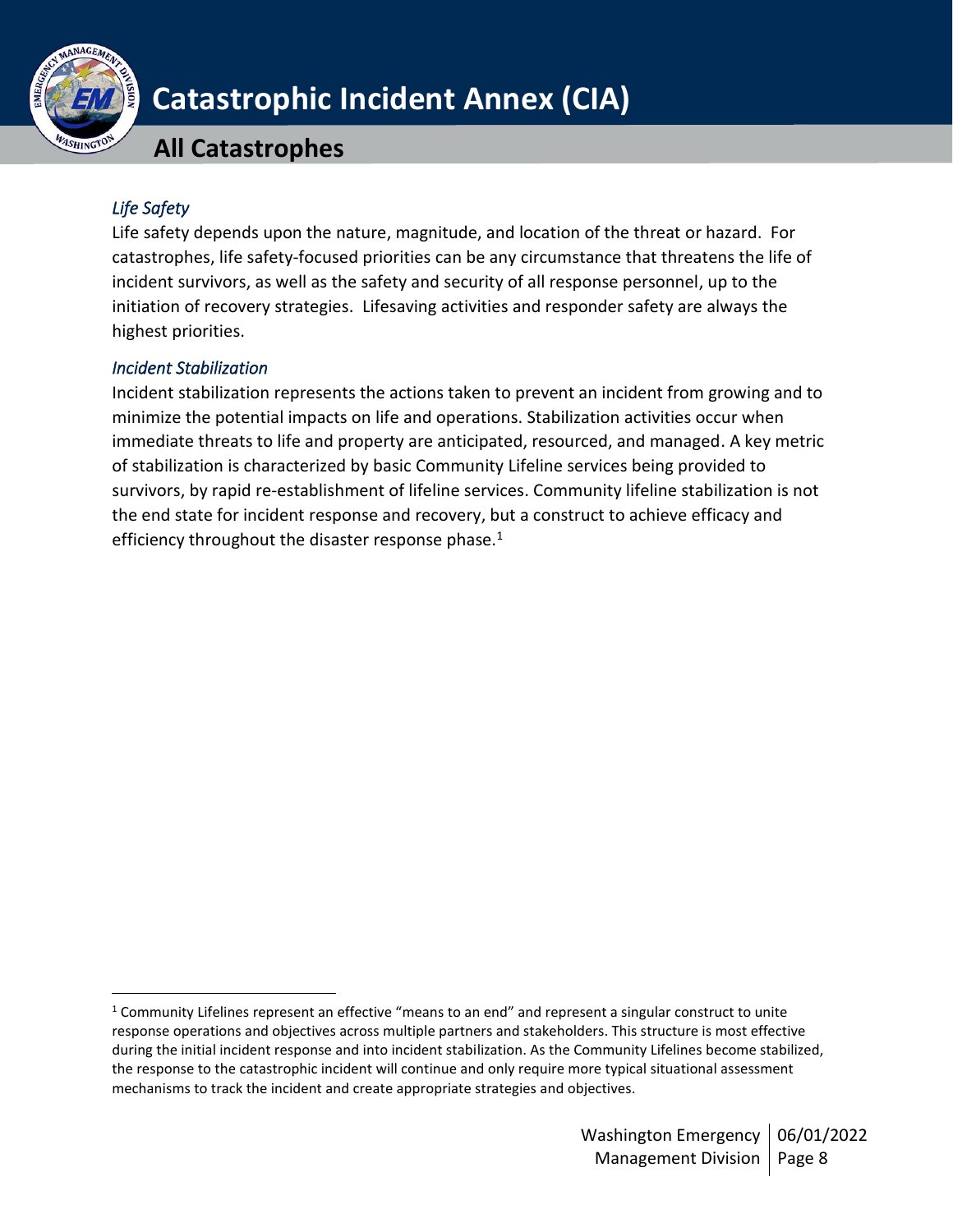

## **All Catastrophes**



*Figure 4 - Community Lifeline Continuum*

## *Exclusion of Property and Environmental Protection*

Due to the magnitude of devastation and disruption caused by catastrophic incidents, decision makers will be forced to consider the landscape of requirements for all activities and correspondingly prioritize resources to manage shortfalls, rather than address all needs at once. For this reason, the primary focus of catastrophic incident response will be saving lives and stabilizing the Community Lifelines impacted by the incident. Only when these two priorities are achieved can decision makers broaden their focus by transitioning back to the all-hazardsfocused Response Plan of the CEMP, related to the protection of the property and environment.

## <span id="page-8-0"></span>**Authorities and Policies**

## **Revised Code of Washington (RCW)**

## **RCW 38.52: Emergency Management**

Defines catastrophic incident, identifies connection of Continuity of Government planning related to catastrophic incidents, and outlines the "director's" responsibility regarding catastrophic incidents.

## **RCW 68.50.010: Coroner's jurisdiction over remains.**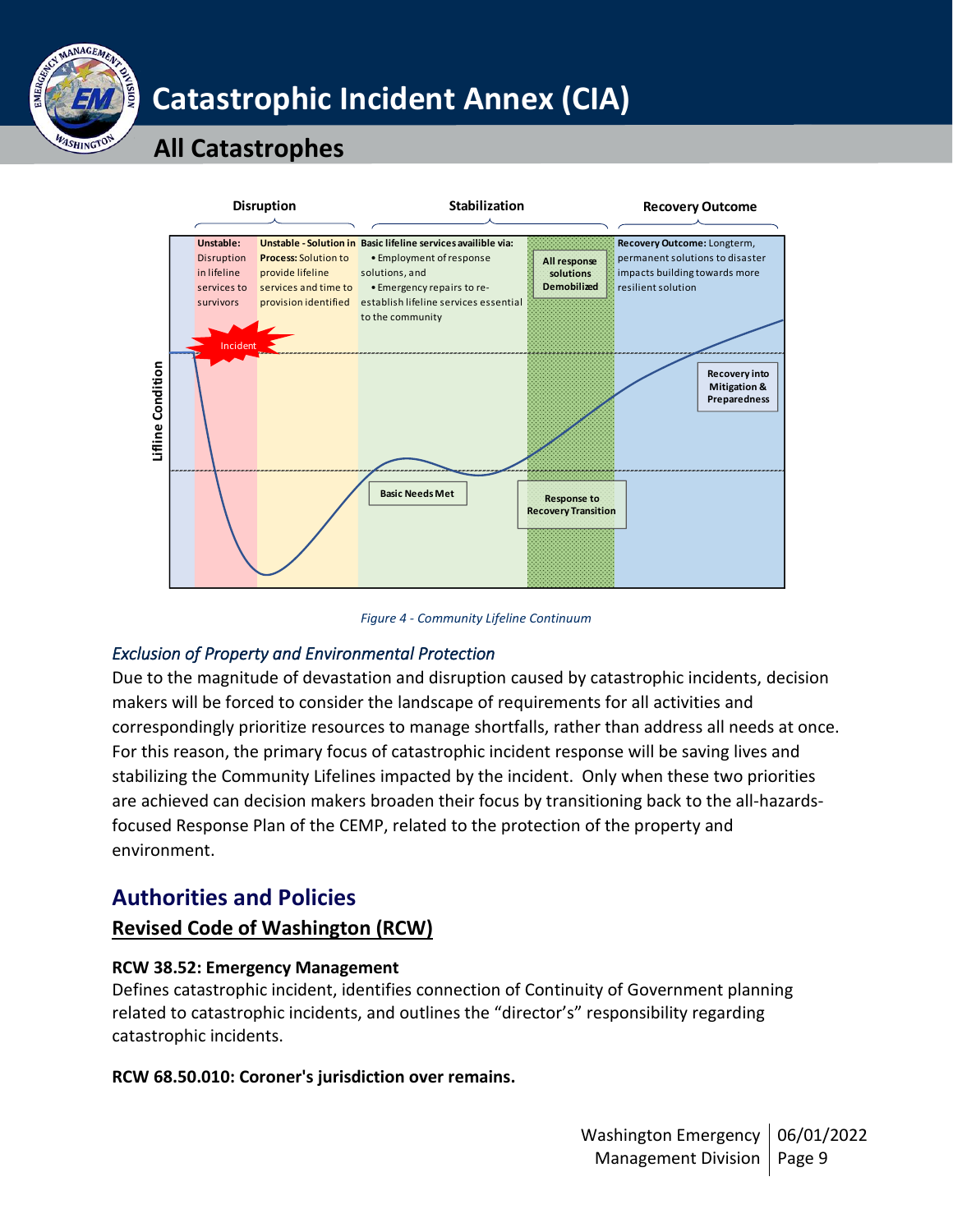

## **All Catastrophes**

The jurisdiction of bodies of all deceased persons who come to their death suddenly when in apparent good health without medical attendance is vested in the county coroner or medical examiner, which bodies may be removed and placed in the morgue under such rules as are adopted by the coroner or medical examiner.

## **Washington Administrative Code (WAC)**

## **WAC 118-30-060: Local and Joint Local Organizations for Emergency Management, Plans and Programs**

Requires political subdivisions to develop Comprehensive Emergency Management Plans (CEMPs) that includes a hazard analysis listing the natural and "man-made" disasters to which the political subdivision is vulnerable. Every political subdivision in Washington State is vulnerable to catastrophes; therefore, each political subdivision [of Washington State] must incorporate catastrophic incidents into their emergency planning.

## <span id="page-9-0"></span>**Situation Overview**

## <span id="page-9-1"></span>**General**

## **Definition of a Catastrophic Incident**

The designation of a catastrophic incidents varies based on the overall size and scale of the incident. The National Response Framework (NRF) highlights this by pointing out that a localized flood can be catastrophic to an individual family who lost their home and possessions, a severe tornado can be catastrophic to a town or city, and a hurricane can be catastrophic to a state or territory. At the national level a catastrophic incident is one of such extreme and remarkable severity or magnitude that the Nation's collective capability to manage all response requirements would be overwhelmed, thereby posing potential threats to national security, national economic security, and/or the public health and safety of the Nation.

The Post-Katrina Emergency Management Reform Act (PKEMRA) of 2006 defines the term "catastrophic incident" as "any natural disaster, act of terrorism, or other man-made disaster that results in extraordinary levels of casualties or damage or disruption severely affecting the population (including mass evacuations), infrastructure, environment, economy, national morale, or government functions in an area."

For the purposes and intent of this annex, and all related appendices and attachments, a catastrophic incident aligns with both the NRF's and PKEMRA's definitions.

## **Characteristics of a Catastrophic Incident**

Community Lifelines are those services that enable the continuous operation of critical government and business functions and are essential to human health and safety or economic security. In serious but purely local incidents, interruptions of water service, electric power, and

> Washington Emergency | 06/01/2022 Management Division | Page 10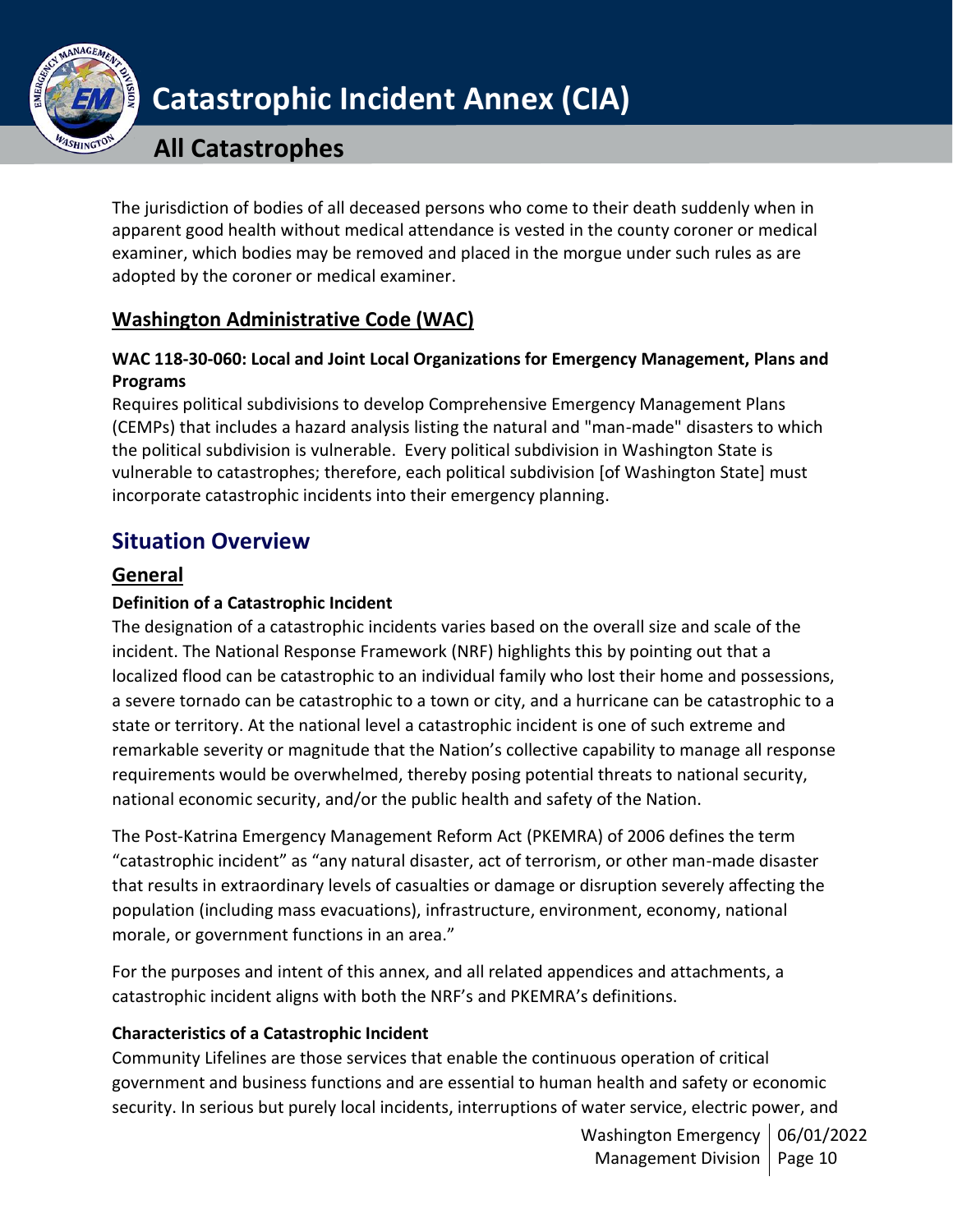

## **All Catastrophes**

other community lifeline components are typically brief and easy to mitigate. However, severe and widespread incidents can halt lifeline services for many weeks or months. Such disruptions are especially extensive in catastrophic incidents and may result in mass casualties and other cascading consequences. Characteristics of these incidents include:

- Critical infrastructure is severely damaged or inoperable.
- First responders and supporting organizations cannot perform traditional initial incident response activities due to overwhelming losses of personnel, facilities, and/or equipment.
- Local capabilities and mutual aid agreements are exceeded and exhausted.
- All resource types are strained or potentially unavailable.
- Span of control is impractical during the first several operational periods.



*Figure 5 - Incident Thresholds*

- Situational awareness takes days to acquire. There is little to no information sharing, and information received is fragmented, conflicting, and/or chaotic.
- Workforce absences will complicate restoration and operations at all critical infrastructure facilities.

## <span id="page-10-0"></span>**Hazard-Specific Disasters**

The following descriptions hazards are snapshots from the Washington State Enhanced Mitigation Plan. Only information pertaining to the general description of the hazard and its risk is highlighted in this base document. For more detailed information concerning impacts and concerns, refer to the hazard's specific appendix.

## **Tsunami**

## *Hazard Profile*

Washington's coastline facing the Pacific Ocean has two different tsunami threats: distantsource tsunamis and local tsunamis. Tsunamis generated as far away as Alaska and Japan can cross the ocean and impact the Washington's coastline (distant source tsunami).

Tsunamis are a series of extremely long waves caused by a large and sudden displacement of water. This is usually the result of an earthquake or volcanic eruption underwater but can also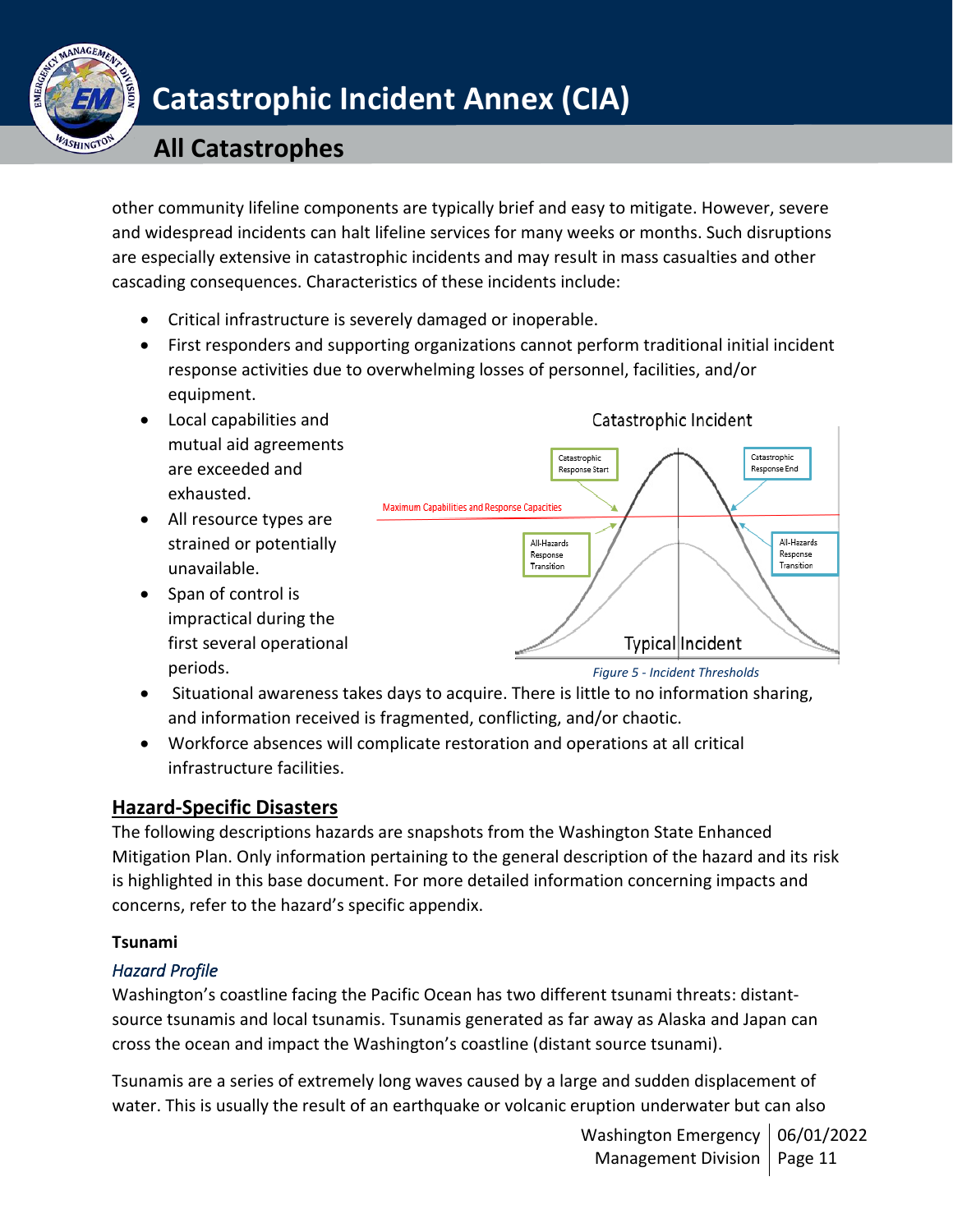

## **All Catastrophes**

be caused by landslides flowing into bays or occurring underwater. Tsunamis pose a threat to people and property located along Washington State's coastline, Strait of Juan de Fuca, Puget Sound, large lakes and rivers.

In the ocean, typical waves have a wavelength (measures from crest to crest) of about 330 feet. In comparison, tsunami waves have very long wavelengths, typically spanning tens or hundreds of miles and can move up to 600 miles per hour.

These walls of moving water go all the way down to the ocean or lake floor and the entire water column moves within it. This is different than typical waves that tend to move across the surface and leave the depths undisturbed. Out in the ocean, a tsunami wave may only register as a few inches or feet rise in the surface. But as these waves approach shorelines and shallower depths, they grow in size. The underwater topography, configuration of the shoreline, infrastructure and debris work to shape the tsunami waves and impacts.

The strength of the tsunami is determined by the magnitude of the triggering event and the proximity to shore. Powerful tsunamis can travel several miles over low-lying coastal land. The wave causes destruction as it travels across land and as it recedes back into the ocean dragging debris with it. Multiple tsunami waves can strike the coastline for hours to days following the occurrence of an earthquake.



### *Risk Summary*

*Figure 6 - Tsunami Risk by County*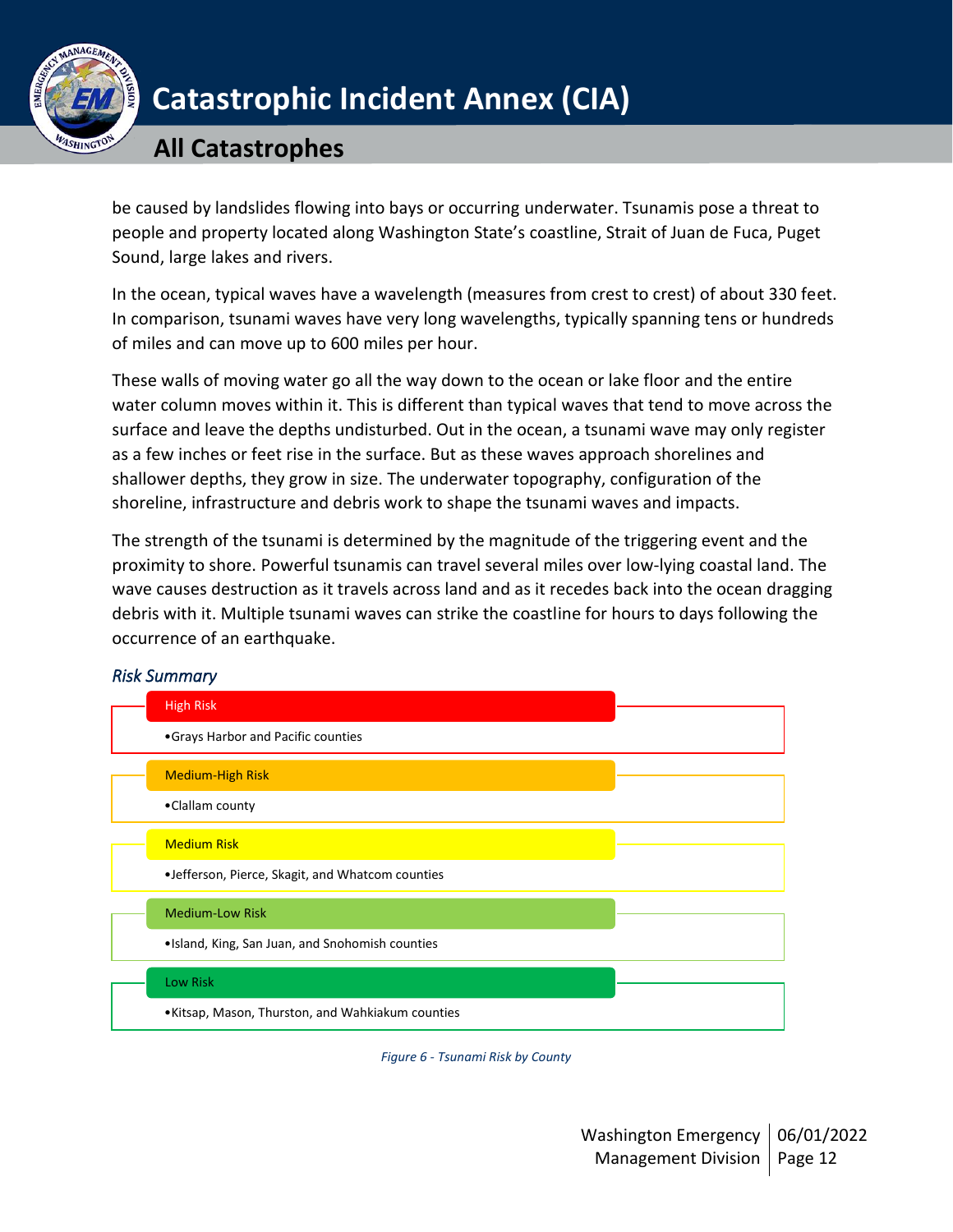

## **All Catastrophes**

Geological investigations indicate that tsunamis have struck the coast a number of times in the last few hundred years as detailed within the Washington State Enhanced Mitigation Plan.

### **Earthquake**

### *Hazard Profile*

Washington ranks second only to California for earthquake risk in the United States. There are thousands of earthquakes in Washington State every year, but most are too small to be felt. There have been 15 earthquakes greater than Magnitude 5 since 1870. Washington State experiences three types of earthquakes – Cascadia Subduction Zone, Crustal Shallow Zone Earthquakes and Wadati-Benioff Deep Zone Earthquakes. Each type has a different profile that may alter response plans.

According to the Washington State Department of Natural Resources, more than 1,000 earthquakes occur annually in the State. This is an average of approximately three per day, though most go unfelt and cause no damage. Larger magnitude earthquakes, which result in damage, occur less frequently in the State. The annual likelihood of a major earthquake is 17 percent. According to the Pacific Northwest Seismic Network, there's a 10-20 percent chance of a Cascadia subduction zone earthquake in the next 50 years.

### *Risk Summary*

Washington has dozens of active faults and fault zones. There are several faults in Washington that could produce catastrophic effects for the state including, but not limited to, the Seattle Fault, Southern Whidbey Island Fault, Darrington-Devils mountain fault zone.



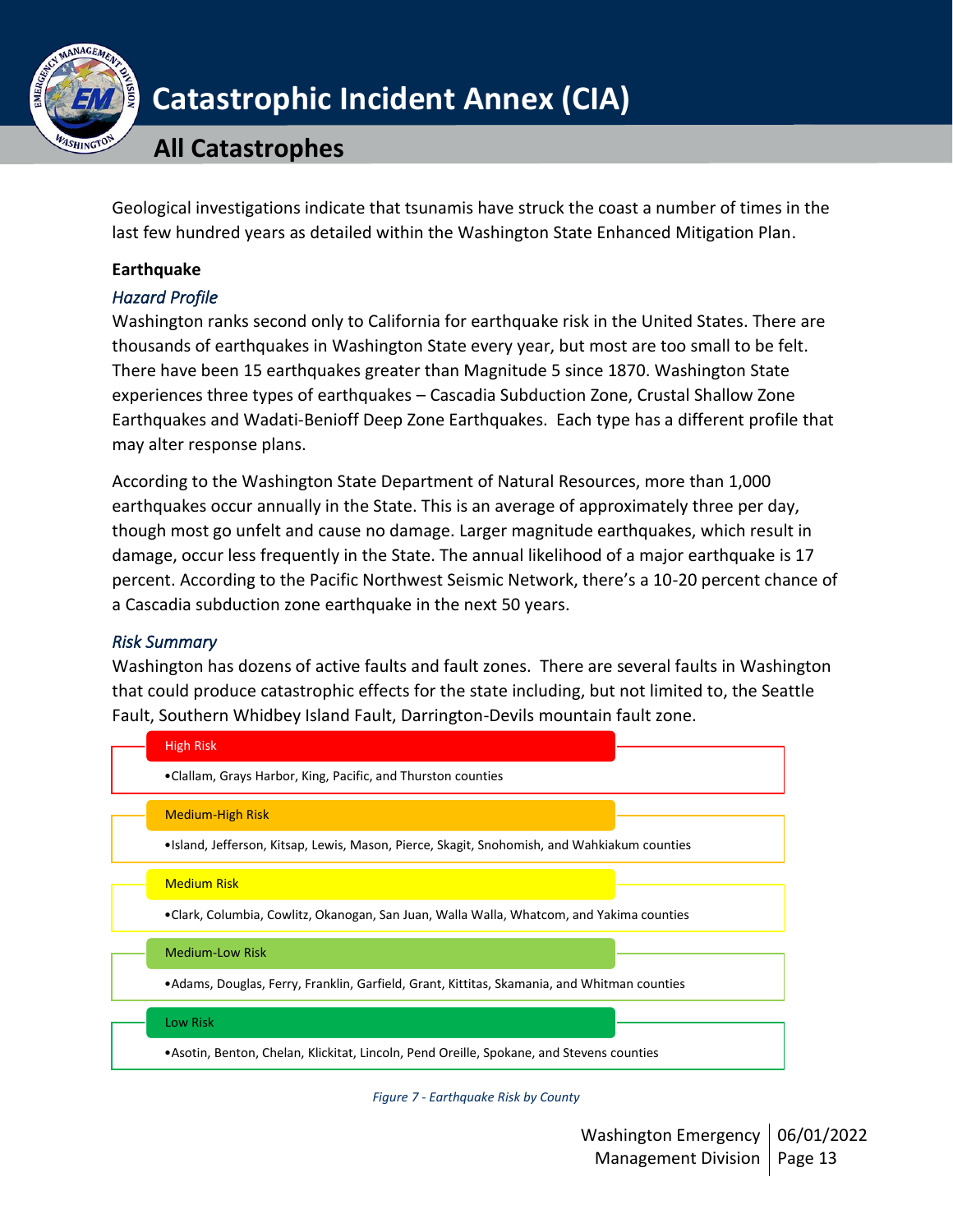

## **All Catastrophes**

#### **Pandemic**

### *Hazard Profile*

A pandemic is an outbreak of a disease that occurs over a wide geographic area and affects an exceptionally high proportion of the population. Although pandemics occur infrequently, planning and preparing for a pandemic is important to ensure an effective response. Planning for and responding to a pandemic is complex and pandemics can affect everyone in a community.

Pandemics have been recorded as early as 430 BCE in ancient Greece. Since that time pandemics have regularly occurred with an unpredictable frequency. They occur whenever a new infectious agent appears, which can be bacterial or viral. With an estimated number of 50 million or more deaths in 1918 and 1919, The Spanish flu is the deadliest pandemic in modern history. Since then, there have been 4 pandemics severely affecting the United States<sup>2</sup>:

- 1957 H2N2 "Asian Flu" Pandemic First reported in coastal cities in the United States in the summer of 1957. The estimated number of deaths was 1.1 million worldwide and 116,000 in the United States.
- 1968 H3N2 "Hong Kong Flu" Pandemic First reported in the United States in September 1968. The estimated number of deaths was 1 million worldwide and about 100,000 in the United States. Most excess deaths were in people 65 years and older.
- 2009 H1N1 "Swine Flu" Pandemic First reported in the United State in the spring of 2009. The estimated number of deaths worldwide was between 151,700 and 575,400 in the United States was between 8868 and 18,306.
- 2019 SARS-CoV-2 "COVID-19" Pandemic COVID-19 is a respiratory disease caused by SARS-CoV-2, a new coronavirus discovered in 2019. The virus is thought to spread mainly from person to person through respiratory droplets produced when an infected person coughs, sneezes, or talks. Some people who are infected may not have symptoms. For people who have symptoms, illness can range from mild to severe. Adults 65 years and older and people of any age with underlying medical conditions are at higher risk for severe illness. At the time of

<sup>&</sup>lt;sup>2</sup> The following pandemics, associated data, and information on past pandemics can be found on the Centers for Disease Control and Prevention's (CDC) website at [https://www.cdc.gov/flu/pandemic-resources/basics/past](https://www.cdc.gov/flu/pandemic-resources/basics/past-pandemics.html)[pandemics.html](https://www.cdc.gov/flu/pandemic-resources/basics/past-pandemics.html)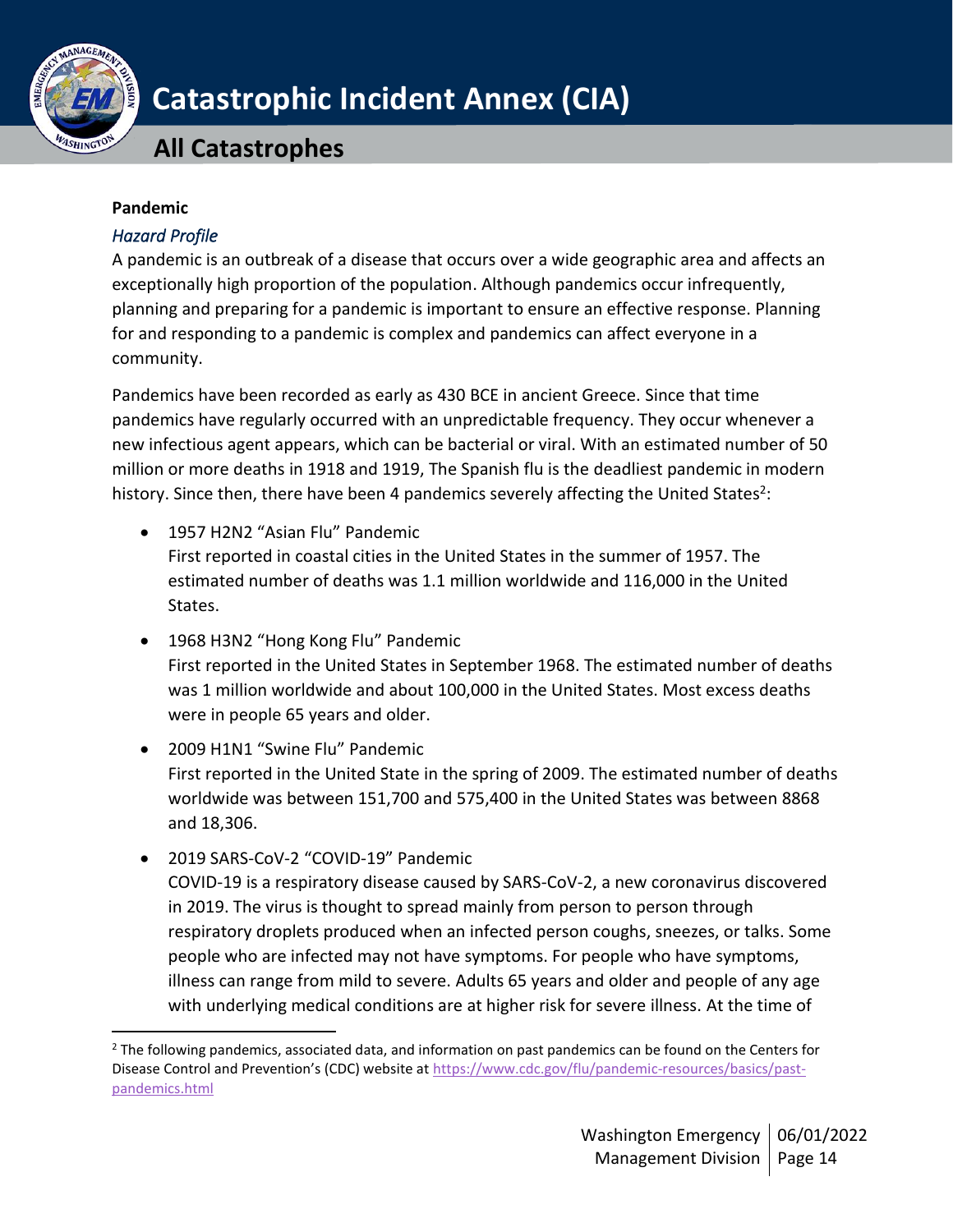

## **All Catastrophes**

this plan update, COVID-19 is still an active pandemic with new variants of the disease continuing to appear. The estimated number of deaths worldwide is 5.06 million as of the writing of this document, and in the United States there have been approximately 753,500 deaths. Washington state has accounted for approximately 8,800 of the total deaths.

Evidence suggests that the likelihood of pandemics has increased over the past century because of increased global travel and integration, urbanization, changes in land use, and greater exploitation of the natural environment (Jones and others 2008; Morse 1995).<sup>3</sup>

### *Risk Summary*

The following risk summary table is from the Centers for Disease Control and Prevention's Influenza Risk Assessment Tool (IRAT) Results.

| <b>Influenza Virus</b> | Date of<br><b>Assessment</b> | <b>Potential</b><br><b>Emergency</b><br><b>Estimate</b> | <b>Potential</b><br>Impact<br><b>Estimate</b> | <b>Summary Risk Score</b><br><b>Category</b> |
|------------------------|------------------------------|---------------------------------------------------------|-----------------------------------------------|----------------------------------------------|
| <b>H1N1</b>            | Nov 2011                     | 2.3                                                     | 2.4                                           | Low                                          |
| H1N2 variant           | Jul 2019                     | 5.8                                                     | 5.7                                           | <b>Moderate</b>                              |
| H3N2 variant           | Jul 2019                     | 6.6                                                     | 5.8                                           | <b>Moderate</b>                              |
| H3N2 variant           | Dec 2012                     | 6.0                                                     | 4.5                                           | <b>Moderate</b>                              |
| <b>H3N2</b>            | Jun 2016                     | 3.7                                                     | 3.7                                           | Low                                          |
| H5N1 Clade 1           | Nov 2011                     | 5.2                                                     | 6.6                                           | <b>Moderate</b>                              |
| <b>H5N1</b>            | Mar 2015                     | 3.6                                                     | 4.1                                           | Low-Moderate                                 |
| <b>H5N2</b>            | Mar 2015                     | 3.8                                                     | 4.1                                           | Low-Moderate                                 |
| <b>H5N6</b>            | Apr 2016                     | 5.0                                                     | 6.6                                           | <b>Moderate</b>                              |
| <b>H5N8</b>            | Mar 2015                     | 4.2                                                     | 4.6                                           | Low-Moderate                                 |
| <b>H7N7</b>            | Jun 2012                     | 4.6                                                     | 5.8                                           | <b>Moderate</b>                              |
| <b>H7N8</b>            | Jul 2017                     | 3.4                                                     | 3.9                                           | Low                                          |
| <b>H7N9</b>            | Oct 2017                     | 3.1                                                     | 3.5                                           | Low                                          |
| <b>H7N9</b>            | Oct 2017                     | 2.8                                                     | 3.5                                           | Low                                          |
| <b>H7N9</b>            | May 2017                     | 6.5                                                     | 7.5                                           | Moderate-High                                |
| <b>H7N9</b>            | Apr 2016                     | 6.4                                                     | 7.2                                           | Moderate-High                                |
| H9N2 G1 linage         | Feb 2014                     | 5.6                                                     | 5.4                                           | <b>Moderate</b>                              |
| H9N2 Y280 linage       | Jul 2019                     | 6.2                                                     | 5.9                                           | <b>Moderate</b>                              |
| <b>H10N8</b>           | Feb 2014                     | 4.3                                                     | 6.0                                           | <b>Moderate</b>                              |

*Figure 8 - Pandemic Risk Assessment*

<sup>&</sup>lt;sup>3</sup> Disease Control Priorities: Improving Health and Reducing Poverty. 3rd edition. <https://www.ncbi.nlm.nih.gov/books/NBK525302/>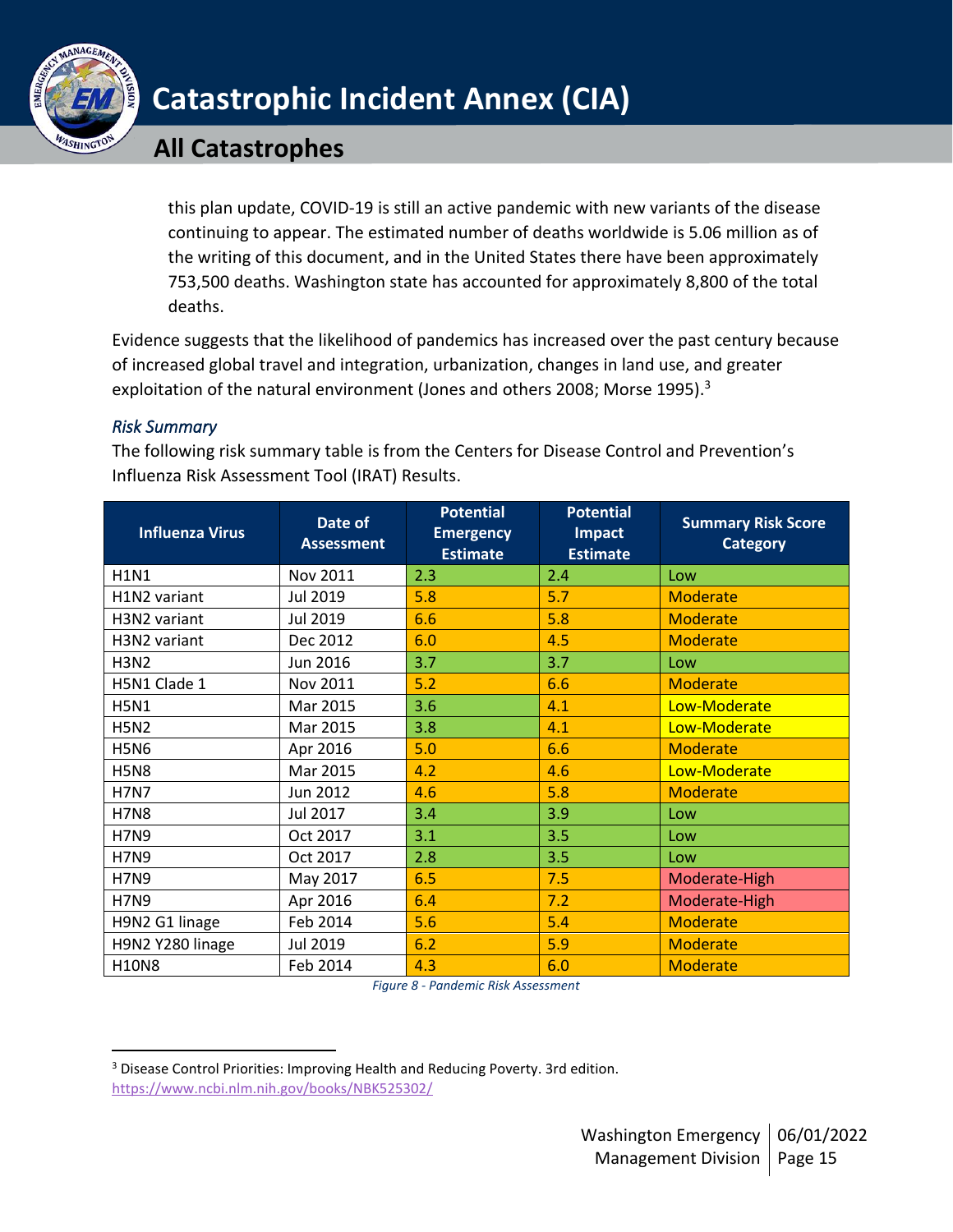

## **All Catastrophes**

#### **Radiological Incident**

### *Hazard Profile*

In a radiological emergency, effects caused by radiation will be a significant concern. For the purposes of the CIA, these incidents will likely be caused from:

- Accidents involving the transportation or storage of radiological material in sufficient quantity and the location of the incident
- Release of radioactive material from a fixed facility
- Accidents involving nuclear powered military vessels
- An attack involving nuclear weapons

### *Transportation Accidents*

Millions of packages of radioactive materials are transported in the United States annually. Most shipments consist of medical and industrial products. Other shipments include nuclear power plant fuel, nuclear weapons and weapons material, and radioactive waste generated by hospitals, laboratories, nuclear reactors, and military facilities.

Because of the sheer number of radioactive material shipments, transportation accidents are the most common type of incident involving radioactive materials. Despite their frequency, there have been no known serious nuclear radiation exposures resulting from transportation accidents<sup>4</sup>. This is due largely to the nature of the radioactive materials transported and the use of protective packaging commensurate with the degree of potential hazard of the radioactive material contained.

## *Nuclear Detonations*

The end of the cold war and the dissolution of the Soviet Empire has changed, not eliminated, the nuclear threat to the United States. Other countries who previously had the weapons but did not have weapon delivery vehicles able to reach the United States now have the ability to do so. Improvised nuclear devices (IND) or radioactive dispersion devices (RDD) (radioactive material placed inside a conventional explosive device) are becoming increasingly possible.

## **Volcano**

## *Hazard Profile*

According to the USGS, Washington State is of great concern because of its several volcanoes that fall in the very high and high threat groups. The Cascade Range includes 5 very high threat volcanoes in Washington whose explosive behavior and lahar potential can impact both large

<sup>&</sup>lt;sup>4</sup> Information obtained from FEMA's IS-3 Radiological Emergency Management Independent Study Course.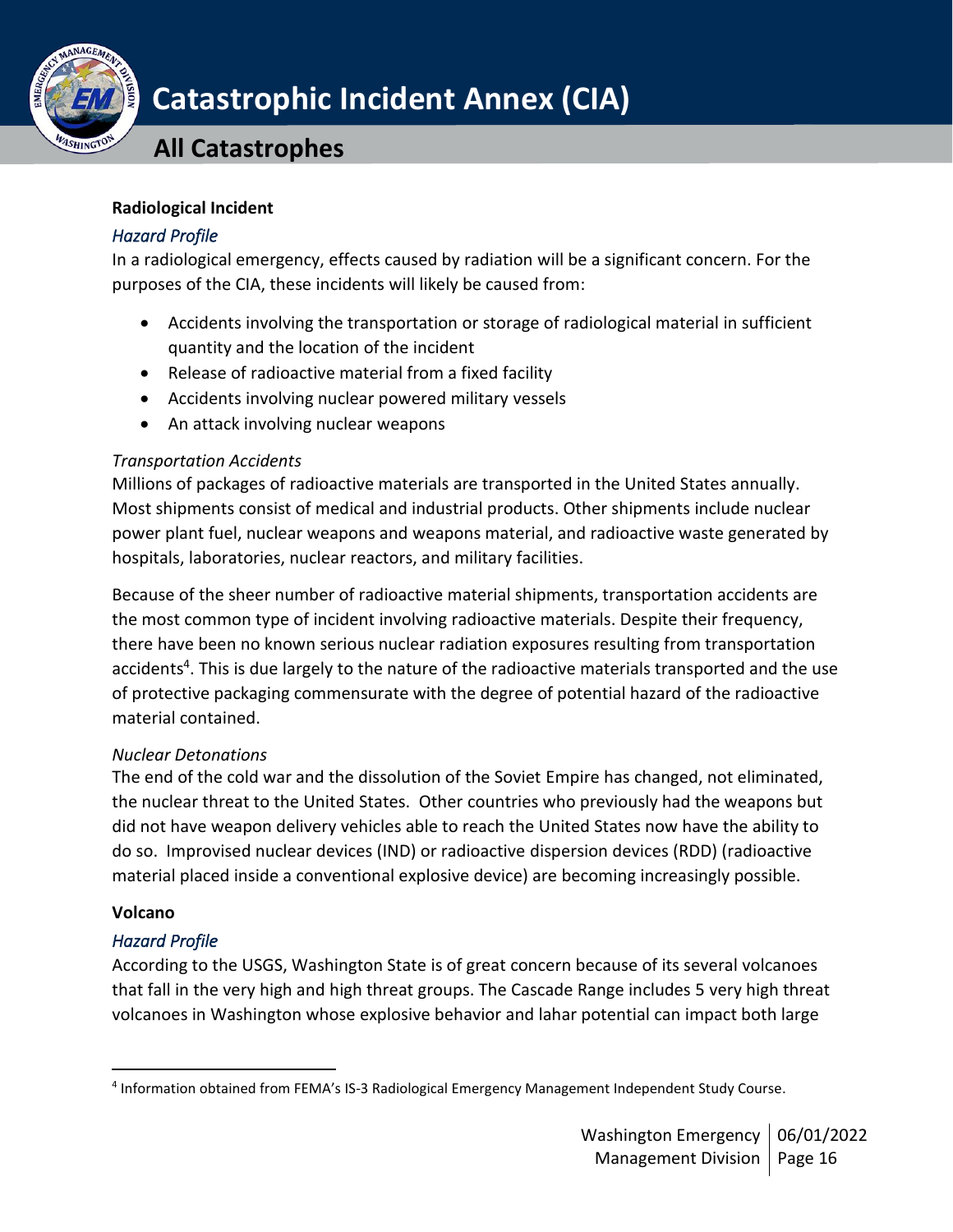

## **All Catastrophes**

populations and extensive development on the ground as well as heavily traveled air-traffic corridors.

Volcanic hazards are divided into "near-volcano" and "distant" hazards. Near volcano hazards are pyroclastic flows, lava flows, extremely heavy ash fall, avalanches, and debris flows. These mostly remain within the bounds of the Federal lands that prevent people from living by volcanoes. Volcanic Mudflows (Lahars) and Volcanic Ash (Tephra) are considered distant hazards and are the most likely to cause catastrophic incidents in a volcanic eruption for their widespread effects. Lahars can flow many miles downstream from the volcano, making this the most threatening hazard in the Cascades. Washington is home to five volcanos capable of producing a significant lahar. These include Mount Rainier, Mount Adams, Mount Baker, Glacier Peak and Mount St. Helens.



*Figure 9 - Hierarchy of Expected Impacts*

Mount St. Helens and Glacier peak are the two volcanos in Washington that produce significant ash. Aircraft that fly in the dense network of aviation routes across the Cascade Range carry nearly 200,000 people daily over the Cascade airspace. When it has settled on and near the ground, volcanic ash threatens the health of people and livestock, damages electronics and machinery, and interrupts power generation, water, transportation systems, and telecommunications.

Not all counties are likely to be impacted by lahars from volcanic eruptions in the state. The lahars are likely to follow the regional topography and flow toward the Puget Sound via regional drainage channels. 13 counties in the state are likely to be directly impacted by volcanic lahars or regional lava flows. These counties include Clark, Cowlitz, Island, King, Klickitat, Lewis, Pierce, Skagit, Skamania, Snohomish, Thurston, Whatcom and Yakima. Of

> Washington Emergency | 06/01/2022 Management Division | Page 17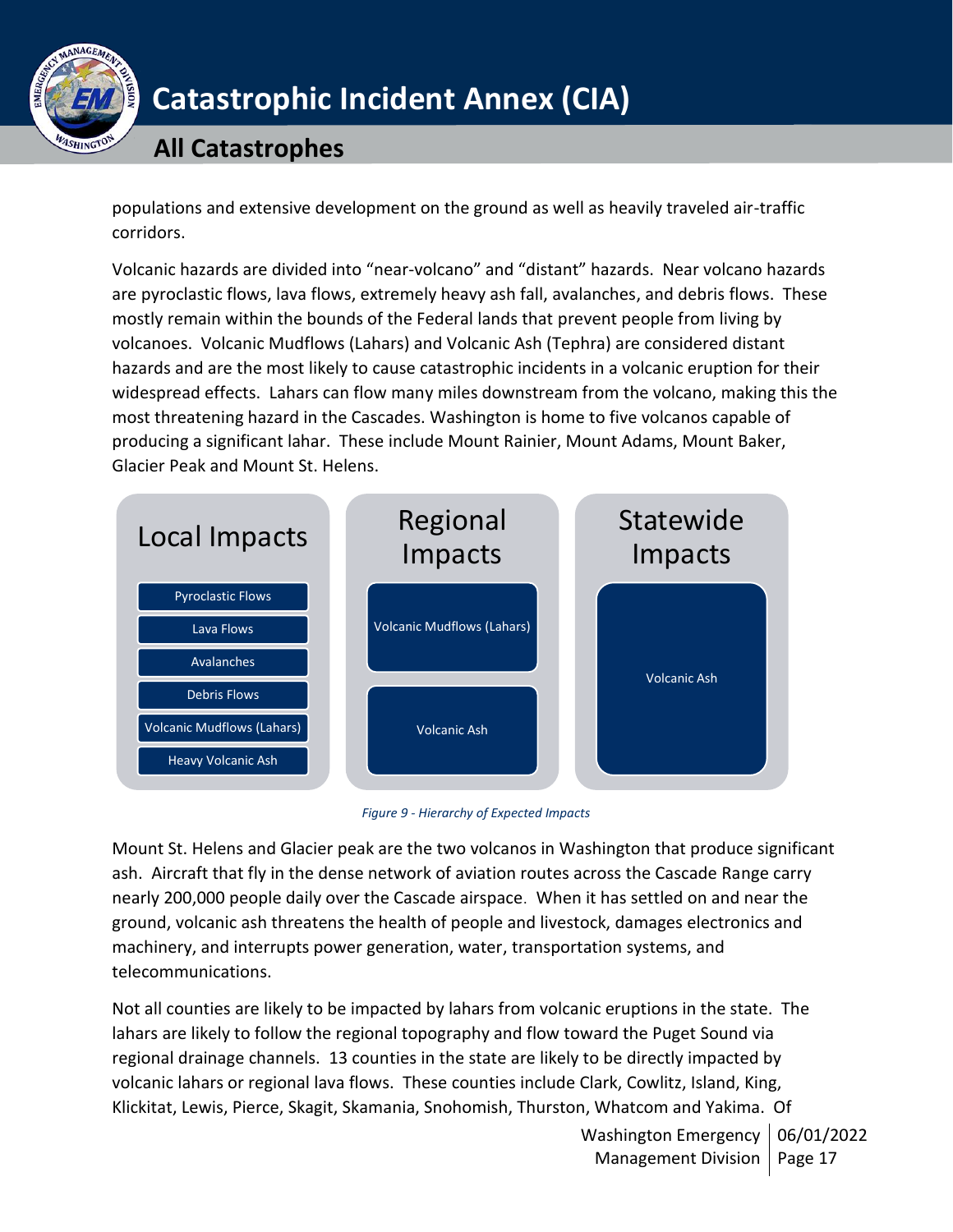

these, Skamania, Clark (impacted by lava flows) and Skagit are at the highest risk from volcanic lahars or regional lava flows, followed by Klickitat, Cowlitz and Pierce Counties. King and Whatcom Counties are at medium risk from volcanic lahars.

### *Risk Summary*



*Figure 10 - Volcano Risk Summary by County*

## <span id="page-17-0"></span>**Incident-Specific Disasters**

The following descriptions of hazard-specific hazards are snapshots from the Washington State Enhanced Mitigation Plan. Only information pertaining to the general description of the hazard and its risk is highlighted in this base document. For more detailed information concerning impacts and concerns, refer to the hazard's specific appendix\*.

*\*As the Catastrophic Incident Annex continues to be developed it will address additional incident-specific disasters in future updates.*

## **Cascadia Subduction Zone**

## *Hazard Profile*

The Cascadia Subduction Zone (CSZ) is Washington State's hazard of greatest concern, representing both the highest risk, and "maximum-of-maximums" threat or hazard facing the State of Washington. The CSZ is an approximately 800-mile "megathrust" fault line stretching from the northern half of Vancouver Island in British Columbia to Cape Mendocino in Northern California; ranging between 50 to 80 miles off the coast of the Pacific Northwest. The CSZ fault is formed by the convergence of the Juan de Fuca Plate and North American Plate. Subduction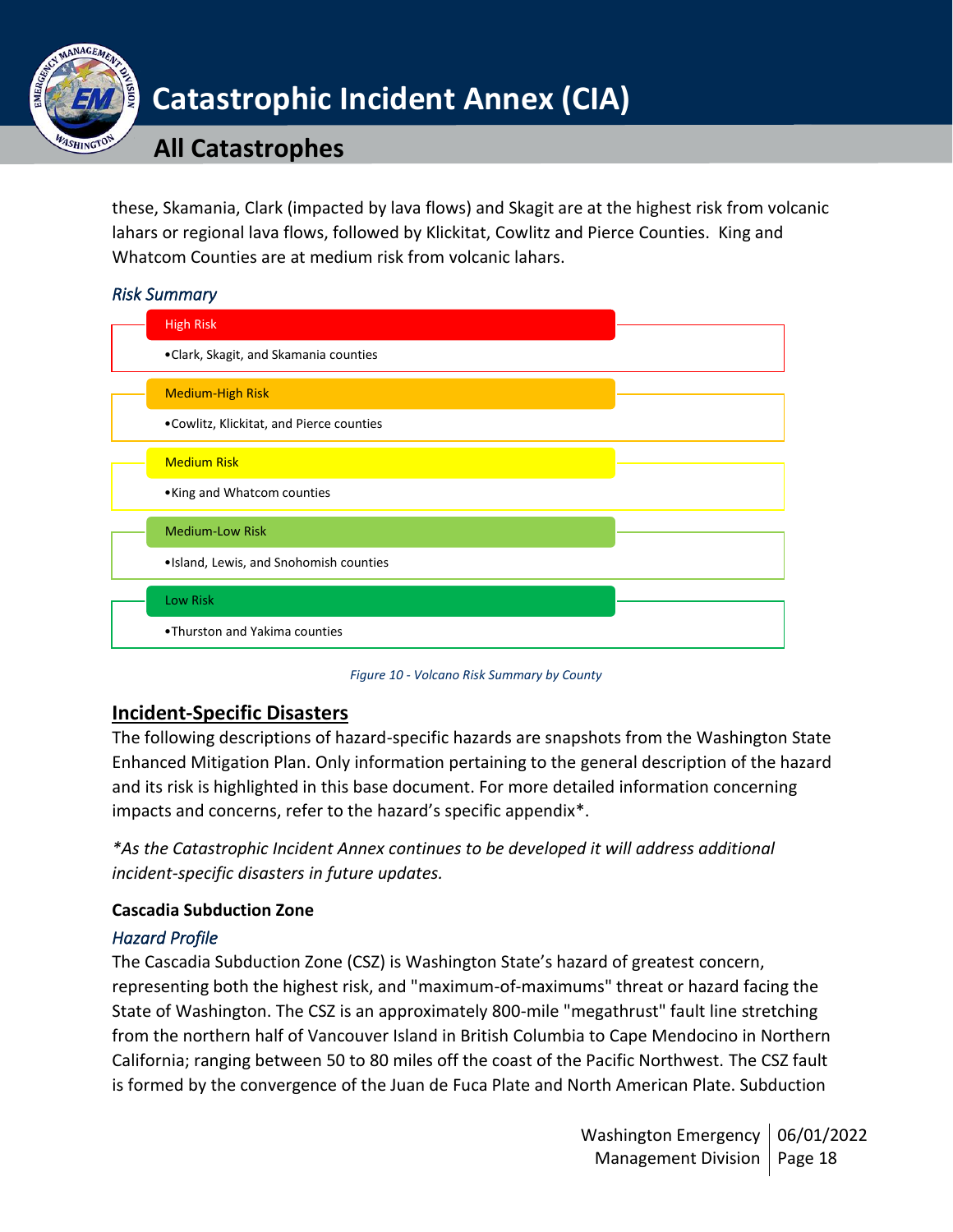

## **All Catastrophes**

occurs as one tectonic plate moves under another. The Juan de Fuca Plate is subsiding beneath the North American Plate, thereby creating the CSZ.

A full rupture of the CSZ fault line could generate an earthquake exceeding magnitude 9.0 that

lasts for five minutes or longer, as well as subsequent aftershocks and local source tsunamis. Hundreds of thousands of people live on the outer coast near the Strait of Juan de Fuca and Puget Sound. These people are at risk of Cascadia derived tsunamis. In addition to the stable census population, Washington State experiences a massive flux during the summer tourism season with millions of additional people at risk.



*Figure 11 - Cascadia Subduction Zone Illustration*

## <span id="page-18-0"></span>**General Planning Assumptions for Catastrophic Incidents**

Emergency planning for a catastrophic incident requires planners to make informed assumptions describing the affects and situations following the catastrophe. This Annex utilizes assumptions from a variety of sources that are the direct result from planning efforts centered around catastrophic planning. These assumptions include:

- Federal assistance is immediately needed as the initial response to a catastrophic incident is beyond the capabilities and capacities of the State of Washington to respond.
- There will be a Governor's Proclamation of a State of Emergency and a Presidential Major Disaster Declaration.
- Responding to the impacts of a statewide catastrophic incident becomes the first priority of Washington State government, until transition to response activities within the Comprehensive Emergency Management Plan (CEMP) and recovery begins.
- Regardless of where it is physically located, the Washington State Emergency Operations Center (SEOC) remains the statewide central coordination point for receiving incident-related information and requesting federal or state resources during catastrophic incidents impacting Washington State.<sup>5</sup>
- Response personnel (to include emergency workers and volunteers), first responders, and critical infrastructure staff may be personally affected by the incident and may not

<sup>&</sup>lt;sup>5</sup> Incidents which require the devolution of EMD operations and Mission Essential Functions will temporarily shift coordination to other state agencies according to the EMD Continuity of Operations Plan.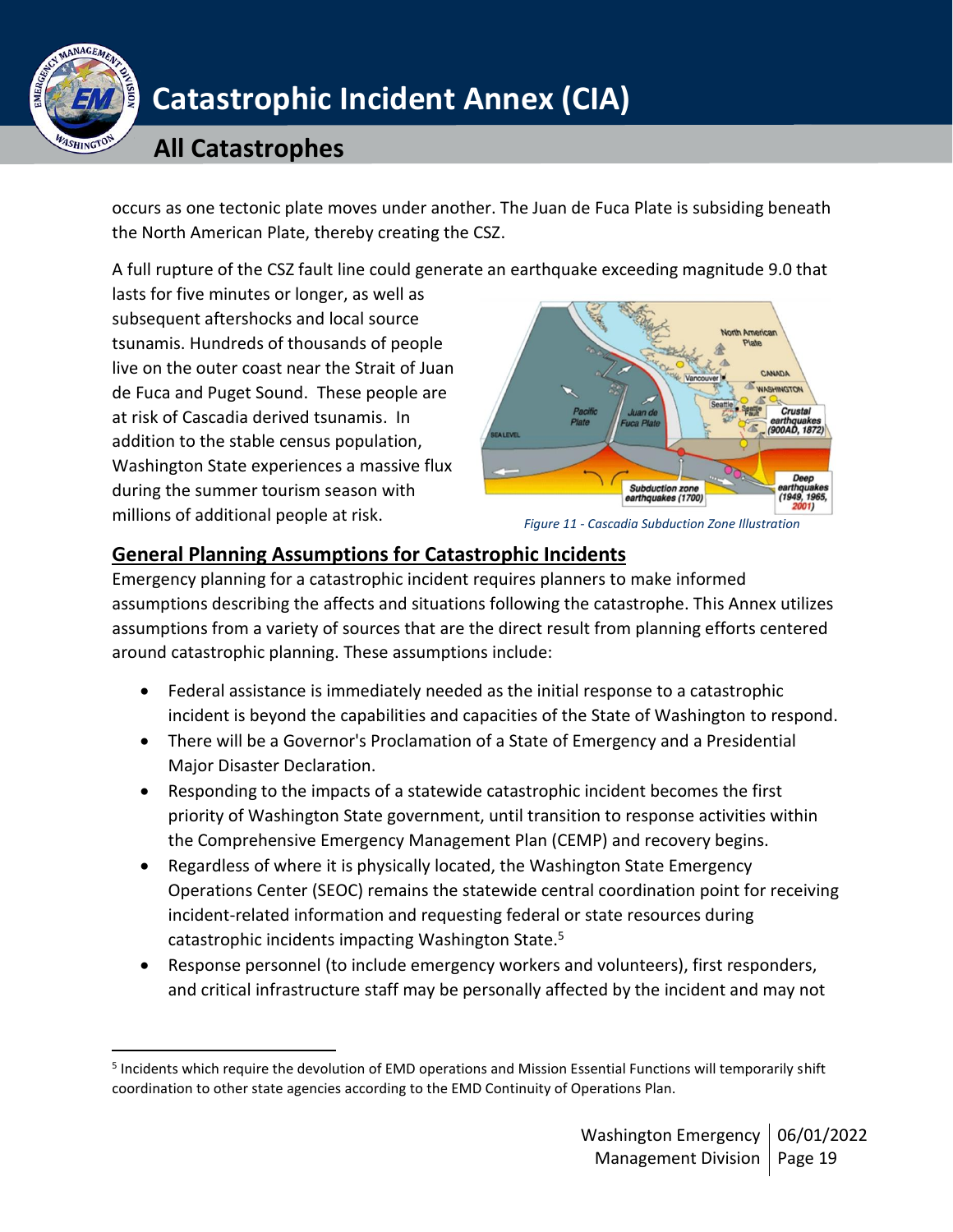

## **All Catastrophes**

be available to support response efforts due to family emergencies, death, and damage to transportation infrastructure and systems, etc.

- Transportation capabilities are essential to response efforts, including assessment, repair, people movement, and supply movement.
- There will be competing demand for limited communications assets.
- Cyber-attacks on electronic information technology (IT) and operational technology (OT) can result in the loss of critical communications with employees, customers, and process controls; the destruction of records and networks; and the theft of valuable utility and customer data.

## <span id="page-19-0"></span>**Concept of Operations**

## <span id="page-19-1"></span>**General**

This annex identifies five primary core capabilities as critical to the lifesaving and life-sustaining response operations in a catastrophic scenario. These capabilities include:

- Critical Transportation
- Mass Care Services
- Public Health, Healthcare, EMS
- Fatality Management
- Infrastructure Systems: focusing on Information and Communication Technologies (ICT); Energy – to include fuel; Water; and Wastewater.

In addition to the five primary core capabilities, four supporting core capabilities are employed in these plans to identify specific focus areas. These core capabilities are fundamental to all aspects of response and recovery and require integrated emergency planning statewide. These supporting core capabilities include:

- Operational Coordination
- Operational Communications
- Situational Assessment
- Logistics and Supply Chain Management

Response to a catastrophe is recognized as outside the scope of the current CEMP response plan. Within each of the core capabilities, the state's priorities and expected outcomes are described in the following sections.

### **Leaderships' Intent**

Leaderships' Intent determines the focus areas of a response and creates strategic goals. These focus areas can then be analyzed to determine informational needs, operational objectives, and the resource requirements to accomplish tactical tasks.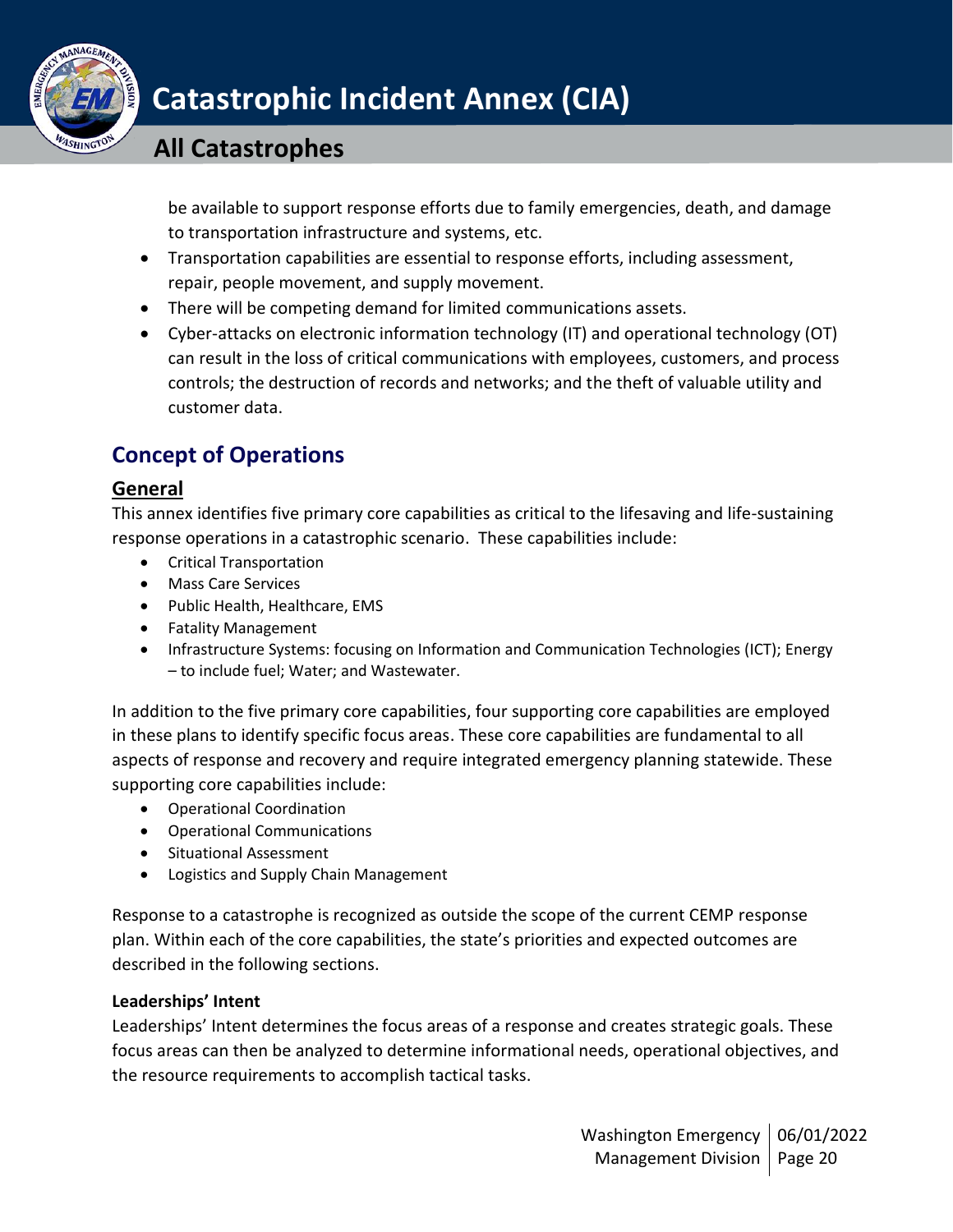

## **All Catastrophes**

Senior leadership will be primarily focused on those actions and activities which lead to incident stabilization and protect lives. Actions and activities to achieve these operational objectives are viewed through the lens of Community Lifelines. The Community Lifelines are stabilized through the actions and activities that are outlined within a critical task of a core capability.

Property protection and environmental conservation should be incorporated into operational priorities when resource prioritization for incident stabilization and life-saving actions and activities will not be impacted.



*Figure 12 - Response Planning Hierarchy*

## <span id="page-20-0"></span>**Primary Core Capabilities**

## **Critical Transportation<sup>6</sup>**

## *Objective:*

Provide transportation (including infrastructure access and accessible transportation services) for response priority objectives, including the evacuation of people and animals, and the delivery of vital response personnel, equipment, and services to the affected area.

## *Expected Outcome:*

To inspect and then enable access through those routes designated as a priority which facilitate the transportation of vital services and resources needed to save and sustain life after a catastrophic incident. Priority in this effort will be given to the WSDOT "Seismic Lifeline Corridor" and State Priority Routes<sup>7</sup> pre-identified by individual jurisdictions.

## *Critical Tasks:*

1. Establish physical access through appropriate transportation corridors and deliver required resources to save lives and to meet the needs of disaster survivors.

 $6$  A more in depth look on this core capability can be found within Tab A: Critical Transportation.

 $<sup>7</sup>$  Priority route identification for both the state and local transportation systems is a continuous process as routes</sup> may change over time due to a number of reasons.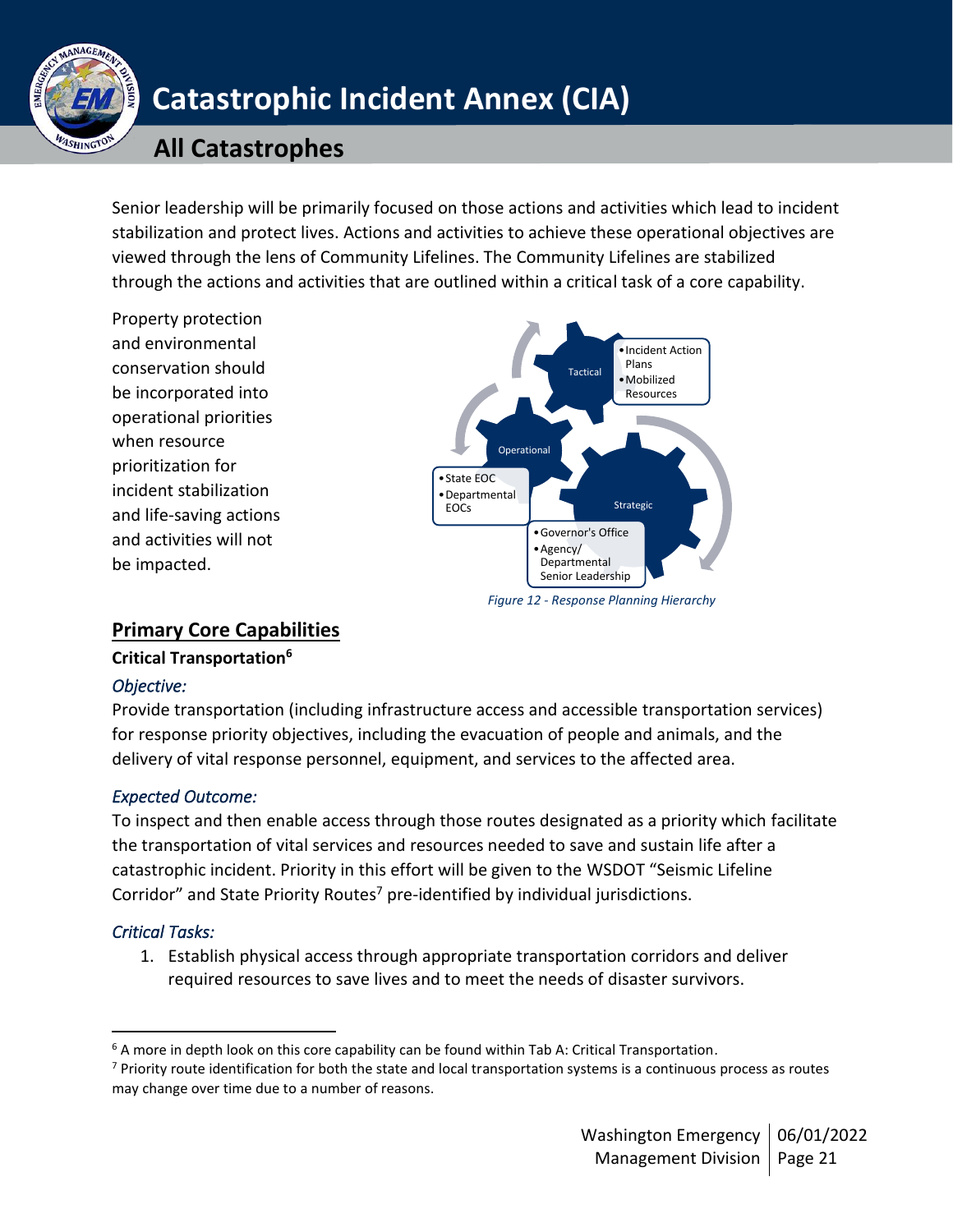

## **All Catastrophes**

- 2. Ensure basic human needs are met, stabilize the incident, transition into recovery for an affected area, and restore basic services and community functionality.
- 3. Clear debris from any route type (i.e., road, rail, airfield, port facility, waterway) to facilitate response operations.

### **Mass Care Services**

### *Objective:*

Provide life-sustaining and human services to the affected population, to include hydration, feeding, sheltering, evacuee support, reunification, and distribution of emergency supplies.

### *Expected Outcome*

To assist in resource coordination to provide life-sustaining and human services after a catastrophic incident. Priority services will focus on those that enable local jurisdictions to perform hydration, feeding, sheltering, and the bulk distribution of emergency supplies.

### *Critical Tasks:*

1. Request, acquire, move and deliver resources and capabilities to meet the needs of disaster survivors, including individuals with Access and Functional Needs (AFN).

### *Strategic Goals:*

## *Sheltering, Feeding, Hydration, and Bulk Resource Distribution*

State actions taken to support sheltering will take place in the form of fulfilling resource requests, assisting in resource coordination, facilitating the movement of mass care resources, and maintaining situational awareness.

### **Public Health, Healthcare, and Emergency Medical Services<sup>8</sup>**

## *Objective:*

Provide lifesaving medical treatment via Emergency Medical Services and related operations and avoid additional disease and injury by providing targeted public health, medical, and behavioral health support and products to all affected populations.

## *Expected Outcome:*

To coordinate targeted public health, medical, and behavioral health support and related operations to all affected populations, including those with access and function needs, following a catastrophic incident.

<sup>&</sup>lt;sup>8</sup> Statewide planning through the SCIPT has not yet addressed this Core Capability. The information presented here is general in nature and not specific to Washington state.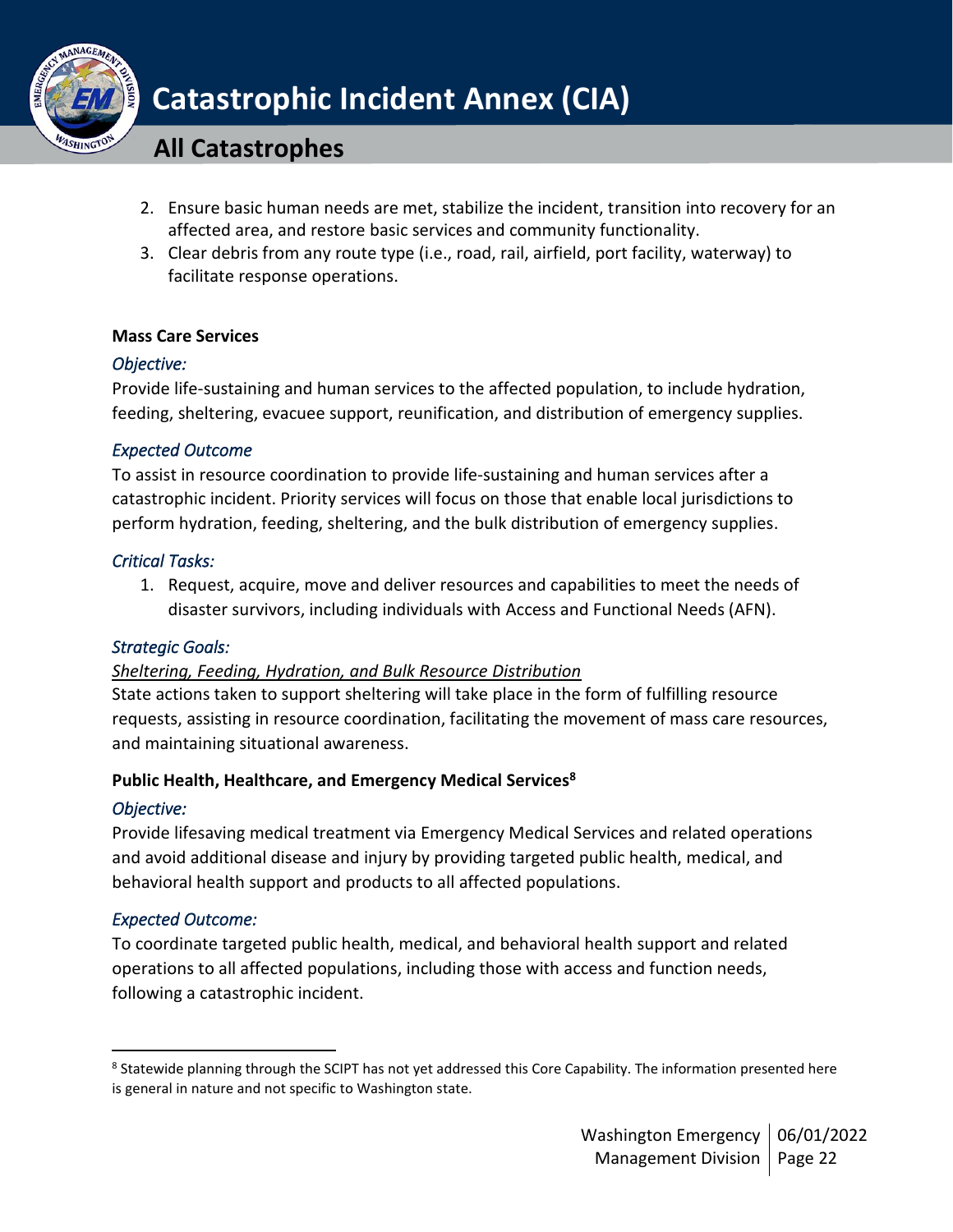

**All Catastrophes**

## *Critical Tasks:*

- 1. Deliver medical countermeasures to exposed populations.
- 2. Complete triage and initial stabilization of casualties and begin definitive care for those likely to survive their injuries and illnesses.

## *Strategic Goals:*

## *Public Health*

Mobilize and deploy personnel to assess public health and medical needs, including the needs of Access and Functional Needs populations. This function includes the assessment of the health care system/facility infrastructure.

## *Health Surveillance*

Use existing surveillance systems to monitor the health and general medical needs of the population; carries out field studies and investigations; monitors injury and disease patterns and potential disease outbreaks, blood and blood product biovigilance, and blood supply levels.

## *Medical Surge*

Respond appropriately to mass-casualty incidents, whether due to bioterrorism, natural disaster, or other public health emergencies. Health systems must deploy a disaster medical capability that is rapid, flexible, sustainable, integrated, and coordinated, and that can deliver appropriate treatment in the most ethical manner with the resources and capabilities available.

## *Patient Movement and Tracking<sup>9</sup>*

Patient Movement is comprised of the following functions:

- Patient evacuation (to include patient reception and management)
- Medical regulating
- En-route medical care
- Patient tracking
- Re-entry

In the event of a mass casualty incident, local emergency responders will be faced with the challenge of identifying, categorizing, triaging, and tracking large numbers of patients. As the scale of the event increases, so does the need for expanded assistance—from the local, state, regional, and federal levels, including health care coalitions and other health systems. Organizing appropriate transport and matching appropriate patients to the transportation can

<sup>&</sup>lt;sup>9</sup> Information on this function was obtained from the Federal Patient Movement NDMS Definitive Care Program Fact Sheet.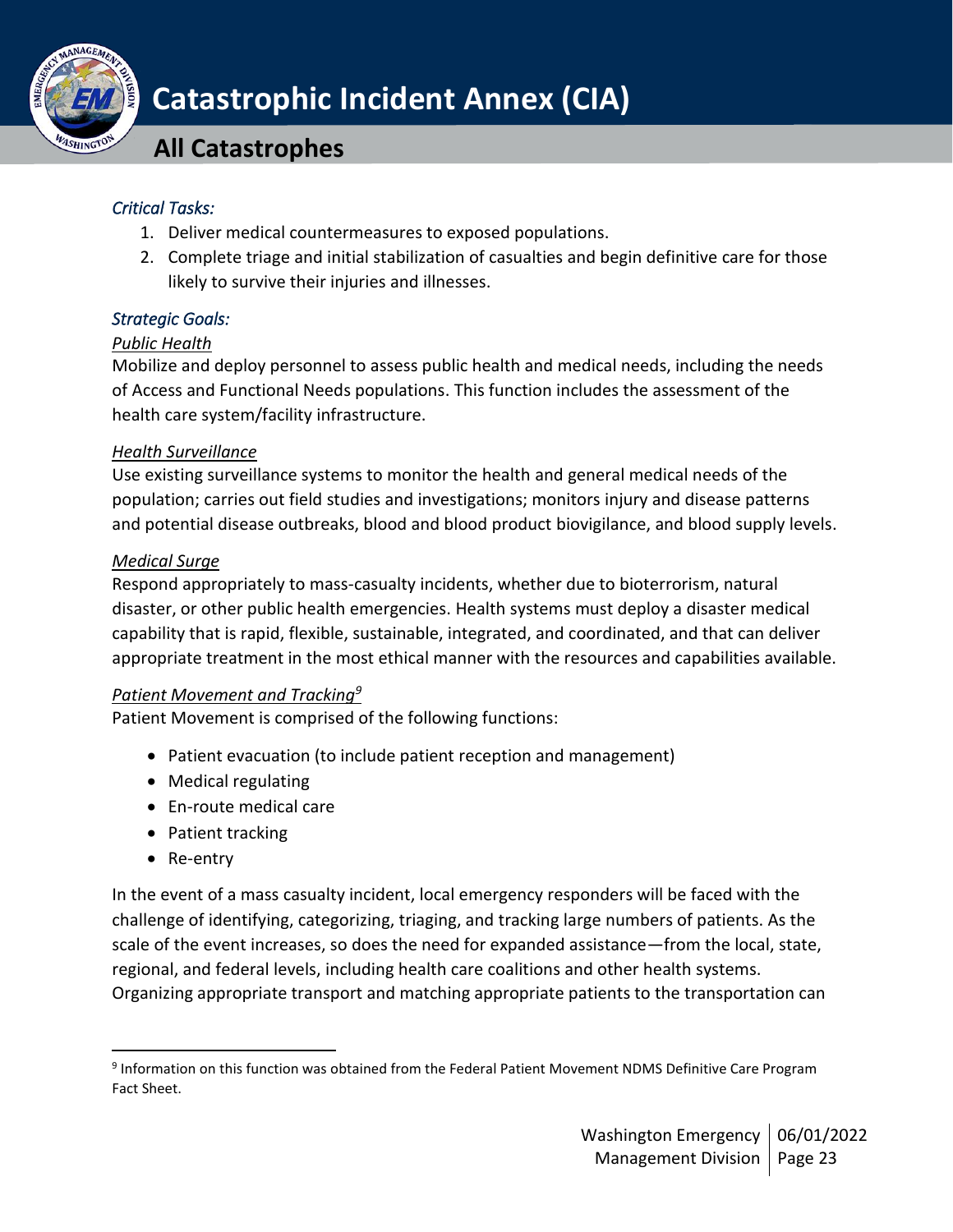

## **All Catastrophes**

be challenging. Patient tracking takes a coordinated effort with all involved to identify a system that works in specific jurisdictions.

### *Behavioral Health Services*

Following a disaster, it is common for individuals and families in and around the affected communities to experience distress and anxiety about safety, health, and recovery. Previous exposure to large scale events, such as a severe hurricane or flood, may place residents and responders who experience a new disaster at greater risk for adverse stress reactions.

## *Veterinary, Medical, and Public Health Services*

Assess behavioral status and provide medical care for companion animals (including pets, service animals, and assistance animals), livestock (including food or fiber animals and domesticated equine species), wildlife animals, captive wildlife, zoo animals, and laboratory animals.

State actions taken to support this goal will be limited to addressing immediate public health concerns.

### **Fatality Management**

## *Objective:*

Provide fatality management services, including decedent remains recovery and victim identification, working with local, state, tribal, territorial, insular area, and Federal authorities to provide mortuary processes, temporary storage or permanent internment solutions, sharing information with mass care services for the purpose of reunifying family members and caregivers with missing persons/remains, and providing counseling to the bereaved.

## *Expected Outcome:*

To activate public health fatality management operations and assist in the collection and dissemination of antemortem data, participate in survivor mental/behavioral health services, participate in fatality processing and storage operations, and assist with the reunification process.

## *Critical Tasks:*

- 1. Establish and maintain operations to recover a significant number of fatalities over a geographically dispersed area.
- 2. Mitigate hazards from remains, facilitate care to survivors, and return remains for final disposition.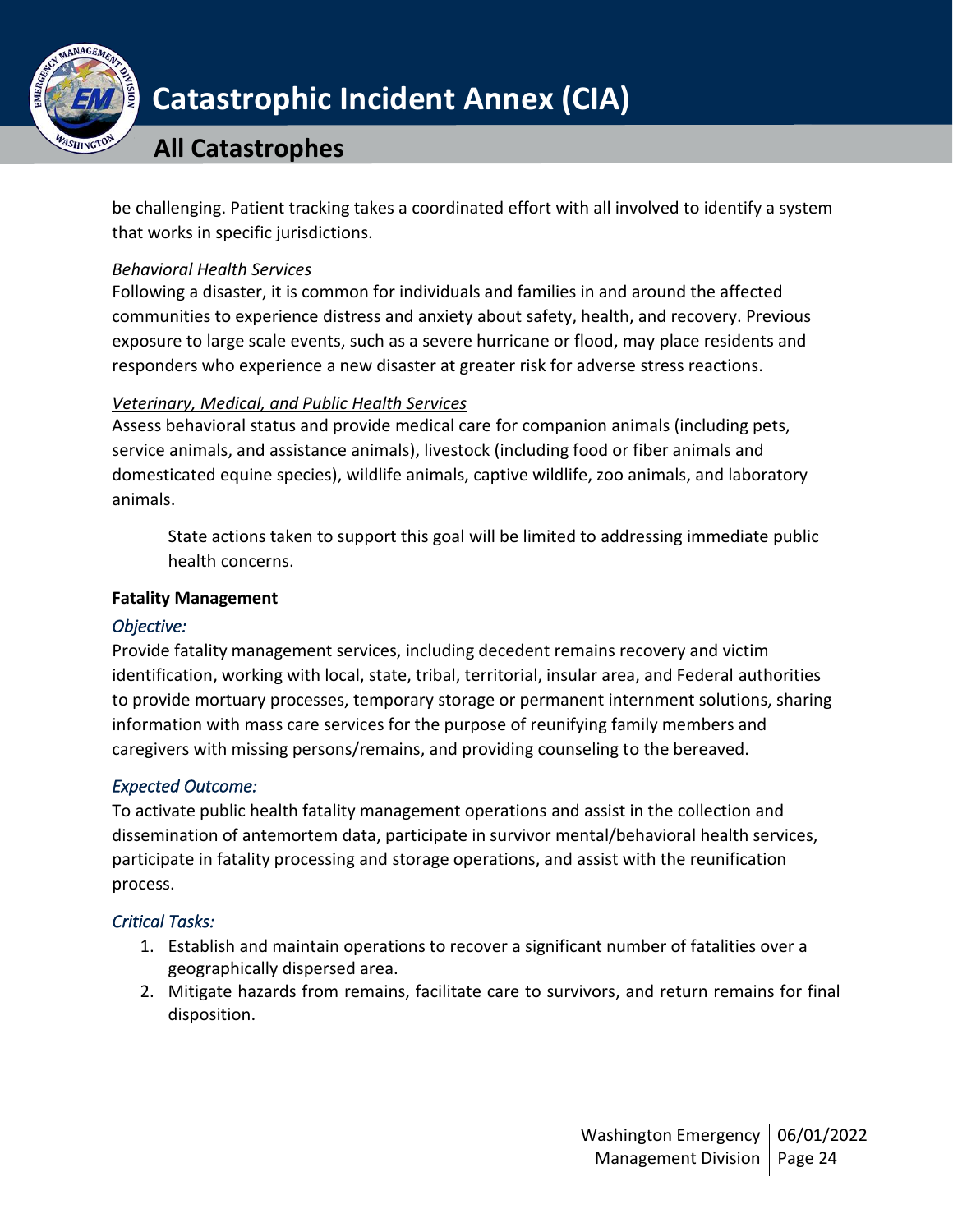

## **All Catastrophes**

## *Strategic Goals:<sup>10</sup>*

### *Tracking of Human Remains*

In a mass-fatality incident, medical examiners and coroners play pivotal roles that cannot be transferred to federal entities or expanded to untrained personnel. For example, the issuing of death certificates is not a federal capability or transferable authority.

### *Care of Human Remains after Death*

Medical examiners are also responsible for the accurate and efficient identification of victims. They interact with surviving family members, providing them with information and support often working through family assistance centers. The medical examiner is also responsible for the rapid return of the decedents' remains to their legal next of kin.

To carry out these responsibilities in a mass-fatality environment, surge support needs to be in place. Two critical needs are the ability to develop a victim manifest in an efficient manner and to communicate with the public quickly after a mass-fatality incident.

Post-mortem care is largely the province of the private sector. Once someone has died and their cause of death has been determined, they move out of the healthcare system and into the realm of funeral directors (under normal conditions this may occur over a week or more). This private industry deals not only with burial or cremation arrangements, but in many cases also provides grief counseling and support for families.

Funeral homes, cemeteries, crematories, and morgues and their suppliers should be included in any kind of priority for logistical or workforce support. These facilities need to be functioning and well supplied, especially if a quarantine situation arises.

Remains may have to be left in place to await the personnel from the medical examiner's office, or they may have to be carefully documented, tagged, tracked, and placed into a central morgue location in the region. Unless communications are completely down, local jurisdictions may be required to get approval from the medical examiner's office prior to moving bodies from the incident location.  $11$ 

<sup>&</sup>lt;sup>10</sup> Information outlined in Strategic Goals for the Fatality Management core capability referenced from the Institute of Medicine (US) Forum on Medical and Public Health Preparedness for Catastrophic Events. Medical Surge Capacity: Workshop Summary. Washington (DC): National Academies Press (US); 2010. Fatality Management Strategies. Available from: https://www.ncbi.nlm.nih.gov/books/NBK32851/

<sup>&</sup>lt;sup>11</sup> There is also temporary burial or temporary internment. This is an option for immediate storage where no other method is available or where longer term temporary storage is needed; however, this method should only be used in the most extreme settings, when no other resources are available.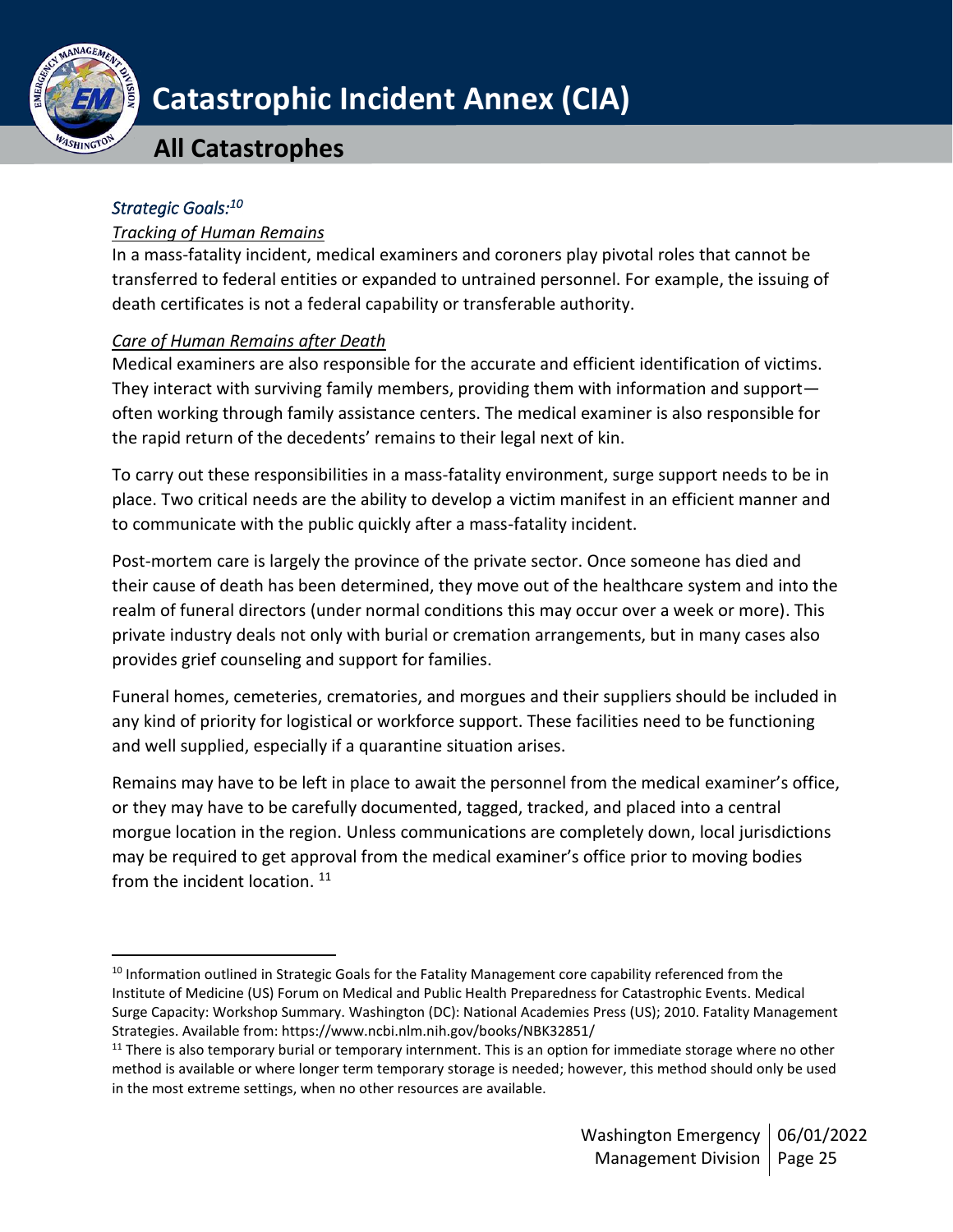

## **All Catastrophes**

### *Communication with Families*

A family assistance center is not a one-size-fits-all entity, and the scope and location of the incident dictates what types of services and staffing levels are needed and where they can be provided. They have the capacity to provide a large variety of services, including spiritual care, grief support, information hotlines, child-care/play space, and food and drinks.

### **Infrastructure Systems**

#### *Objective:*

Stabilize critical infrastructure functions, minimize health and safety threats, and efficiently restore and revitalize systems and services.

### *Energy*

Facilitate the strategic restoration of electrical grid and fuel resources to affected population, critical services, and critical infrastructure.

#### *Water*

Facilitate the strategic restoration of water supply and distribution systems to affected population, critical services, and critical infrastructure.

### *Wastewater*

Facilitate the strategic restoration of wastewater collection and treatment systems to affected population, critical services, and critical infrastructure.

### *Information Communications Technology*

Facilitate the strategic restoration of information communications technology systems to affected population, critical services, and critical infrastructure.

### *Expected Outcome:*

Facilitate the coordinated effort of multiple dependent and interdependent critical infrastructure sectors to stabilize internal operations and system restoration.

### *Critical Tasks:*

- 1. Decrease and stabilize immediate infrastructure threats to the affected population, to include survivors in the heavily damaged zone, nearby communities that may be affected by cascading effects, and mass care support facilities and evacuation processing centers with a focus on life-sustainment and congregate care services.
- 2. Re-establish critical infrastructure within the affected areas to support ongoing emergency response operations, life sustainment, community functionality, and a transition to recovery.
- 3. Provide for the clearance, removal, and disposal of debris.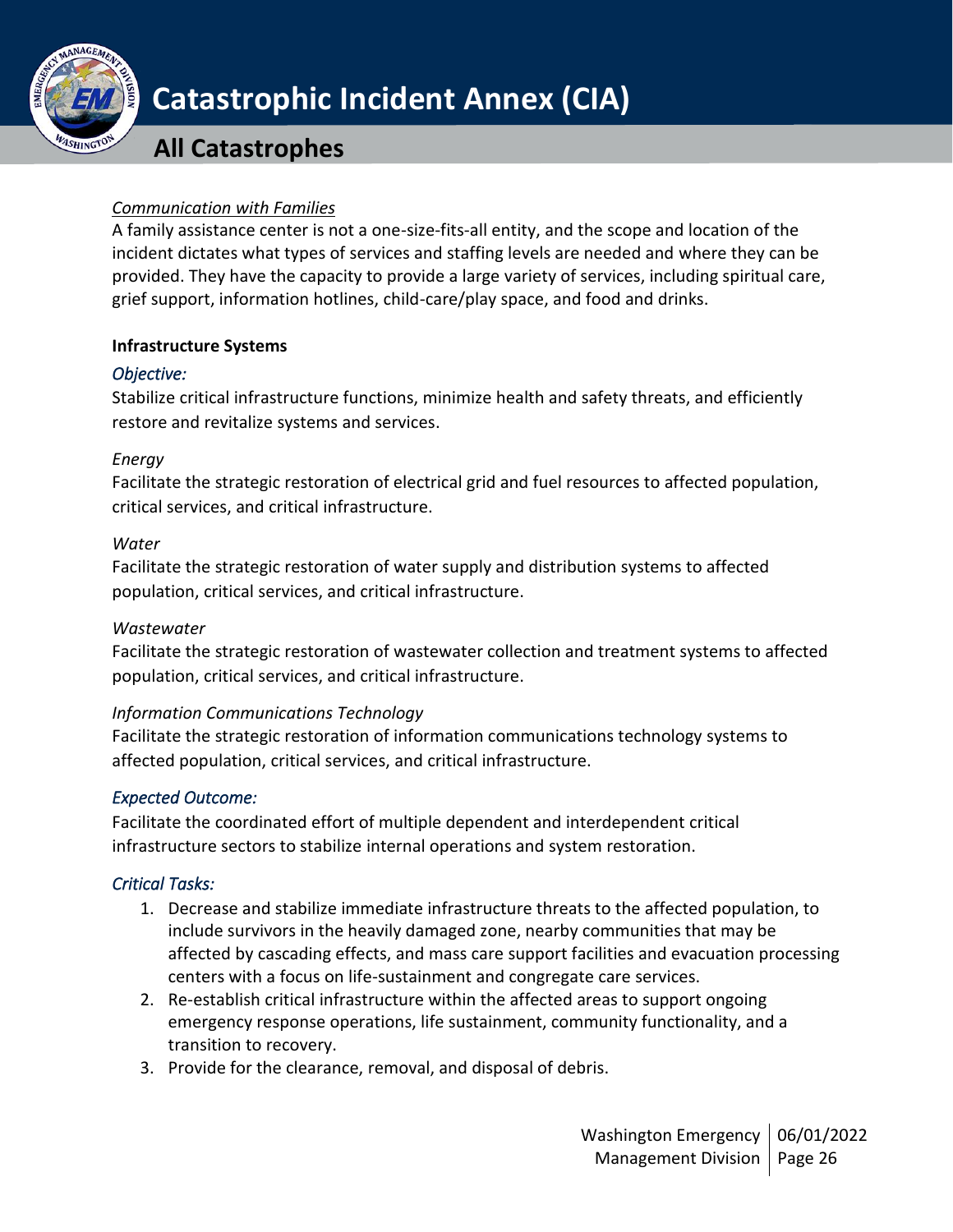

## **All Catastrophes**

4. Formalize partnerships with governmental and private sector cyber incident or emergency response teams to accept, triage, and collaboratively respond to cascading impacts in an efficient manner.

## <span id="page-26-0"></span>**Supporting Core Capabilities**

### **Operational Coordination<sup>12</sup>**

## *Objective:*

Establish and maintain a unified and coordinated operational structure and process that appropriately integrates all critical stakeholders and supports the execution of core capabilities.

## *Expected Outcome:*

Facilitate a coordinated response that encompasses federal, state, Tribes, local jurisdictions, the private sector and private non-profits through identified strategies and objectives.

### *Critical Tasks:*

- 1. Mobilize all critical resources and establish command, control, and coordination structures within the affected community, which may no longer be defined by established jurisdictional boundaries as needed throughout the duration of an incident.
- 2. Enhance and maintain command, control, and coordination structures (C3), consistent with the National Incident Management System (NIMS), to meet basic human needs, stabilize the incident, and facilitate the integration of restoration and recovery activities.

### **Operational Communication**

## *Objective:*

Ensure the capacity for timely communications in support of security, situational awareness, and operations by any and all means available, among and between affected communities in the impact area and all response forces.

## *Expected Outcome:*

Reestablish stable and reliable wireless, wireline and broadcast communications networks for public information and warning, and first responders.

## *Critical Tasks:*

1. Ensure the capacity to communicate with both the emergency response community and the affected populations and establish interoperable voice and data communications between the federal, tribal, state, and local levels through primary and redundant communications technology and protocols.

<sup>&</sup>lt;sup>12</sup> Information on the implementation of a vertically integrated direction, control, and coordination system can be found within Tab F: Operational Coordination.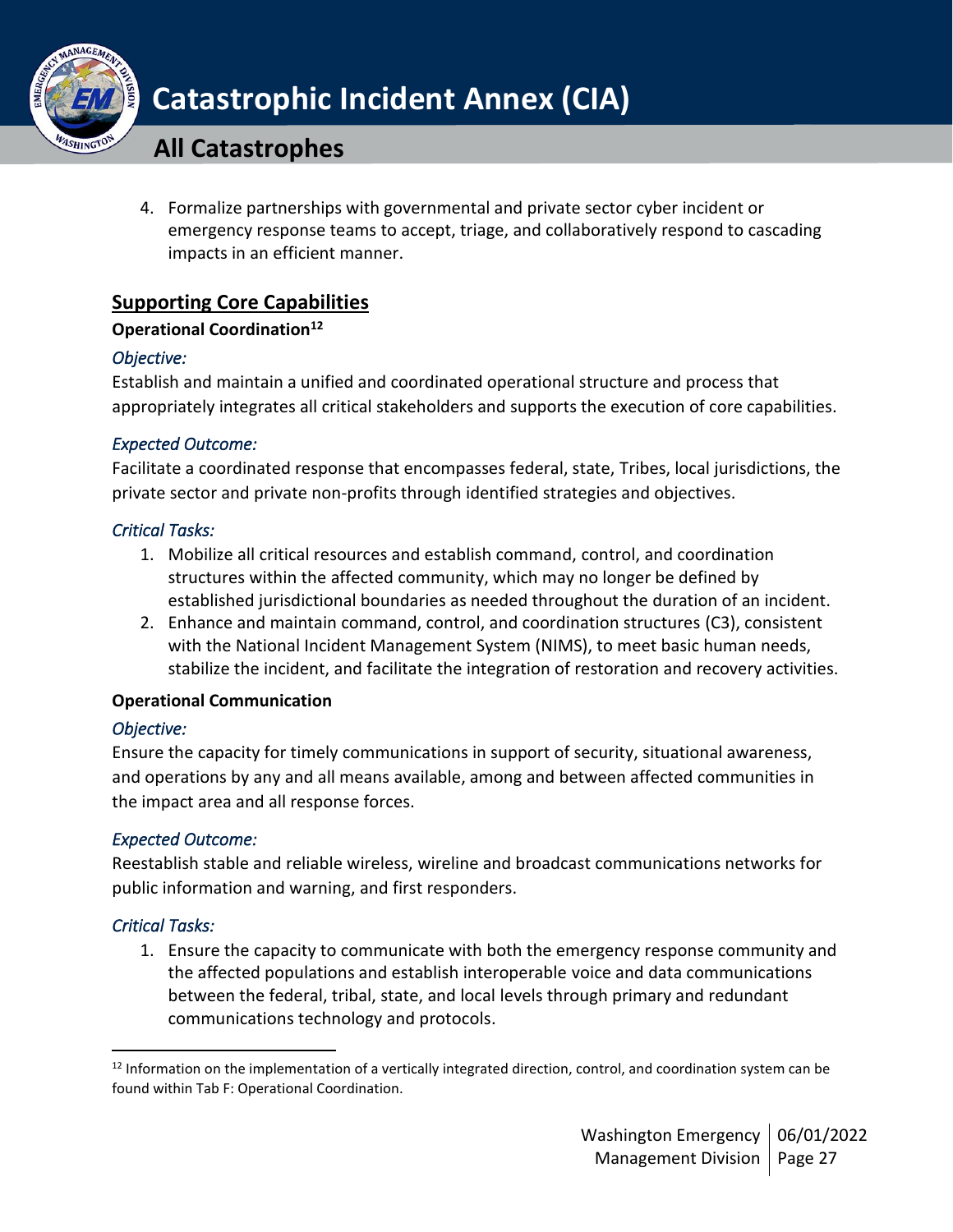

## **All Catastrophes**

- 2. Re-establish sufficient communications infrastructure within the affected areas to support ongoing life-sustaining activities, provide basic human needs, and facilitate the integration of recovery activities.
- 3. Re-establish critical information networks, including cybersecurity information sharing networks, to inform situational awareness, enable incident response, and support the resilience of key systems.

## *Strategic Goals:*

## *Responder Communications*

Provide and sustain the capabilities for responders to receive and send communications which enable initial and ongoing response operations.

## *911 and Dispatch*

Public Safety Answering Points (PSAPs) serve as an essential node for information flow and coordinating response operations. Restoring this service is a necessary step to meet life safety and incident stabilization goals.

## **Situational Assessment<sup>13</sup>**

### *Objective:*

Provide all decision makers with decision-relevant information regarding the nature and extent of the hazard, any cascading effects, and the state of the response.

## *Expected Outcome:*

Support and inform decision making through the organized and timely collection, processing, analysis, and dissemination of situational intelligence.

## *Critical Tasks:*

- 1. Deliver information sufficient to inform decision making regarding immediate lifesaving and life-sustaining activities, and engage governmental, private, and civic sector resources within and outside of the affected area to meet basic human needs and stabilize the incident.
- 2. Deliver enhanced information to reinforce ongoing lifesaving and life-sustaining activities, cascading impacts, and engage governmental, private, and civic sector resources within and outside of the affected area to meet basic human needs, stabilize the incident, and facilitate the integration of recovery activities.

## *Strategic Goals:*

*Common Operating Picture and Situational Awareness*

<sup>13</sup> Information on the use of Community Lifelines can be found within Tab G: Situational Assessment.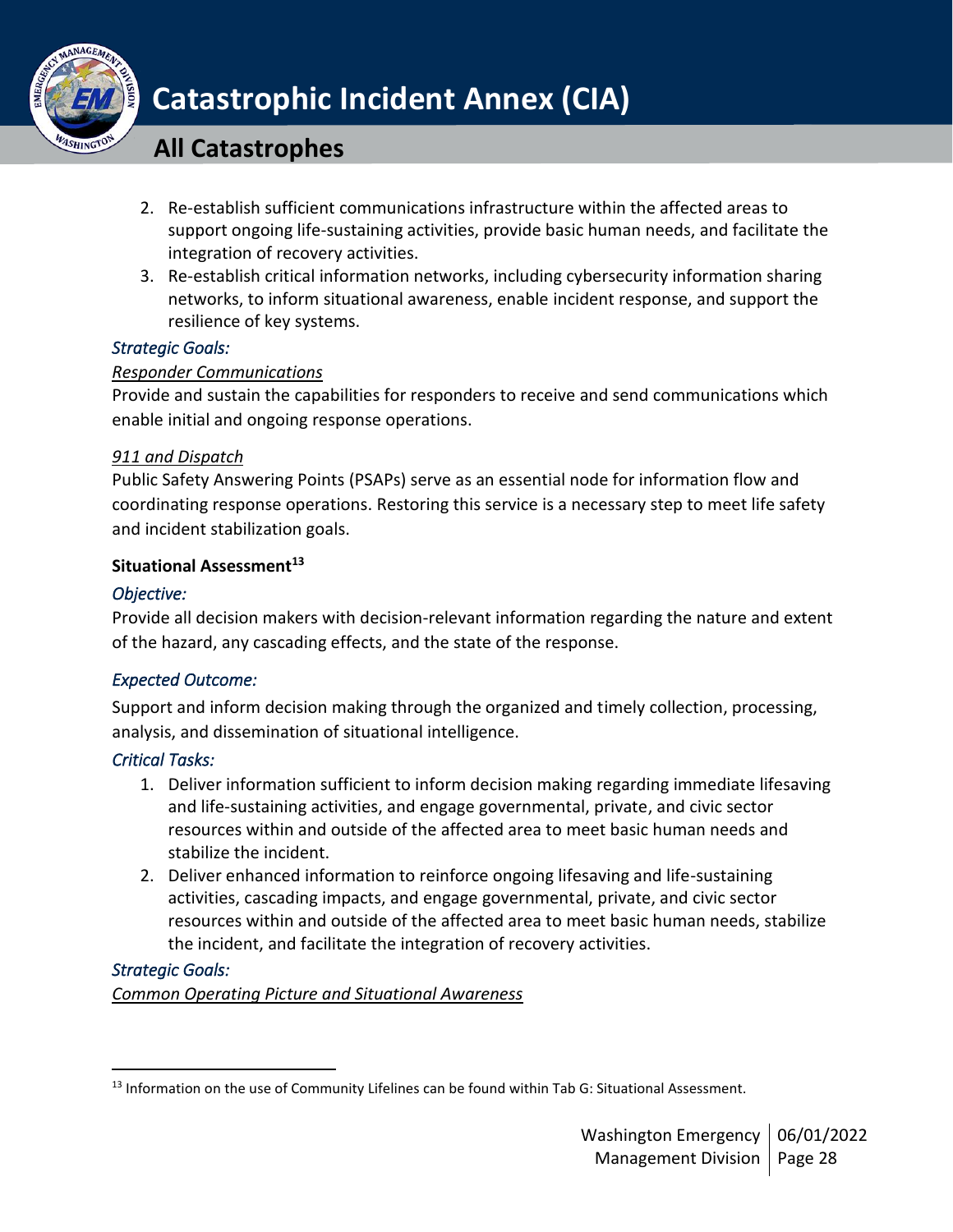

## **All Catastrophes**

Community Lifelines are the mechanism that will be used and maintained to track incident impacts, inform incident objectives, and provide senior leadership, government officials, decision makers, and FEMA.

### **Logistics and Supply Chain Management<sup>14</sup>**

### *Objective:*

Deliver essential commodities, equipment, and services in support of impacted communities and survivors, to include emergency power and fuel support, as well as the coordination of access to community staples. Synchronize logistics capabilities and enable the restoration of impacted supply chains.

### *Expected Outcome:*

Increase the ability to support lifesaving and life-sustaining operations with sustained and wellcoordinated supply chain of resources so that the right personnel, equipment, supplies and support are in the right place, at the right time, and in the right quantities, in alignment with current priorities for response and recovery operations.

## *Critical Tasks:*

- 1. Mobilize and deliver governmental, nongovernmental, and private sector resources within and outside of the affected area to save lives, sustain lives, meet basic human needs, stabilize the incident, and facilitate the integration of recovery efforts, to include moving and delivering resources and services to meet the needs of disaster survivors.
- 2. Enhance public and private resource and services support for an affected area.

## *Strategic Goals:*

### *Resource Management*

Resources managed by local, tribal, state, and federal partners to support and ensure effective and efficient response and recovery operations. Resource management provides visibility at all levels of the resource request process, reduces duplication, enhances capabilities, and establishes common terminology for resources.

### *Movement Control*

Manage transportation resources efficiently and effectively utilizing air, land, and waterway to provide logistical support to response and recovery missions.

Movement Control will be a joint endeavor between the SEOC and FEMA. A Movement Coordination Center (MCC) will be established at a national level to manage flow into

<sup>&</sup>lt;sup>14</sup> Information on the locations and use of Federal and State Staging Areas is found within Tab H: Logistics and Supply Chain Management.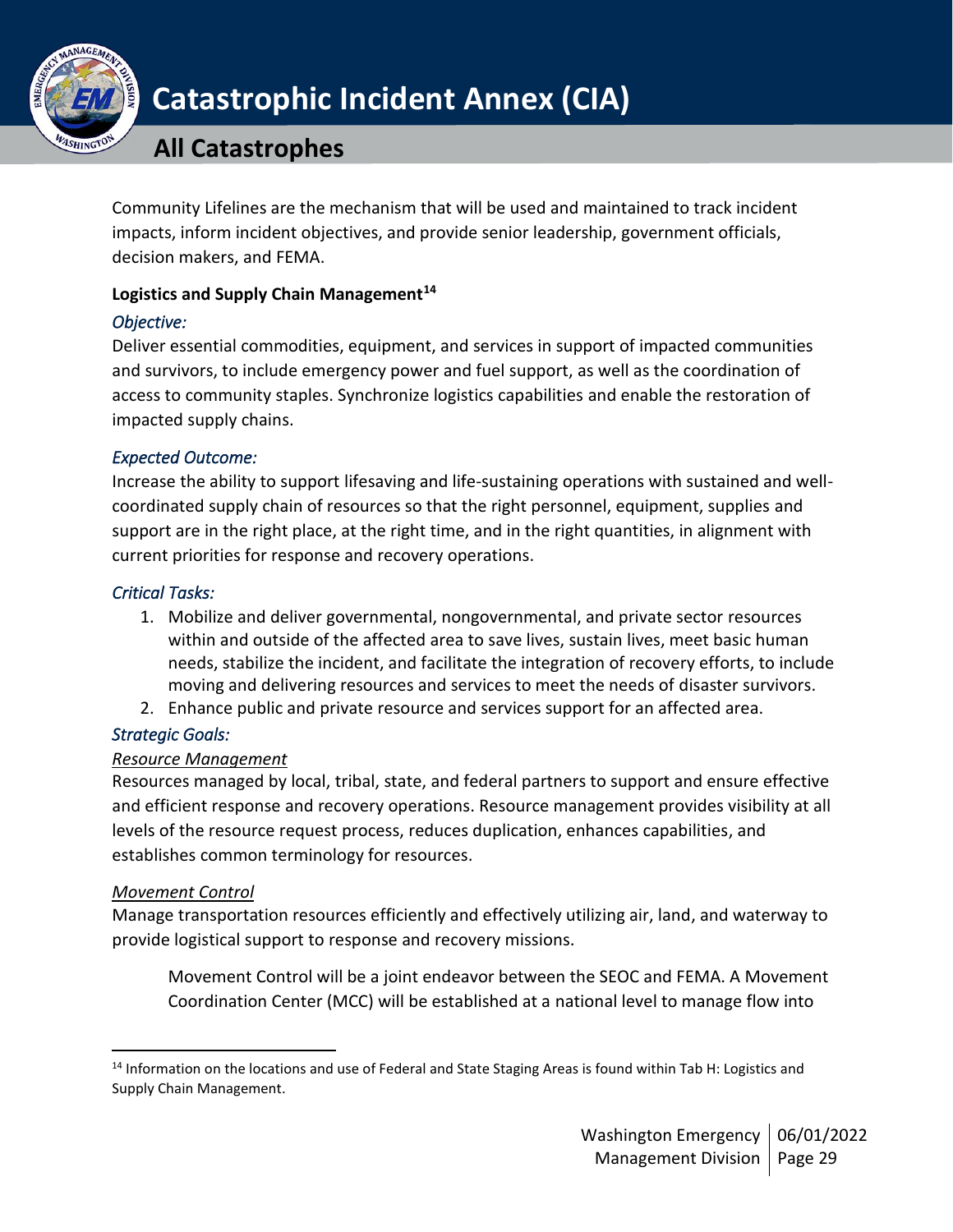

## **All Catastrophes**

and out of the state. A Movement Coordination Group will be established within the SEOC and will receive input from all Essential Support Functions, impacted jurisdictions, and the MCC. The UCG will set priorities and the MCG will manage movement of resources into and out of the impacted area.

## *Distribution Management*

Manage delivery of resources via nodes operated by government, private and nonprofit partners required for timely and accurate distribution, reallocation, and redistribution to field sites and the general public. Distribution management is required at all levels of government; the system is managed individually yet coordinated through EOC/ECCs at all levels.

Any resource that is committed to the incident in Washington State will be moved from the ISB to a Federal Staging Area (FSA) or to the end user through the CPOD if it is feasible. If movement from the ISB to the CPOD is not feasible then the resource will transfer to the State at a State Staging Area (SSA). The transfer of resources will then be moved to a County Logistical Staging Area or to the local CPOD.

Joint federal and state planning has predetermined the locations listed in the figure below for Incident Support Bases (ISB), Federal Staging Areas (FSA), Aerial Points of Debarkation (APOD), and State Staging Areas (SSA):

## <span id="page-29-0"></span>**Phases**

Washington State's catastrophic plan aligns with FEMA Region 10's catastrophic response plan through the adoption of FEMA Phases. This approach involves three phases; however, Phase 2 is additionally broken down into three focus areas. Phase 1 is the preparedness-focused phase, while Phase 2 concentrates response and transitional recovery-related activities, leaving Phase 3 to emphasize long term recovery operations. These phases apply to catastrophic incident planning for government entities in FEMA Region 10 and do not extend vertically to the local levels.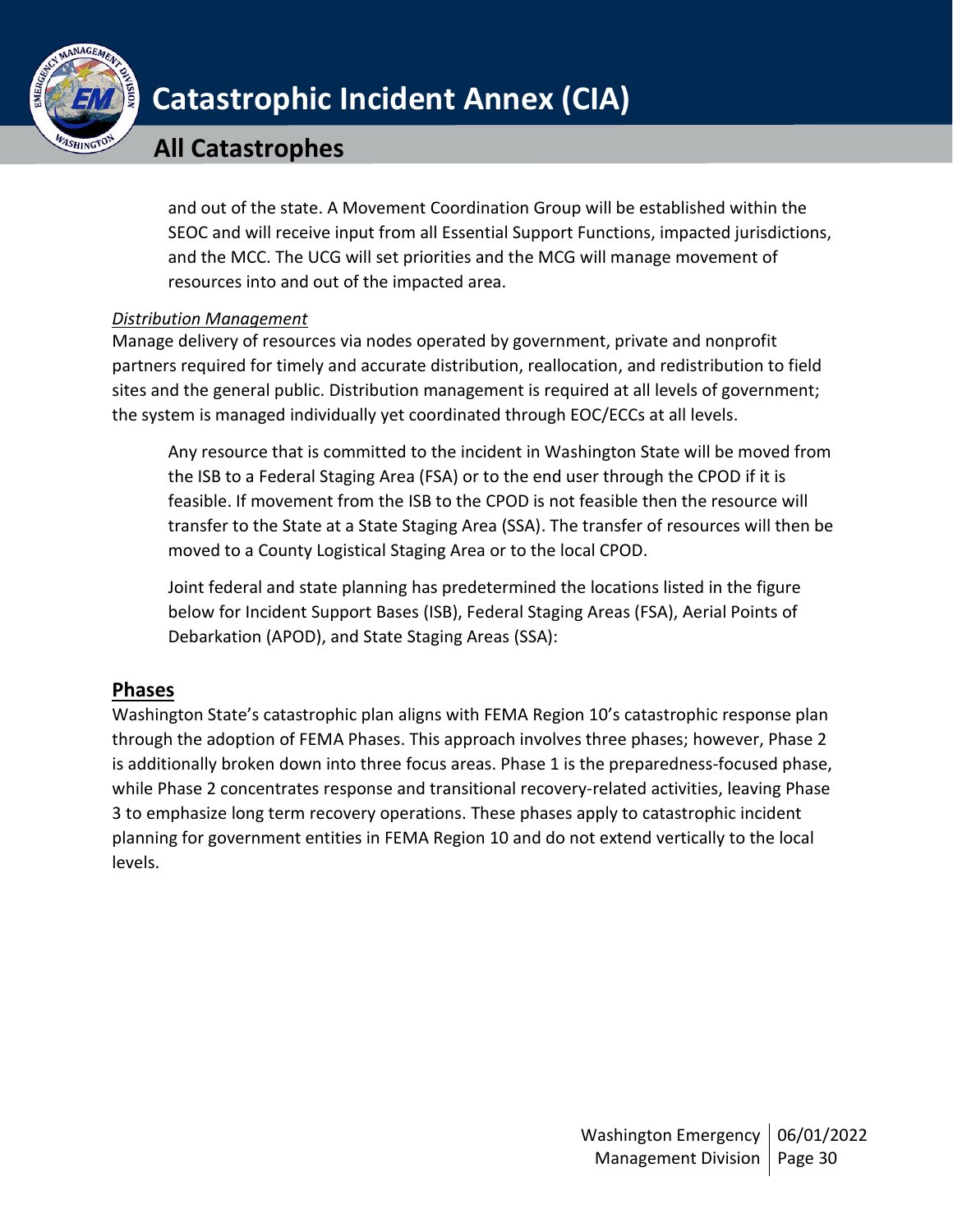

# **All Catastrophes**



*Figure 13 - Catastrophic Phases*

## **Phase 1 (Prepare)**

Phase 1 begins pre-incident, when private, nonprofit, local, state, tribal, and federal stakeholders coordinate to prepare for a catastrophic incident. Priorities of effort for this phase include socializing a catastrophic scenario to develop a common operating picture, plus planning, organizing, training, equipping, exercising, evaluating, and implementing corrective actions to prepare for a rapid response. This phase includes all the preparatory actions necessary for response operations once the incident occurs.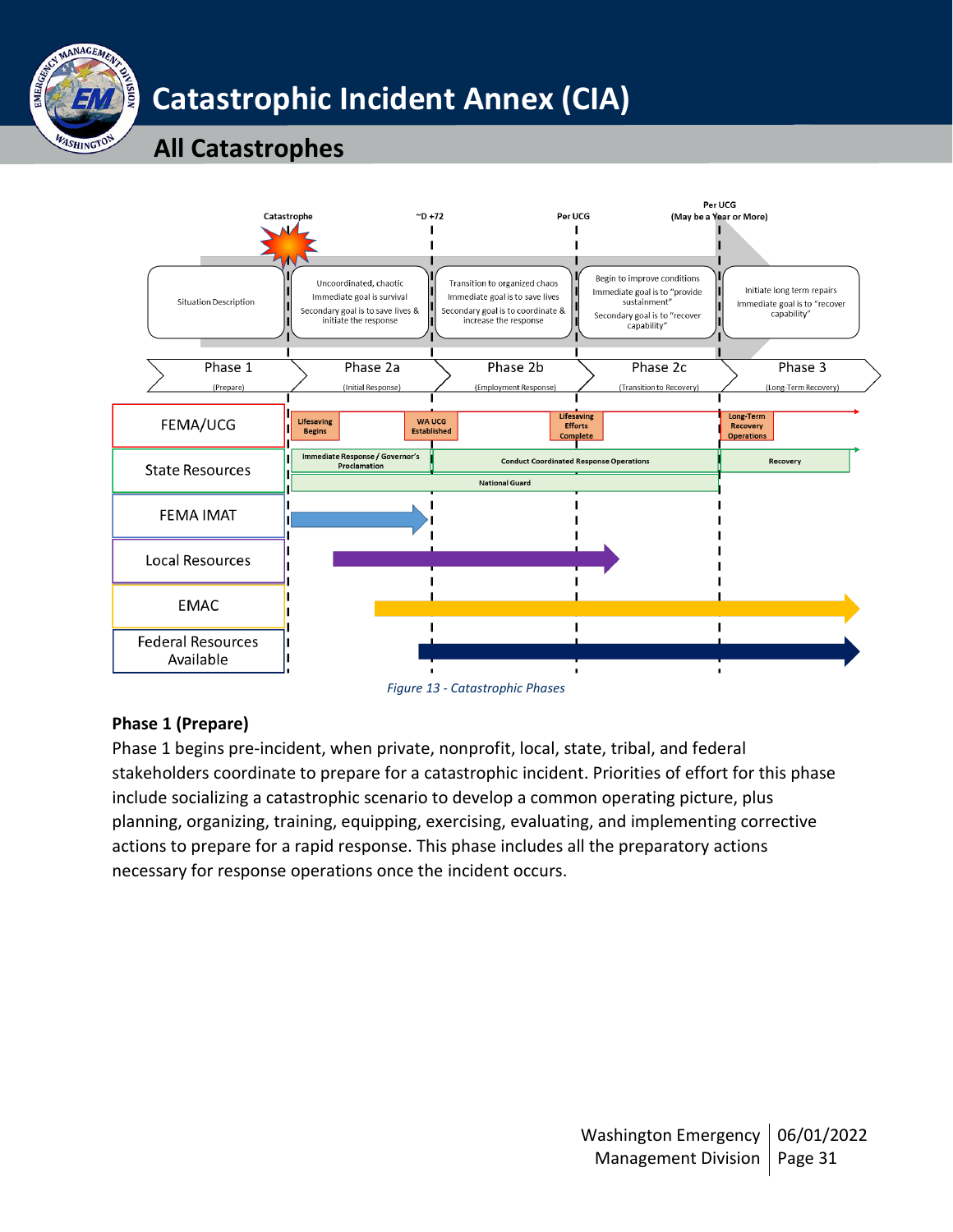

## **All Catastrophes**



#### *Figure 14 - Phase 1 Activities*

## **Phase 2a (Initial Response)**

Phase 2a begins at the time of the incident in conjunction with notification that an incident has occurred. In many cases, the magnitude of the incident itself may initiate the beginning of this phase. Phase 2a ends when the Unified Coordination Group (UCG) in Washington are established. The following traits characterize this phase:

- Attempting to establish coordination and unity of effort
- Focus on personnel accountability and family welfare status
- Incident goals are centered on initiating the response and saving lives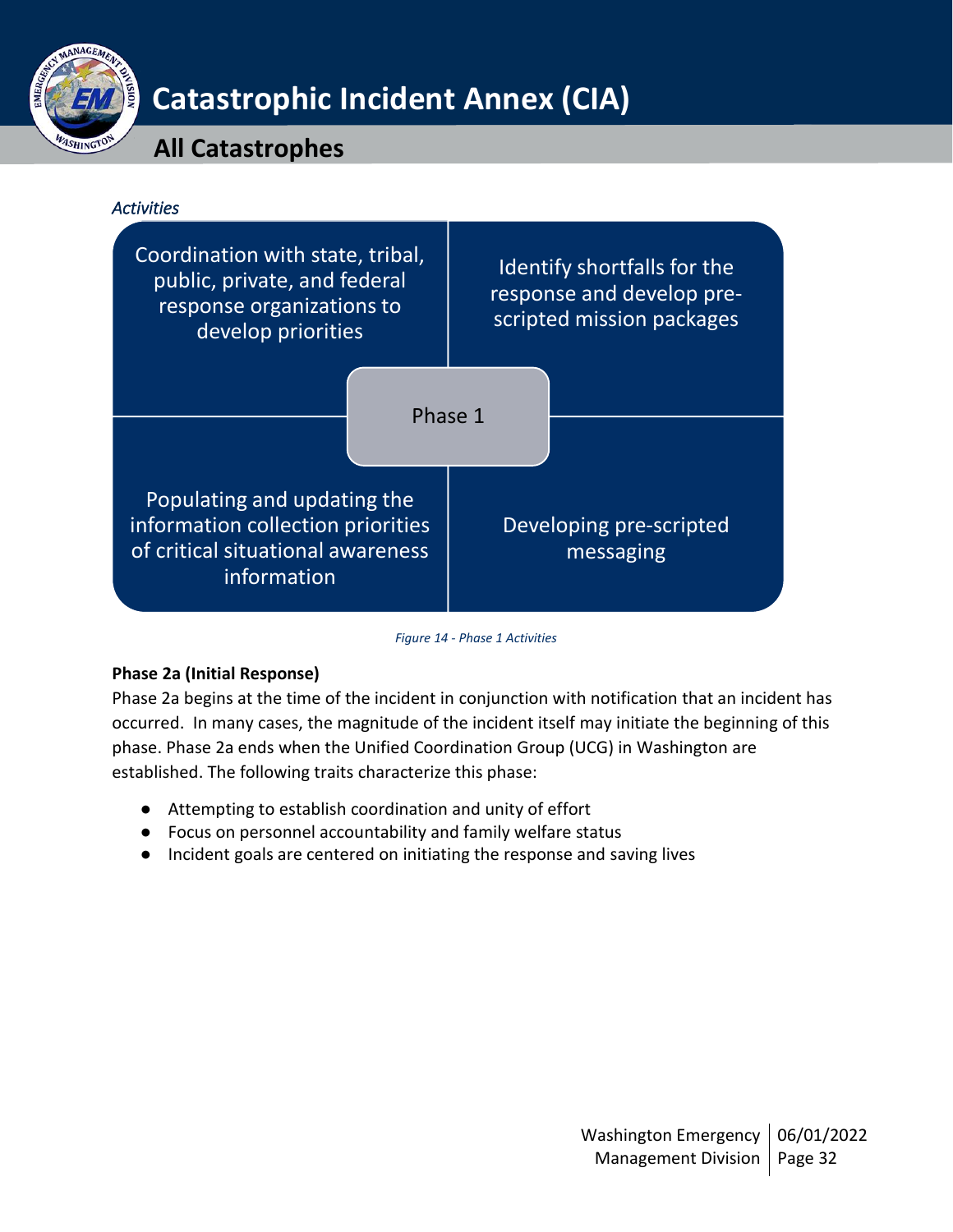

## **All Catastrophes**



*Figure 15 - Phase 2a Activities*

## **Phase 2b (Employment Response)**

Phase 2b begins with the establishment of a UCG. Phase 2b ends when lifesaving activities have been completed. The following traits characterize this phase:

- Initial transition into "organized chaos"
- Immediate goal is to save and sustain lives
- Secondary goal is to coordinate and increase the response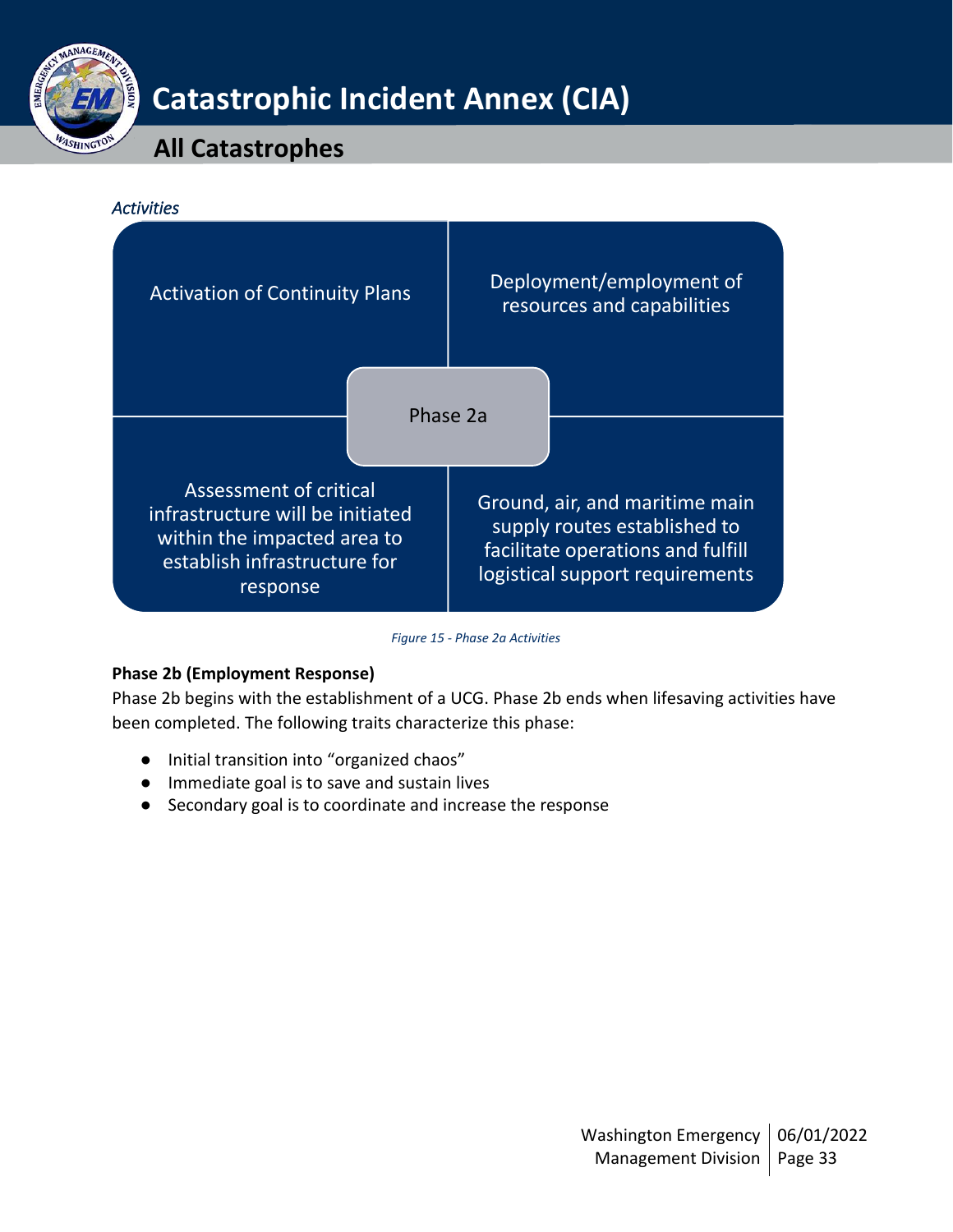

## **All Catastrophes**



#### *Figure 16 - Phase 2b Activities*

### **Phase 2c (Transition to Recovery)<sup>15</sup>**

Phase 2c begins with the completion of lifesaving operations. Essential public services will expand, including the provision of food, water, power, fuel, communications, transportation routes, transportation modes, relocation, and long-term shelter options for those displaced by the incident. In this phase, temporary and permanent restoration efforts will expand, as will the continued stabilization of critical infrastructure. Phase 2c ends when all response operations have been completed and the conditions are set for the transition to long-term recovery. The following traits characterize this phase:

- General improvement of conditions
- Immediate goal is to "provide sustainment"
- Secondary goal is to "recover capability"

<sup>&</sup>lt;sup>15</sup> Phase 2c marks the first phase in which All-Hazards plans can be transitioned back into as the capabilities and resources begin to become sufficient to continue the response. This may become evident through decreased activation levels and the need to continue ICS staffing at extended and expanded levels.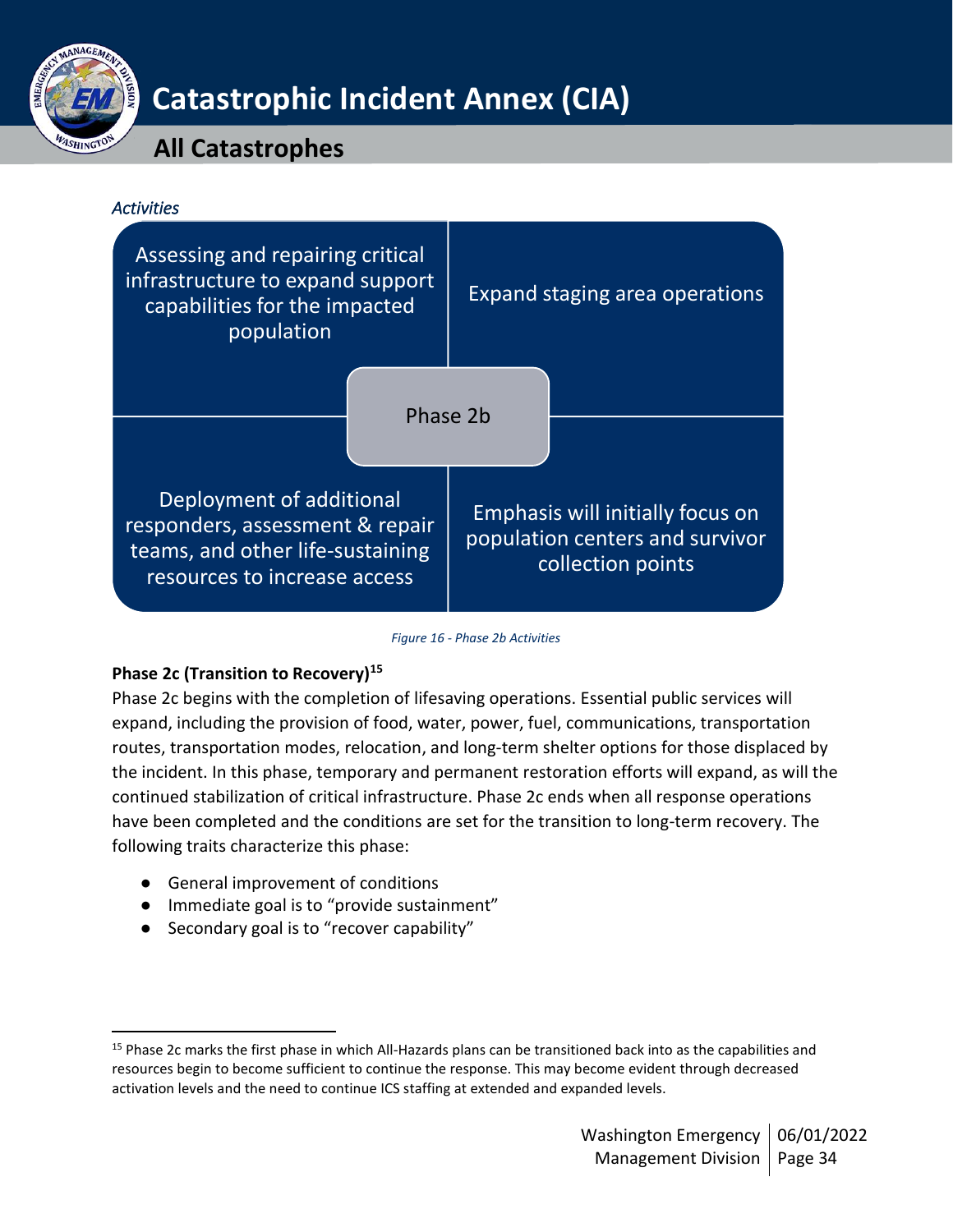

# **All Catastrophes**

*Activities* 



*Figure 17 - Phase 2c Activities*

## **Phase 3 (Long-Term Recovery)**

Phase 3 begins with support for the private sector and local, state, and tribal jurisdictions in which federal actions are engaged to restore services, continue governmental operations, and promote economic recovery. All lifesaving activities will be completed, and the groundwork will be laid to support long-term recovery by assisting individuals, restoring critical infrastructure and essential governmental and commercial services.

- Initiate long term repairs
- Immediate goal is to "recovery capability"

## *Activities*

This phase was included in this plan to provide continuity for the preceding phases only. Nearly all activities in this phase should consist of those found within All-Hazards plans and the Washington Restoration Framework (WRF).

## <span id="page-34-0"></span>**Organization**

## **Statewide Catastrophic Incident Planning Team (SCIPT)**

The mission of the SCIPT is to facilitate collaborative engagement between states, state agencies, tribes, and local jurisdictions, together with the communities they serve, in developing emergency plans to prepare for, respond to, and recover from catastrophic

> Washington Emergency | 06/01/2022 Management Division | Page 35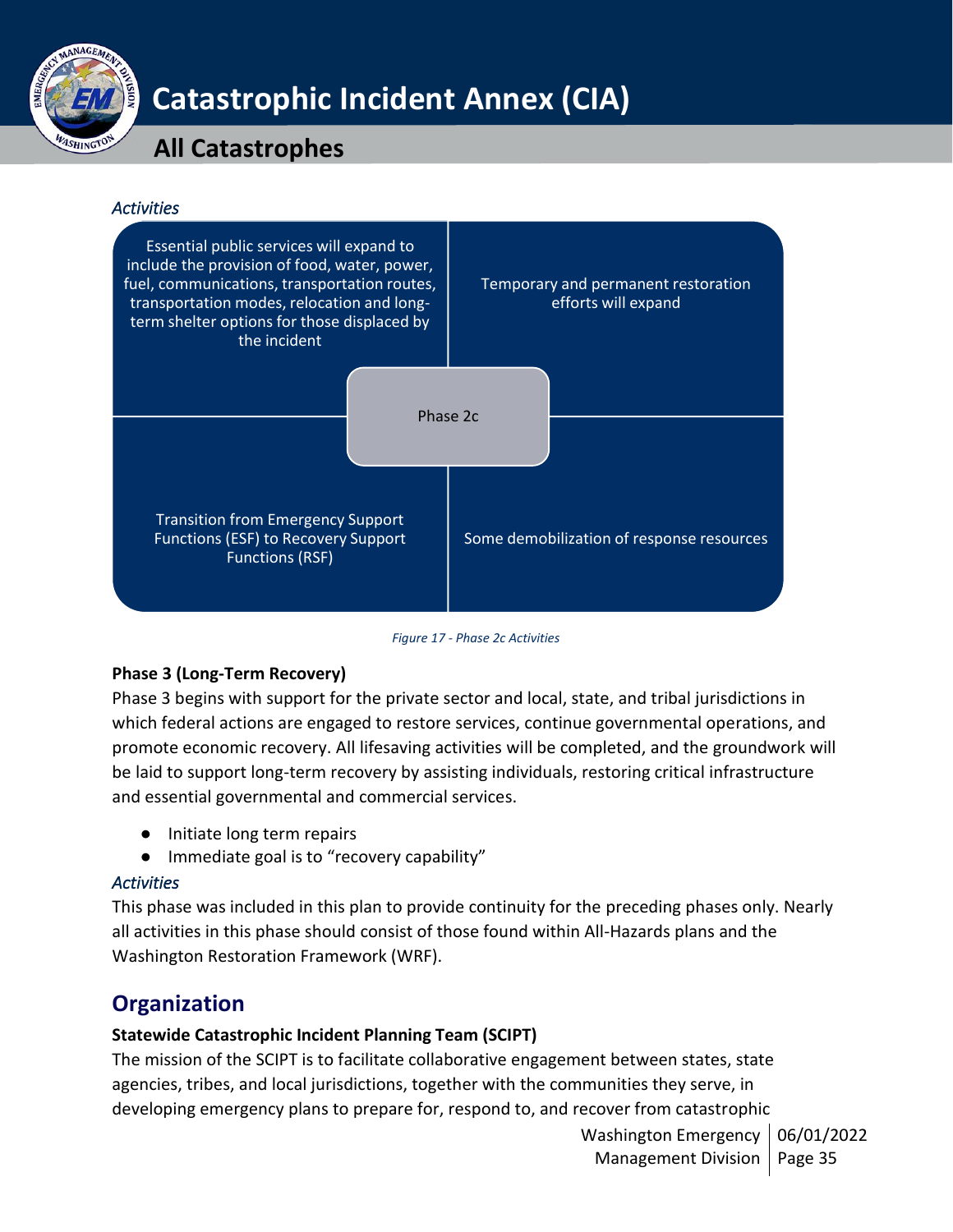

## **All Catastrophes**

incidents. The SCIPT supports catastrophic incident planning conducted by, or between, emergency management organizations in Washington State, initiates catastrophic incident planning efforts where presently absent, and provides guidance to all emergency managers in Washington State. SCIPT functions represent those found in Phase 1 activities.

### **Homeland Security Regions**

Due to both the geographic expanse of Washington State, and number of established emergency management organizations, statewide coordination of response and recovery activities following a catastrophe requires a region-based structure. For this structure, the Framework will use the boundaries of the Homeland Security Regions for planning purposes. Operational coordination for these regions is a state government-led effort, wherein no tribal nation or local government would assume any operational responsibility for or on behalf of another tribal nation or local government, respectively.



*Figure 18: Washington Homeland Security Regions*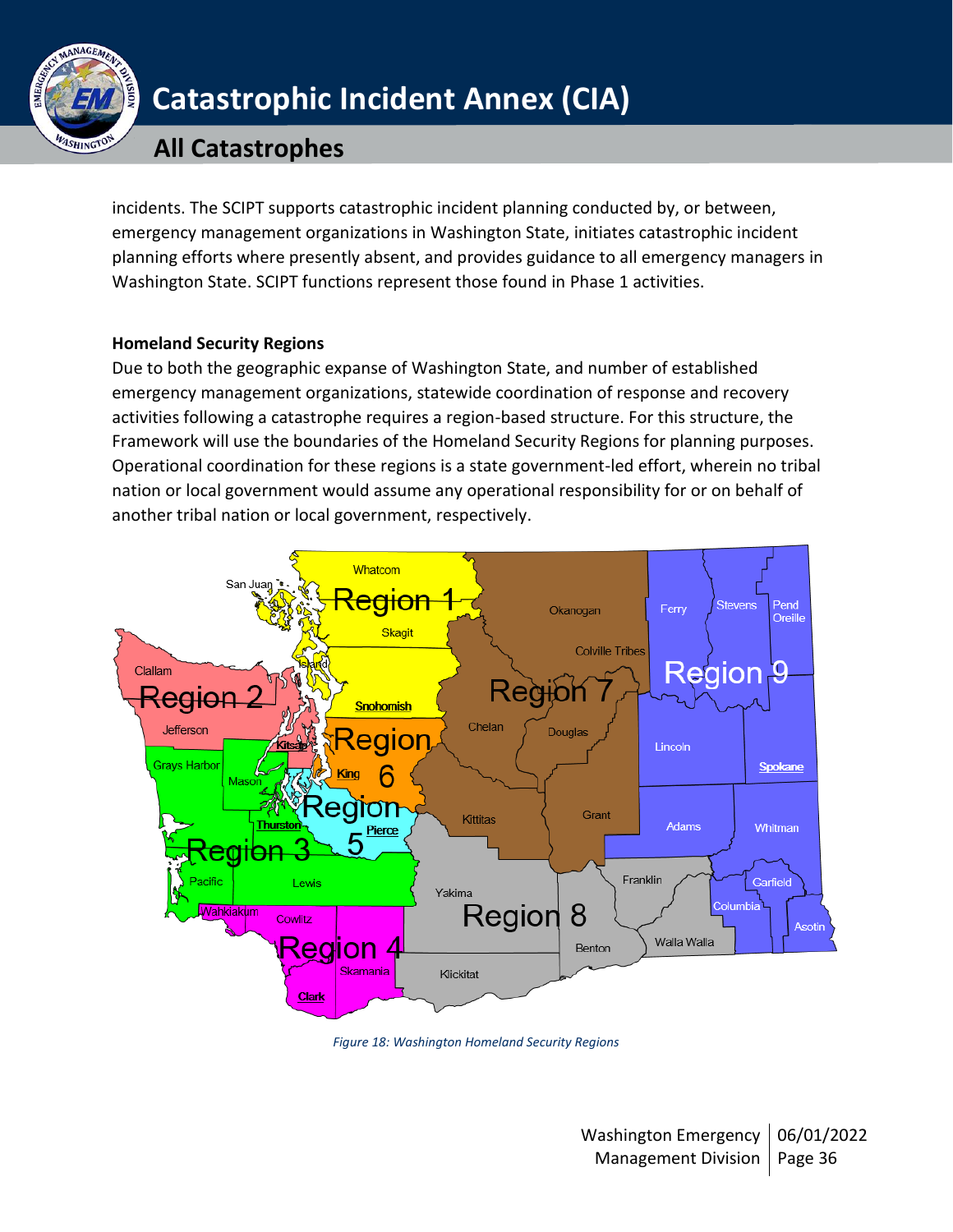

**All Catastrophes**

### **Unified Coordination Group**

Despite the unique and widespread characteristics of a catastrophe, emergency management of a catastrophic incident impacting Washington State follows established national doctrine; that is, overall statewide strategic emergency management coordination responsibility residing with the Unified Coordination Group (UCG). As described in the *National Response Framework*, the membership of the UCG comprises "senior leaders representing state, tribal, and federal interests and, in certain circumstances, local jurisdictions, the private sector, and NGOs. UCG members must have significant jurisdictional responsibility and authority." <sup>16</sup> In the circumstance of a catastrophe affecting Washington State, the UCG membership includes representation from impacted tribal nations and local governments. Furthermore, state and federal partners establish a UCG in every impacted state receiving federal assistance.

Under the Robert T. Stafford Disaster Relief and Emergency Assistance Act (Stafford Act), once the governor of a state, including the District of Columbia, Puerto Rico, the U.S. Virgin Islands, Guam, American Samoa, and the Commonwealth of the Northern Mariana Islands, requests federal assistance, the requesting governor appoints a State Coordinating Officer (SCO) to oversee state-level response and recovery efforts.

A Federal Coordinating Officer (FCO), appointed by the President in a Stafford Act declaration, coordinates federal activities in support of the state requesting assistance. The SCO and FCO colead the UCG, and the UCG provides leadership within the JFO see figure below for an illustration of the UCG organizational structure within the JFO (NOTE: Consider "Unified Coordination Staff" synonymous with the JFO in this instance).

<sup>16</sup> U.S. Department of Homeland Security. (2019). *National Response Framework, Fourth Edition* (p. 19). Washington, DC: U.S. Government Publishing Office.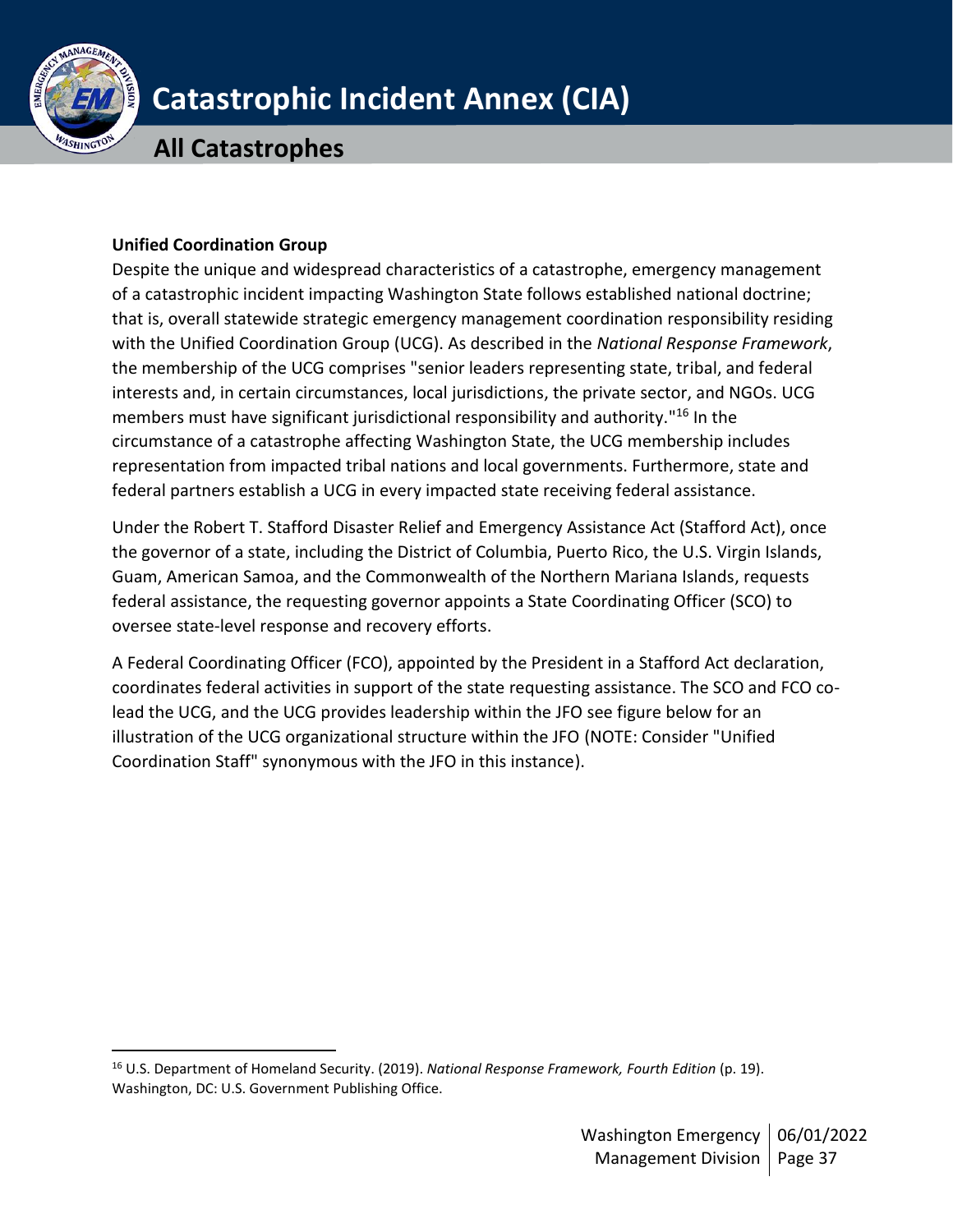



*Figure 19: Organization chart titled "Unified Coordination"*

## <span id="page-37-0"></span>**Mobilization**

Mobilization of response resources following a catastrophe vary depending on the nature and magnitude of the incident. In many cases, the catastrophic incident will be of such severity that it inherently initiates the response itself. For example, the CSZ earthquake will be of such a great magnitude that responders immediately begin mobilizing as soon as it is safe to do so.

### **State Staging Areas**

State Staging Areas are located at various airports across the state and are often co-located with Federal Staging Areas (SSA), Incident Support Bases (ISB), and Aerial Points of Debarkation (APOD). Co-locating staging areas within proximity to federal operations allows for a more rapid transition of resources.

#### **External Resource Branch**

The External Resource Branch, part of the SEOC Logistics Section, oversees and coordinates all mutual aid requests, federal requests, procurement or contracting of resources and the tracking of all resources provided.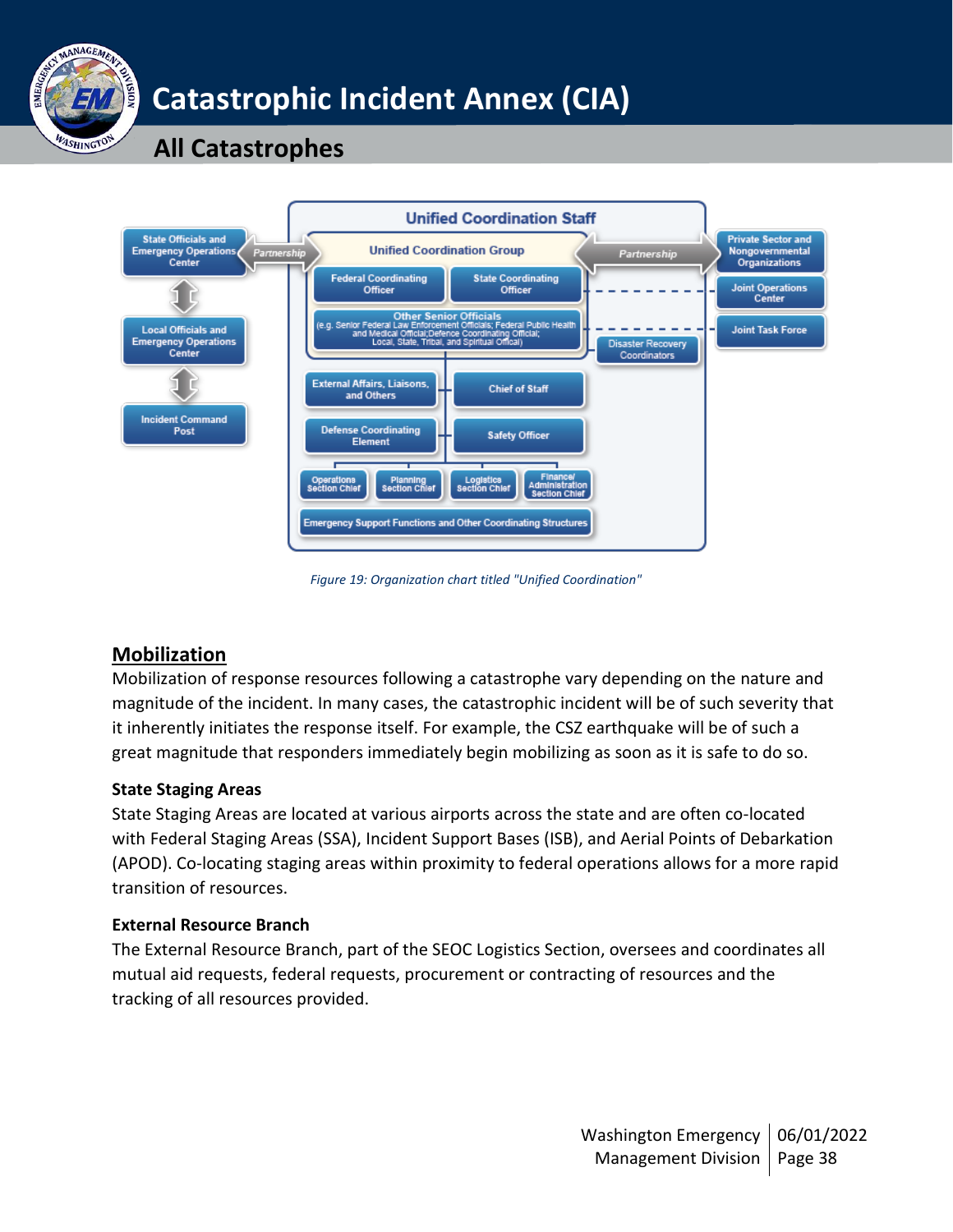## **All Catastrophes**



*Figure 20 - SEOC External Resource Branch*

## <span id="page-38-0"></span>**Structure**

**NAGFA** 

Once activated to Level 1 (Full Activation), the SEOC is staffed with the subject matter experts needed to support and [in the instance of a catastrophic incident] direct response and recovery operations. As assisting federal personnel arrive, the SEOC becomes an Initial Operating Facility (IOF). Superseding the IOF is the Joint Field Office (JFO), which may or may not reside at the same physical location as the IOF. The JFO is a temporary facility that provides a central location for coordination of response efforts by the private sector, NGOs, and all levels of government. The personnel that staff the JFO are sometimes called the "Unified Coordinating Staff," and the JFO itself is sometimes referred to as an [or using an] "unified coordinating structure." Once state and federal partners establish a JFO in response to a catastrophic incident, the SEOC remains physically integrated in partnership with the JFO, while maintaining its own organizational structure.



#### *Figure 21 – Catastrophic Organizational Structure*

There are a number of scenarios based on notice and no-notice incidents and their current impacts that will determine the initial structure of the SEOC activation.

SCENARIO 1: The initial structure of the SEOC will comprise a limited ICS structure due to staff availability. A limited ICS structure will comprise of an SEOC Supervisor and Command and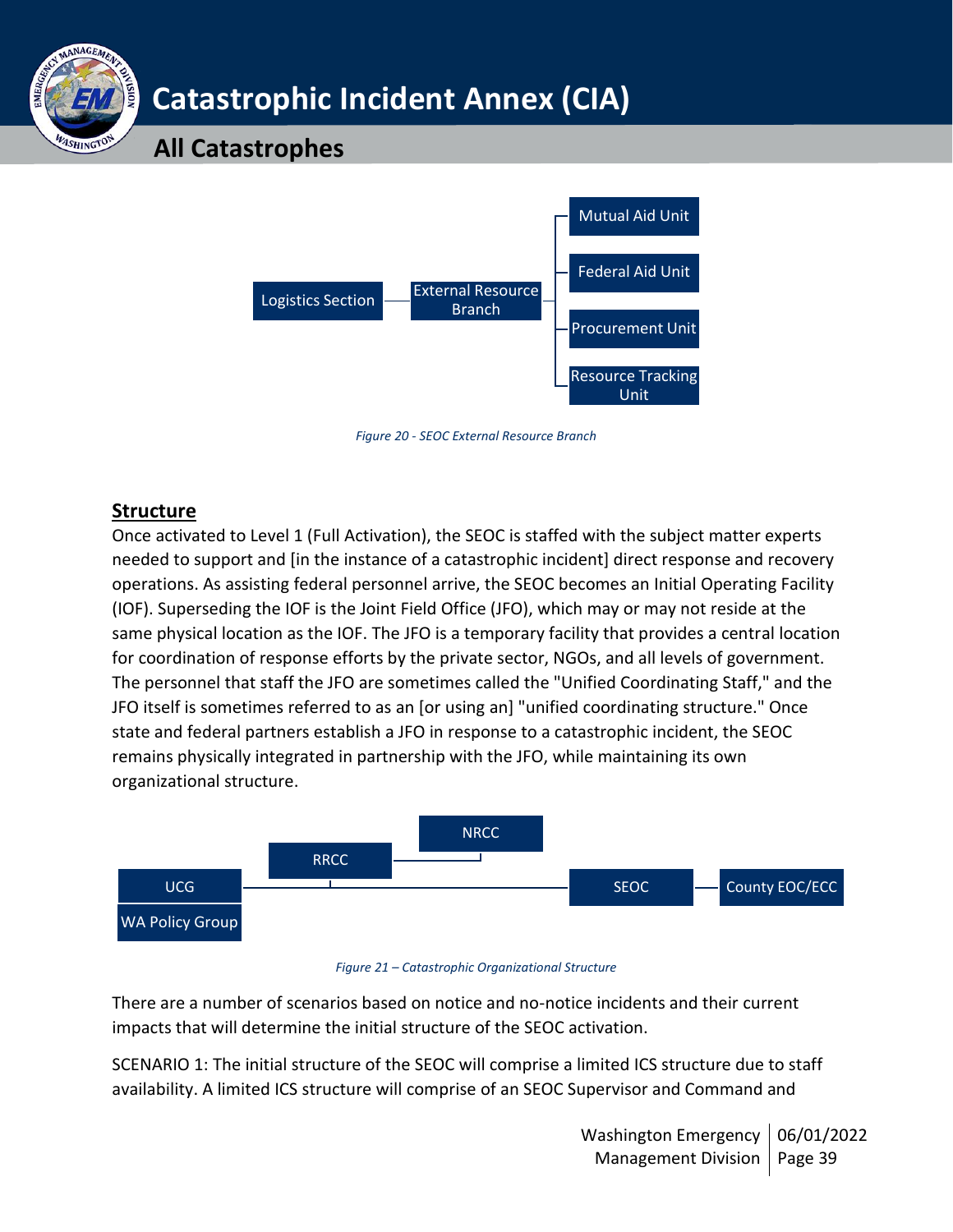

## **All Catastrophes**

General Staff. If the catastrophic incident is an escalation of already occurring incident with limited to no transportation impacts in a roughly 20-mile radius of Camp Murray, then staffing can be easily expanded.

SCENARIO 2: The initial structure of the SEOC will comprise a limited ICS structure due to staff availability. A limited ICS structure will comprise of an SEOC Supervisor and Command and General Staff. If the catastrophic incident is an escalation of already occurring incident with moderate to significant impacts (bridge failures and interstate/highway damage) in a roughly 20-mile radius of Camp Murray, then staffing cannot be easily expanded. This will result minimal staffing for 24-48 hours<sup>17</sup>.

SCENARIO 3: The incident has not occurred yet, but there is a warning time of several hours before impacts are experienced (e.g., distant-sourced tsunami, some nuclear incidents, etc.).

SCENARIO 4: An incident has already been occurring and is now elevated to a catastrophe based on increased impacts (e.g., wildfire, flooding, pandemic, etc.). Additional staffing can be easily expanded as needed to fill a more robust ICS structure.

Regardless of the incident type, all catastrophic incidents will require the activation of state employees that are not regular participants in emergency management programs to fill the multitude of required positions and provide for a rotation of personnel over multiple operational periods (to include considerations for day and night shifts). To compound this, many experienced emergency management personnel may be required to provide support to their Department Operations Centers (DOCs) to facilitate internal mobilization of resources, accomplish objectives outside of the scope the SEOC activation, and to support their Mission Essential Functions (MEFs).

 $17$  This is a planning assumption, as the actual recall time of staff for a full activation of SEOC positions has never occurred with an impacted transportation system; however, as staff make contact with the local EOCs within their home areas and as the transportation system recovers enough to enable access, it is assumed that staff will be able to either drive to the SEOC or arrangements can be made to transport staff.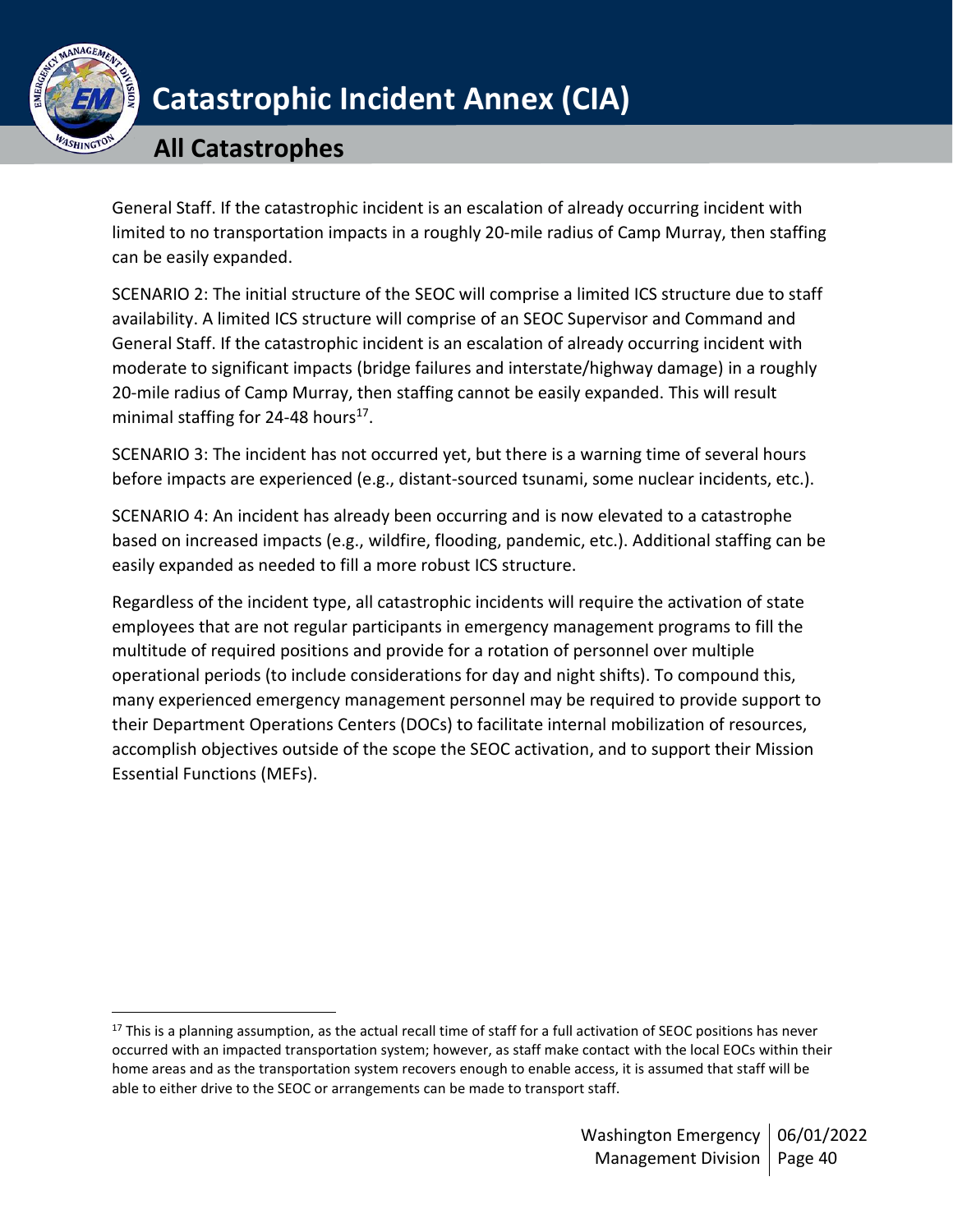

**All Catastrophes**



*Figure 22 - Organizational Associations by Phase*

## <span id="page-40-0"></span>**Direction, Control & Coordination**

## <span id="page-40-1"></span>**Policy Group and the Unified Coordination Group**

During the initial stages of a catastrophic incident, it will become necessary to establish a mechanisms for senior leadership to provide guidance and direction (Leadership's Intent) for the activities taking place. As the response becomes more organized it will be necessary to move through the various coordination structures to integrate response personnel from across state government and establish unity of effort. Washington EMD maintains the use of a UCG for incident response and a Policy Group who advises them and acts to determine policy guidance and resource allocation and distribution. State emergency operations and structures will integrate into the federal UCG model when it is established, but still maintain the use of the Policy group to advise the state participants within the UCG.

## <span id="page-40-2"></span>**Unified Coordination Group (UCG)**

The Unified Coordination Group (UCG) will have oversight and coordination responsibility for actions throughout the State of Washington.

Initial federal operational coordination will be accomplished at the National Response Coordination Center (NRCC). The Regional Response Coordination Center (RRCC) at FEMA Region 10 provides operational support for field-deployed resources to ensure the synchronization of federal response and recovery operations, and to resolve regional resource requirements. The RRCC is responsible for coordinating and maintaining awareness of federal

> Washington Emergency | 06/01/2022 Management Division | Page 41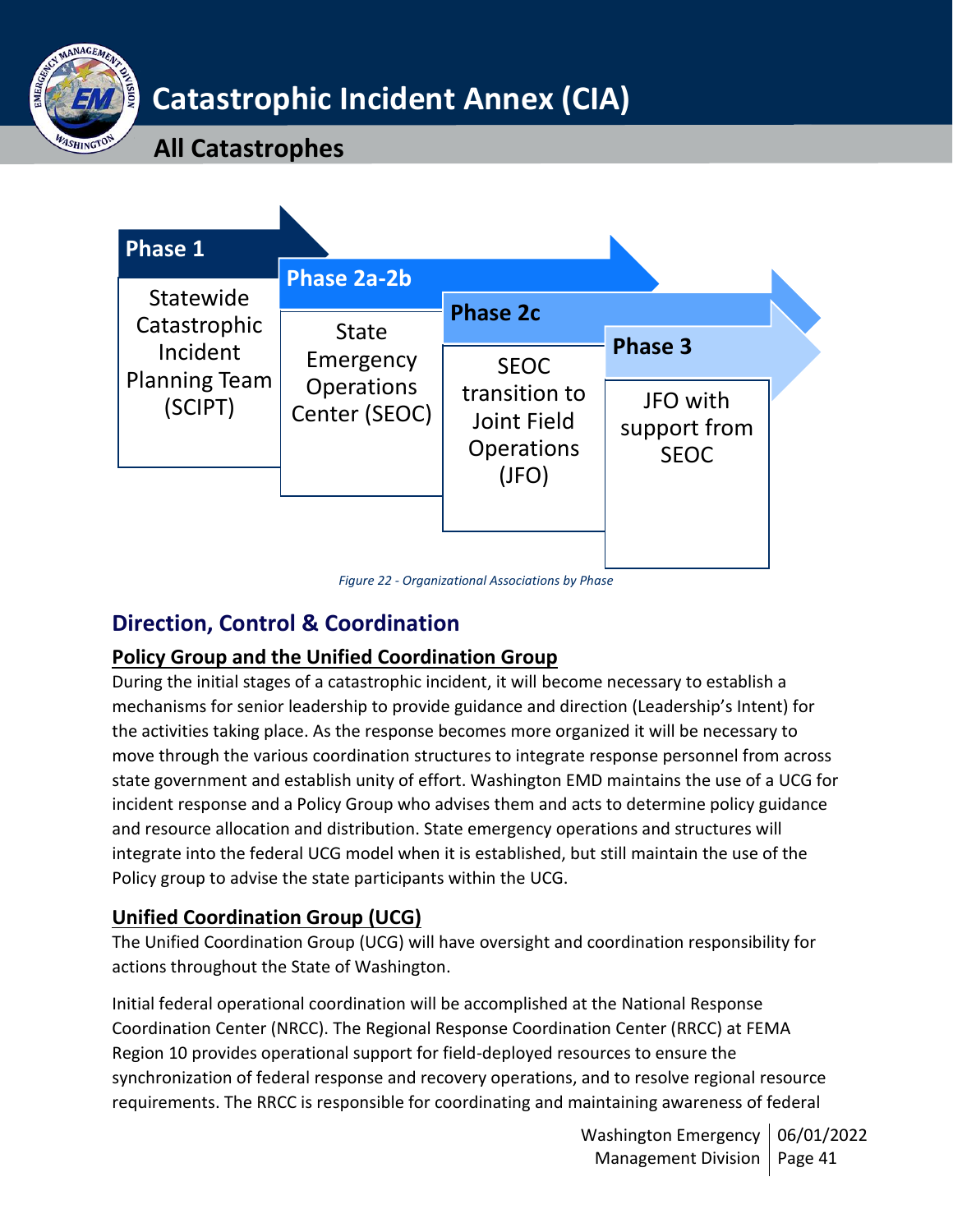

## **All Catastrophes**

field activities, including those of the deployed Incident Management Assistance Teams (IMAT). The IMAT then assumes direction and control of the interagency federal response and recovery effort in support of the state requesting federal assistance.

"When catastrophic incidents put a premium on the restoration of complex supply chains (especially for essential products and services needed for response efforts and stabilizing the economy), private sector coordination and assets are vital for public health and safety, the economy, and national security. The private sector can also help government agencies prioritize support missions (e.g., debris removal) to facilitate business and infrastructure response operations." (NRF, 2019).

## <span id="page-41-0"></span>**State Agencies and Departments**

Following a catastrophic incident, agencies will first implement their Continuity of Operations Plans to assess their resource impacts, reestablish command and control, and determine the effects on Mission Essential Functions. Before these entities can turn to the task of supporting the SEOC, they will need to reestablish an effective organizational posture. For an effective response to occur following severe impacts it is required that plans are coordinated and implemented at all levels of government.

## <span id="page-41-1"></span>**Information Collection, Analysis, & Dissemination**

Information management is a continuous process of intelligence collection, analysis, and dissemination to inform those responsible for decision making. Throughout the process, leadership and stakeholders provide guidance to ensure that information outputs describe situations, provide predictions, or recommend decisions. $^{18}$ 

## <span id="page-41-2"></span>**Information Collection**

Information is collected by core capability for the impacted community lifeline(s) associated with the core capability. Community Lifelines are the most fundamental services in the community that, when stabilized, enable all other aspects of society to function. FEMA developed the Community Lifelines construct to increase effectiveness in disaster operations and better respond to catastrophic incidents by allowing emergency managers to characterize the incident and identify the root causes of priority issue areas and distinguish the highest priorities, and most complex issues, from other incident information. While response processes do not necessarily change, framing the incident around Community Lifelines creates solutions that address root causes and better stabilize the incident impacts.

<sup>&</sup>lt;sup>18</sup> Additional information on this subject can be found within the FEMA Incident Stabilization Guide, Appendix D: Lifelines Information Management and Planning.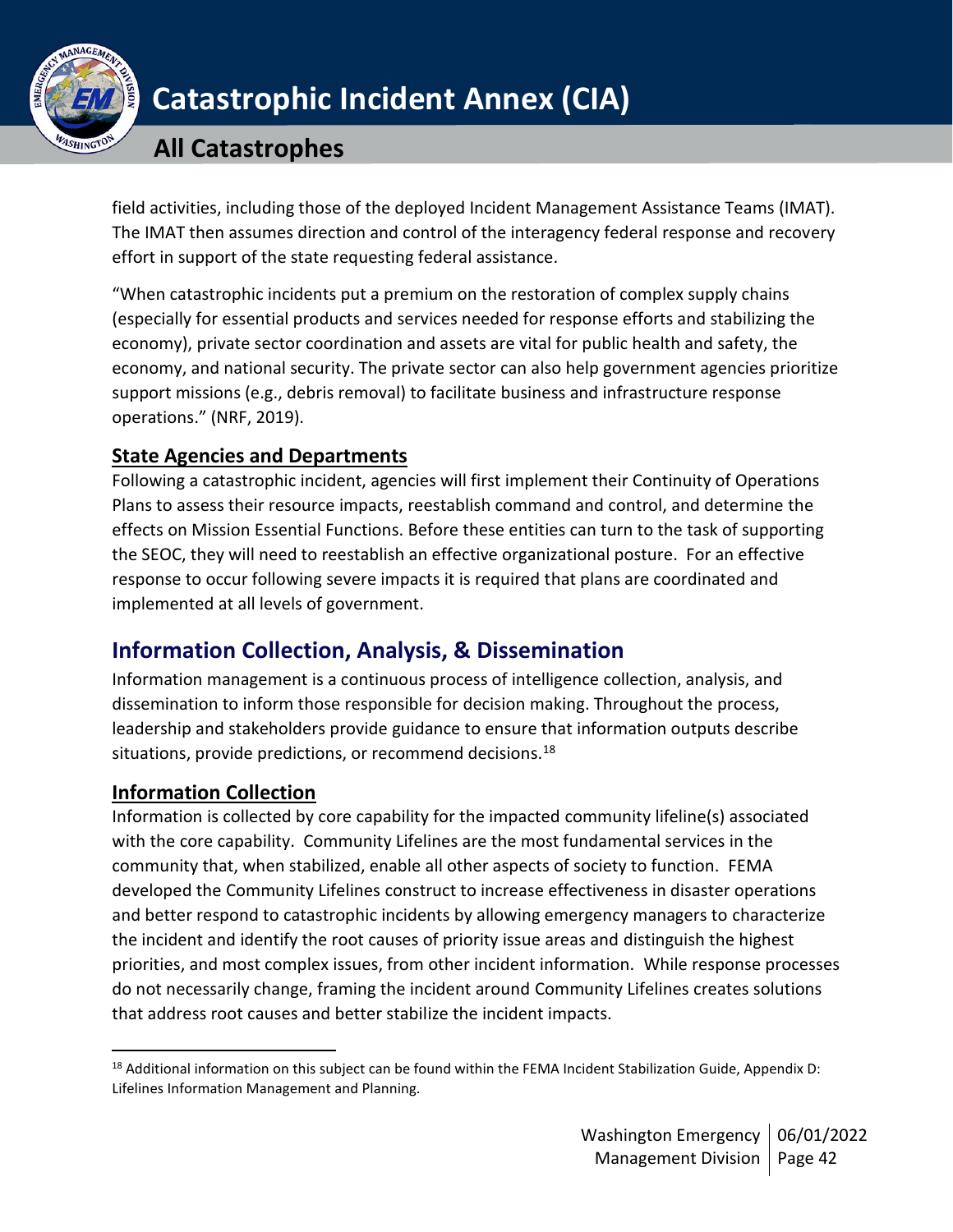

## **All Catastrophes**

### **Essential Elements of Information (EEIs)**

A baseline list of information should be collected to inform the common operating picture and meet decision making needs. Please refer to each Core Capability's Tab for specific Core Capability to Community Lifeline and EEI for a list of EEIs or see table below for a quick reference tool. Tabs may not include all relevant EEIs, as the impact of a given disaster may require unique information collection needs, and not every incident will impact all of the lifelines' EEIs.

| <b>Primary Core Capability</b>        | <b>Community Lifeline</b> |  |  |
|---------------------------------------|---------------------------|--|--|
| <b>Critical Transportation</b>        | Transportation            |  |  |
| <b>Mass Care Services</b>             | Safety and Security       |  |  |
|                                       | <b>Health and Medical</b> |  |  |
|                                       | Food, Water, Sheltering   |  |  |
| <b>Public Health, Healthcare, EMS</b> | <b>Health and Medical</b> |  |  |
| <b>Fatality Management</b>            | <b>Health and Medical</b> |  |  |
| <b>Infrastructure Systems</b>         | Safety and Security       |  |  |
|                                       | Food, Water, Sheltering   |  |  |
|                                       | <b>Hazardous Material</b> |  |  |
|                                       | Energy                    |  |  |

*Figure 23 - Abbreviated Primary Core Capability to Community Lifeline Matrix*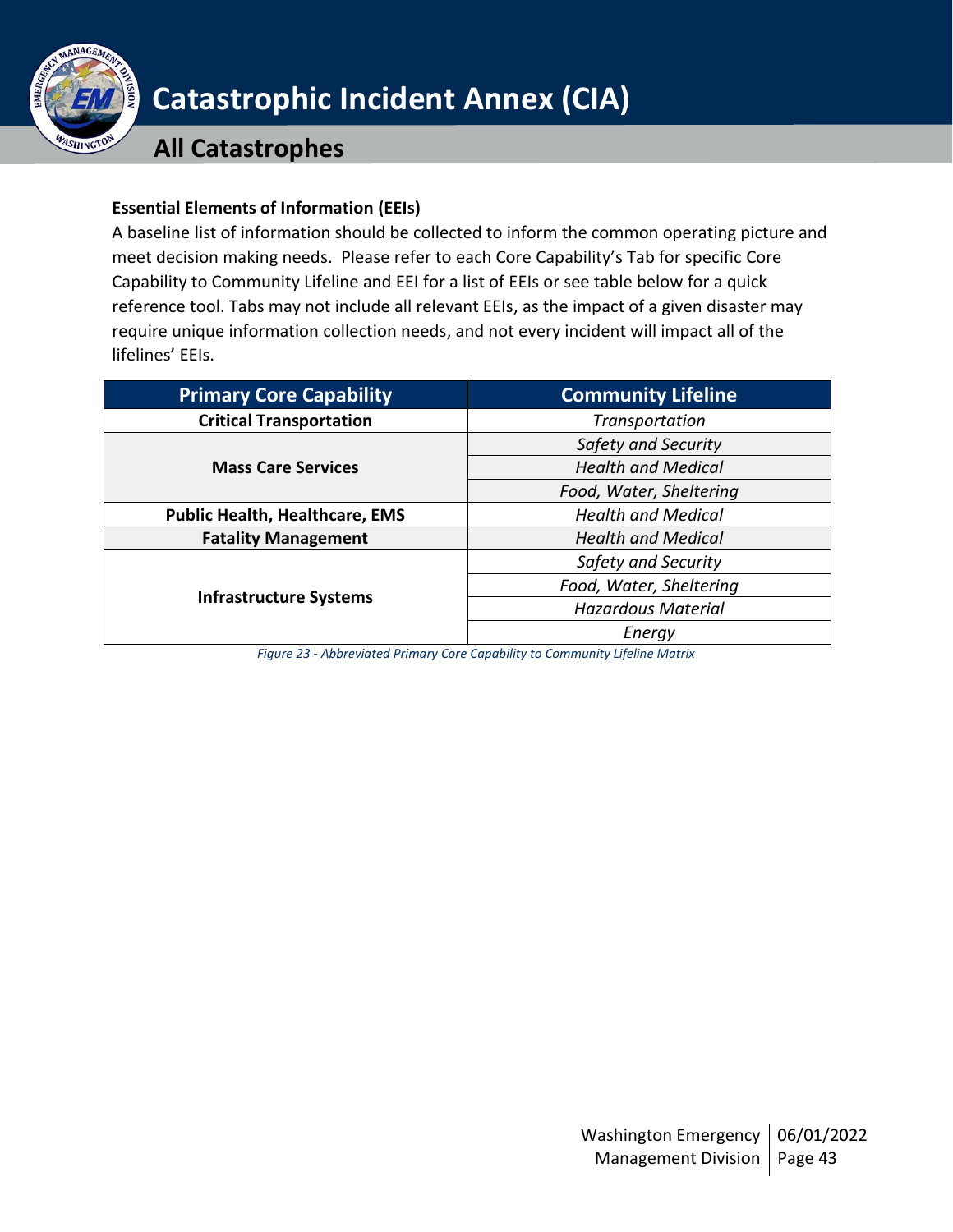

### <span id="page-43-0"></span>**Information Analysis**

The following graphics illustrates the relationship between core capabilities and the ESFs who both provide EEIs and also require information feedback and analysis from the other associated ESFs.



*Figure 24 - Core Capability Relationship to Emergency Support Function*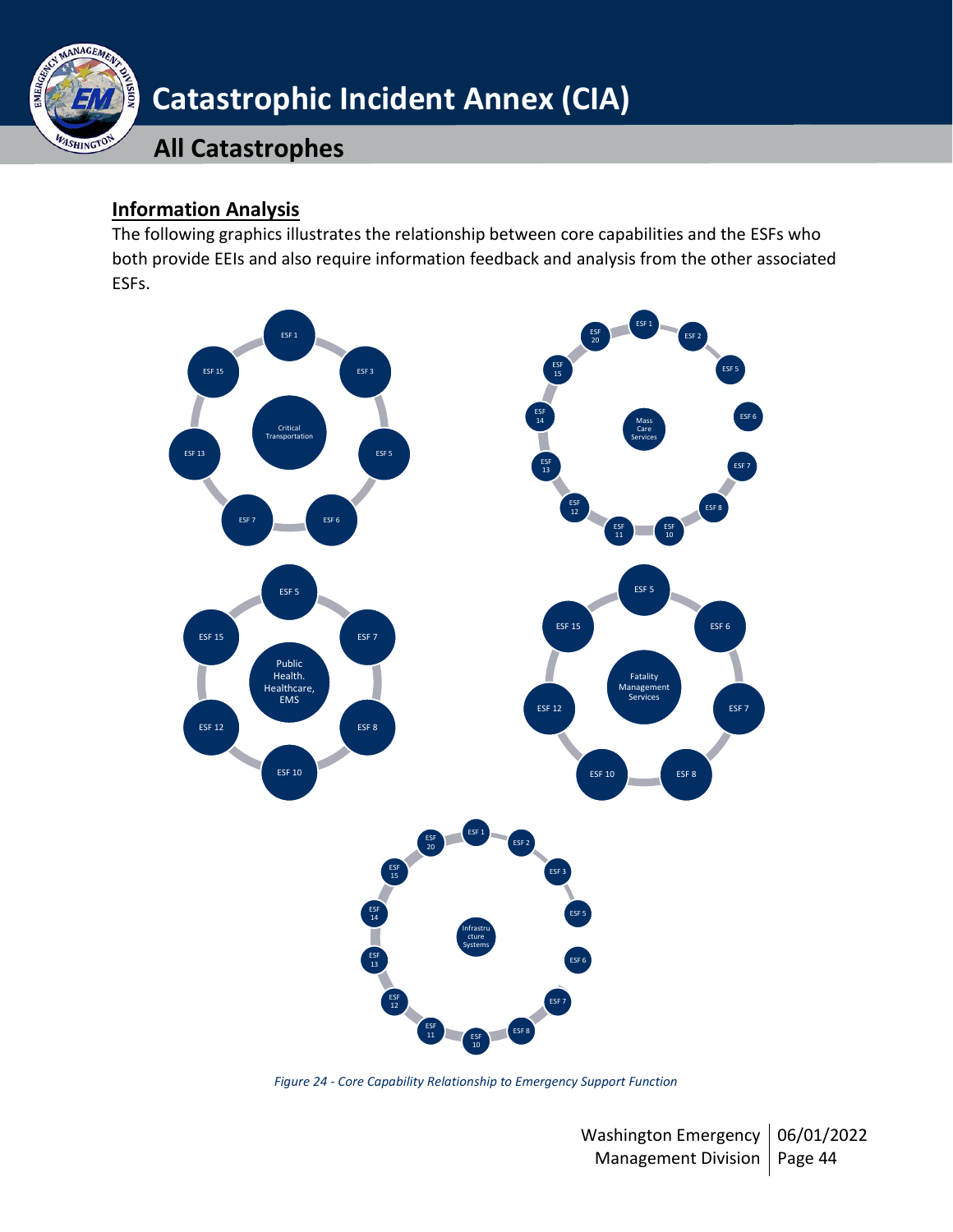

## **All Catastrophes**

## <span id="page-44-0"></span>**Information Dissemination**

By implementing the Community Lifelines during response, the Senior Leadership Briefing (SLB) format for communicating Community Lifeline status can be utilized. This format can be used to effectively communicate the conditions and needs of the response and anticipated timelines associated with ongoing activities. This format can be effective in communicating macro conditions in the response that require policy modifications or implementation; redirection and reassignment of state-owned resources; and can be used to inform the media. Tier I Disaster Summaries consist of the following:

- Executive Summary
- Significant impacts, limiting factors, and actions to address lifeline services
- Reported only at the Lifeline level (no subcomponents)

While the Tier I SLB is appropriate for briefing senior leadership and elected officials, it does not address the micro-level needs of response personnel. Additionally, some information that is beneficial to response personnel may not be present in the SLB due to the high chance that this information could be easily misinterpreted by those not active in operational and tactical level activities.

The more appropriate informational product to share with response personnel within the SEOC, DOCs, and local emergency management organization is the Tier II: Lifeline Overview. This product provides the following:

- Assessment report on lifeline and component condition
- Analysis of component condition, impacts, actions, limiting factors, estimated time to change in condition/current status, with consideration to reestablishment requirements

To inform response personnel throughout operational periods in between the production of Tier II reports, Tier III reporting methods can be utilized, which include:

- GIS products
- Internal and external dashboards
- Charts, graphs, and other supplemental materials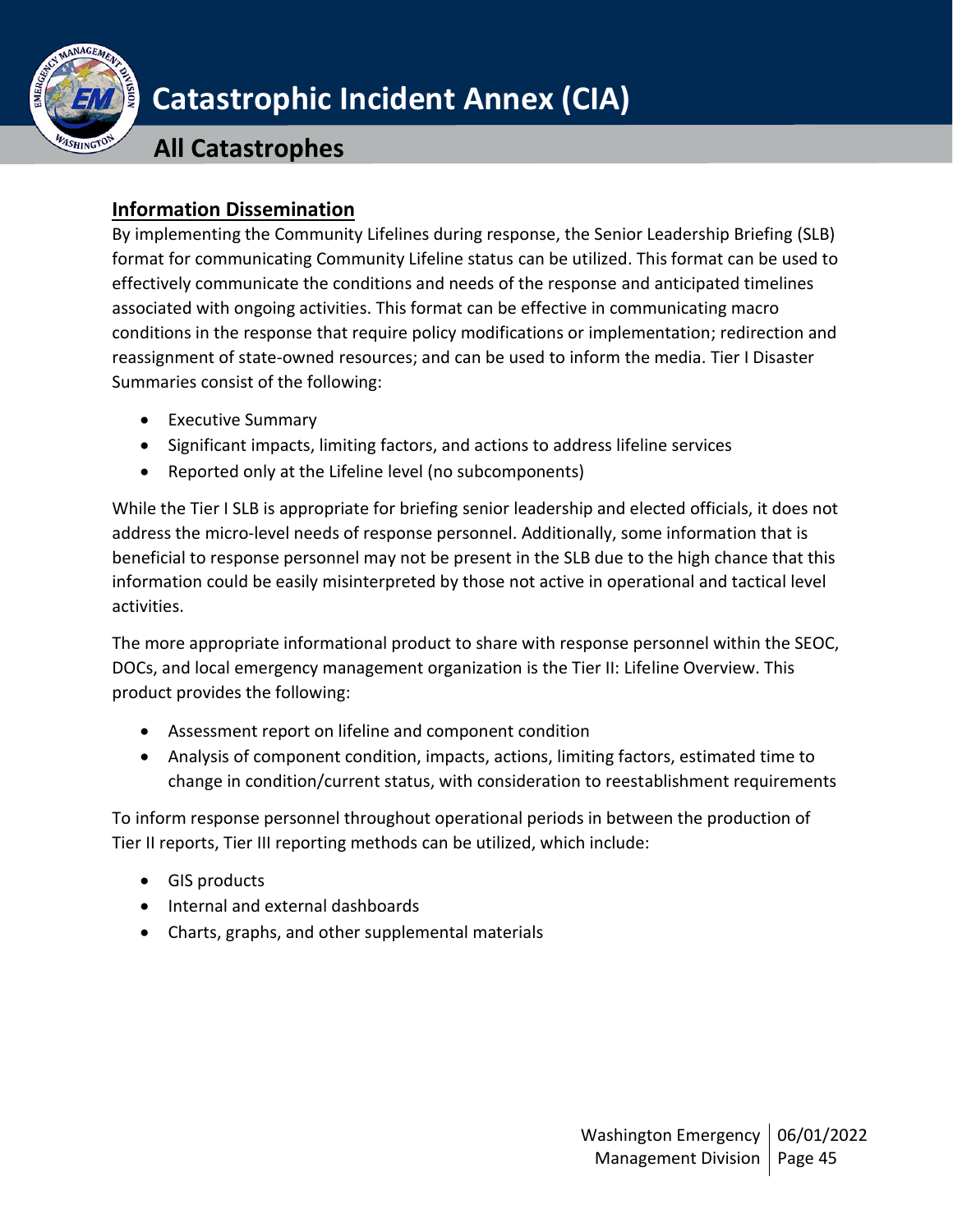

## **All Catastrophes**

## <span id="page-45-0"></span>**References and Supporting Guidance**

### **State Seismic Safety Committee**

The Washington State Seismic Safety Committee (SSC) initiated a project to study and prepare a policy paper with the purpose of providing a framework for improving Washington's resilience when earthquakes occur. Such a framework includes more effective seismic mitigation policies and recommendations for legislation and policy changes to improve and enhance statewide seismic safety. The document will be used to facilitate long-term implementation of seismic risk reduction policies across the state with the goal of making the state resilient in a 50-year time frame."

### **Resilient Washington State: Final Workshop Report**

In 2012, the Washington State Seismic Safety Committee published the Resilient Washington State: Final Workshop Report which provides the framework for improving Washington's resilience when earthquakes occur by proactively reducing critical vulnerabilities. Following that framework, WSDOT established a vision to refine its Phase three tier and create an interconnected lifeline of highways with built in redundancy to provide alternate routes if a segment of highway becomes impassable after an earthquake.

### **Regional Catastrophic Preparedness Grant Program (RCPGP)**

This program is a group of 10 cities that have come together to think differently about planning and preparedness for catastrophes. The sites have developed a number of products – plans, tools, trainings, and exercises – that bolster the ability of their communities to respond to and recover from catastrophic emergencies.

## *Supply Chain Project*

The main objectives of the project were to develop a supply chain resilience working group consisting of transportation and supply chain stakeholders across the 8 county RCPGP. A series of workshops conducted by the working group researched the designation of community points of distribution (CPODs), identification of alternate means of delivery, and transition plan from government to private sector."

### **Washington State Coast Resilience Assessment – Final Report**

The majority of participants listed earthquake and tsunami as the top hazard for the coast and frequently talked about the potential devastating impact of a Cascadia Subduction Zone Earthquake (CSZE). This 9.0+M earthquake would cause a number of other potentially catastrophic incidents, including a large tsunami, landslides and liquefaction (a phenomenon in which soil loses its strength and ability to support structures and buildings). In addition to the challenges and opportunities that are brought on by changing conditions there is a sobering reality that the coastal communities and environment face potentially catastrophic impacts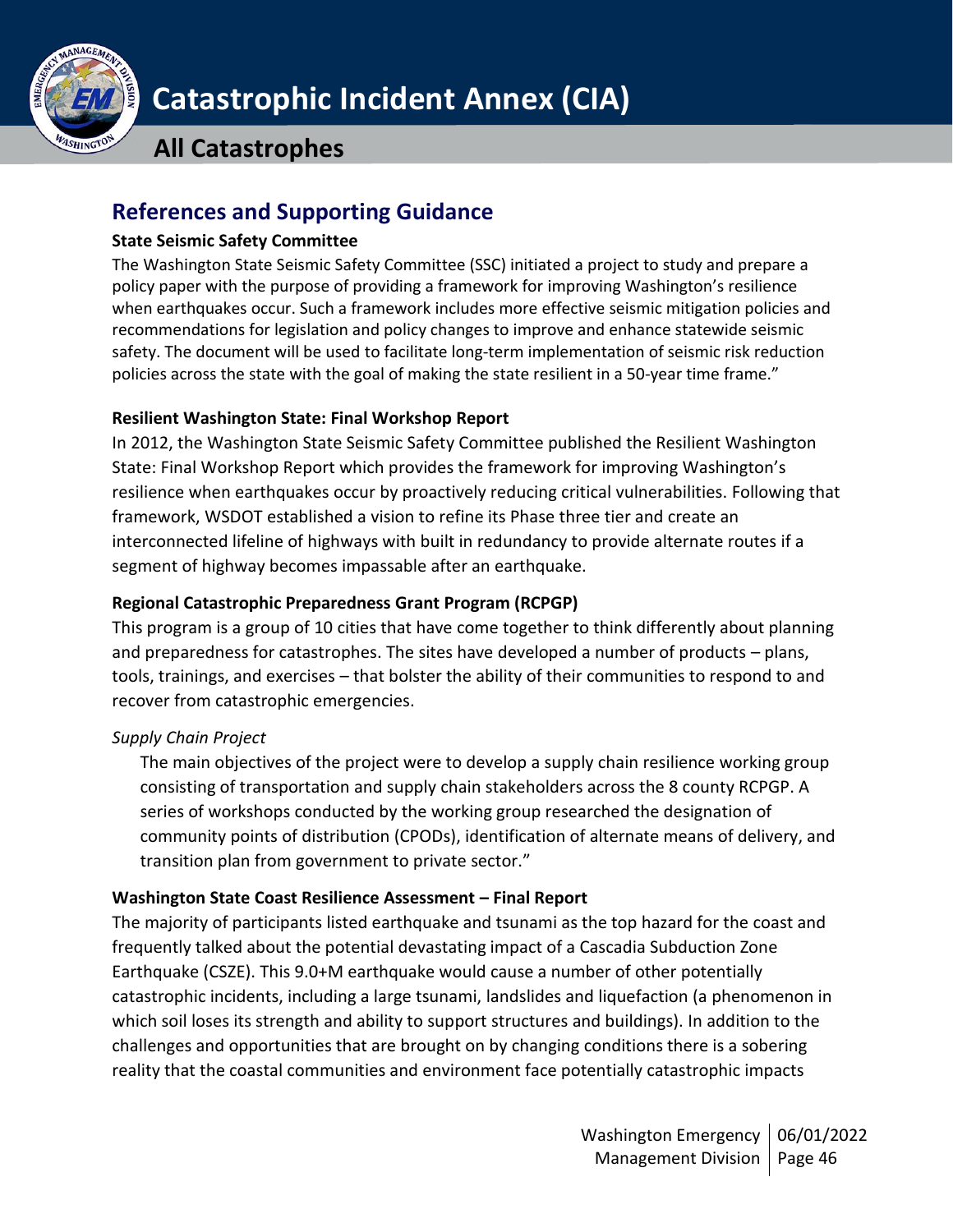

## **All Catastrophes**

from a Cascadia earthquake and tsunami. To prepare for and to mitigate against these lifethreatening hazards will be a critical component of coastal resilience efforts.

### **Resiliency Assessment - Washington State Transportation Systems**

The Washington State Transportation Systems project assessed the resilience of Washington State's surface transportation systems to a Cascadia Subduction Zone (CSZ) earthquake, and the ability of those systems to support post-disaster response and recovery activities. Also referred to as the Transportation RRAP.

## <span id="page-46-0"></span>**Terms and Definitions**

### **Capability Target**

The level of capability that the community plans to achieve over time in order to manage the threats and hazards it faces. Each core capability with have one or more capability target(s) based on the desired level of capability.

### **Cascadia Subduction Zone**

A 1,000 km long dipping fault that stretches from northern Vancouver Island to Cape Mendocino California. It separates the Juan de Fuca plate and North America plates.

### **Catastrophic Incident**

Any natural or manmade incident, including terrorism, which results in extraordinary levels of mass casualties, damage, or disruption severely affecting the population, infrastructure, environment, economy, national morale, and/or government functions.

### **Community Lifeline**

Priority issue areas that provide indispensable service that enable the continuous operation of critical business and government functions, and is critical to human health and safety, or economic security.

## **Core Capability**

32 activities that address the greatest risks to the nation first identified and defined in the National Preparedness Goal. Each Core capability will further create capability targets based on the desired level of capability.

## **Critical Task**

Activities that must be performed for a wide variety of threats and hazards and are based on the activities that emergency managers plan for. Each Capability Target describes a critical task, that when completed, helps communities successfully manage a threat or hazard.

### **Hanford Site**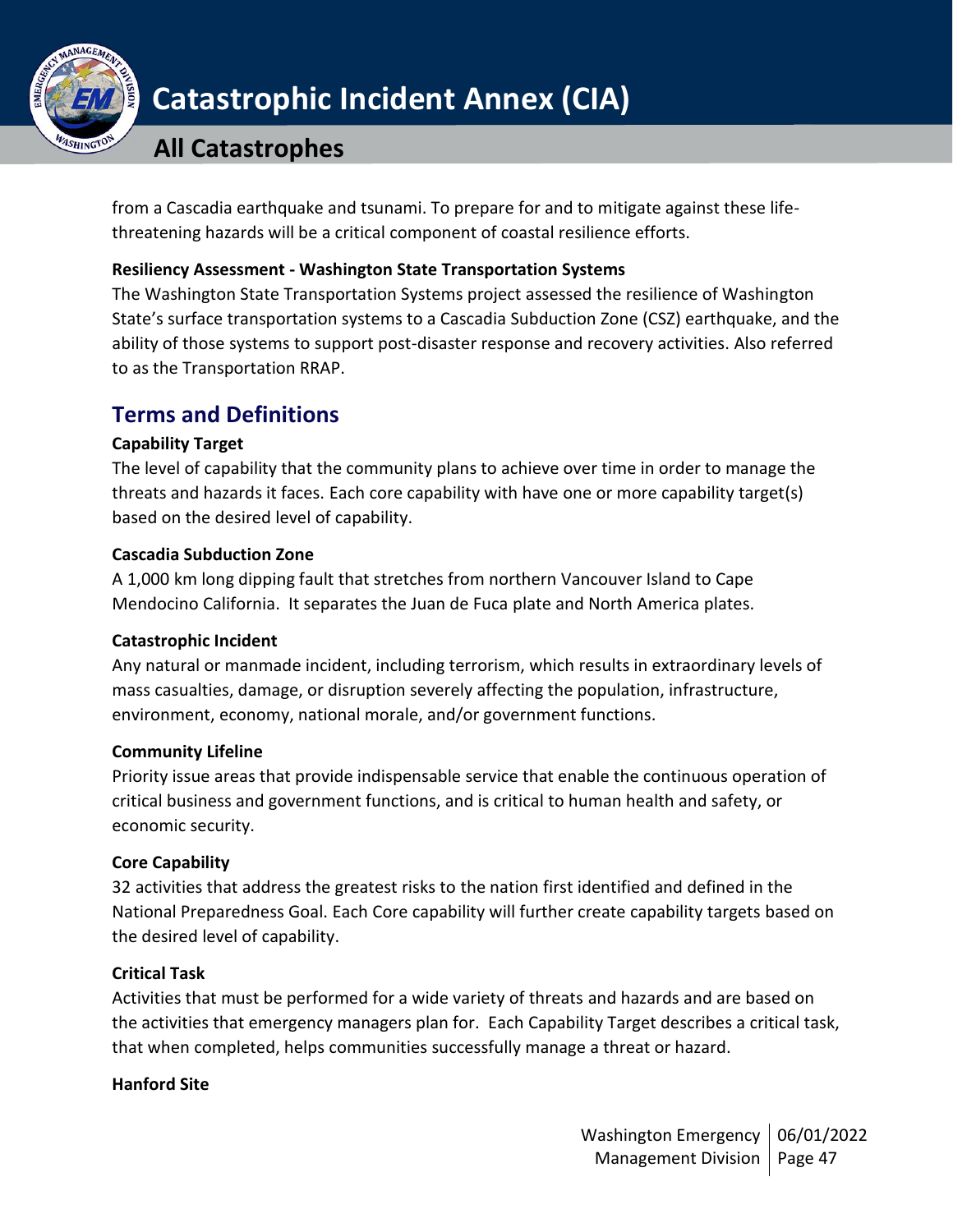

## **All Catastrophes**

A 560 square mile complex, located north of the city of Richland, Washington, under the direction of the U.S. Department of Energy.

### **Information and Communication Technology**

An extensional term for information technology that stresses the role of unified communications and the integration of telecommunications (telephone lines and wireless signals) and computers, as well as necessary enterprise software, middleware, storage, and audiovisual systems, which enable uses to access, store, transmit, and manipulate information.

### **Seismic Lifeline Corridor**

The Pacific Northwest section of I-5, the I-5 Urban Corridor, extends from Eugene, Oregon to the Vancouver, Canada. The State, county and cities in the Puget Sound area have a 10-year plan for seismic retrofitting for emergency response and economic recovery to build a usable route around the I-5 section through downtown Seattle via SR 99 and I-405.

### **Shadow Evacuation**

An evacuation of a person or family in an area outside the 10-mile emergency planning zone, who evacuate out of fear or lack of information.